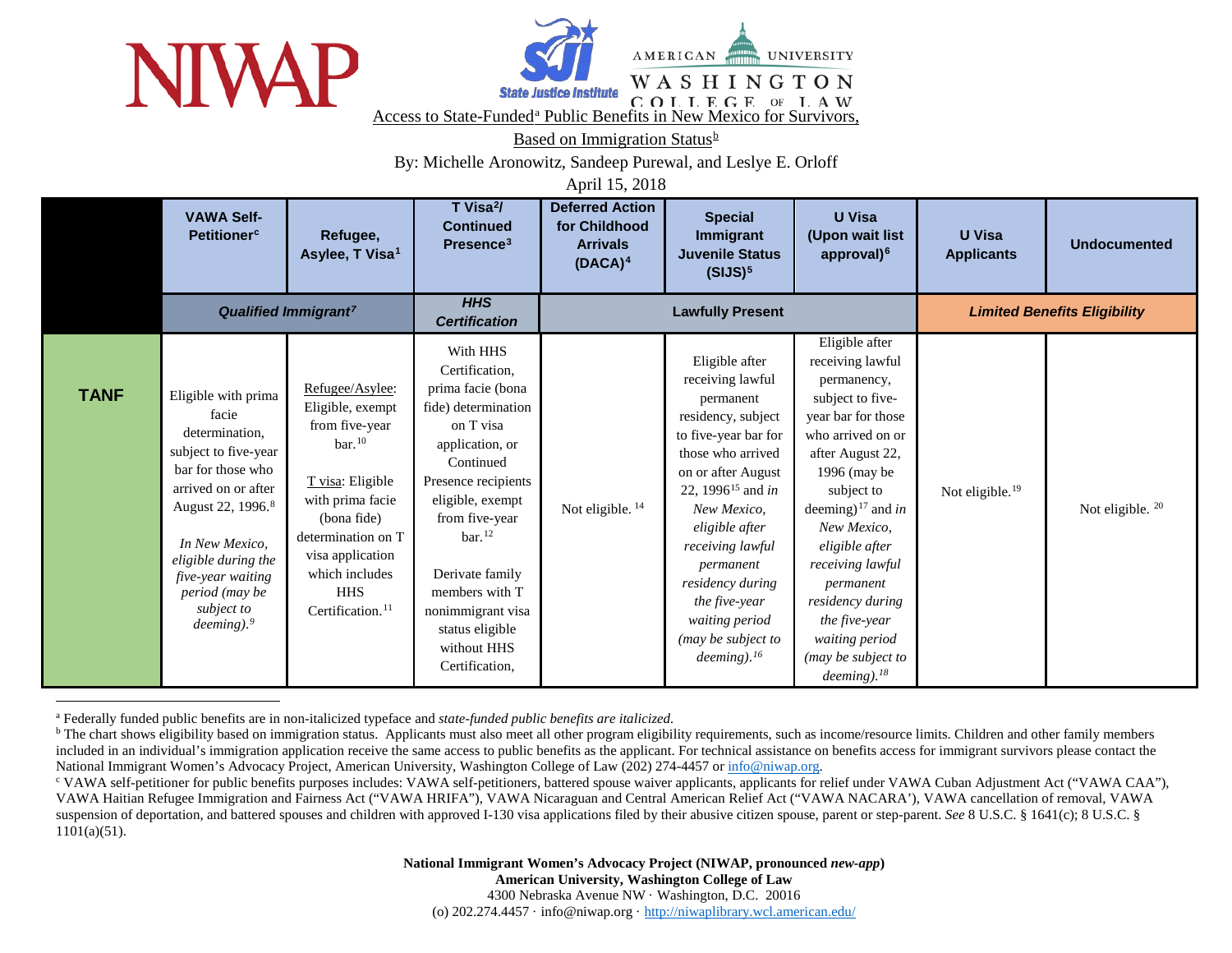|                   | <b>VAWA Self-</b><br><b>Petitioner<sup>c</sup></b>                                                                                                                                                                                                                                                                                                 | Refugee,<br>Asylee, T Visa <sup>1</sup>                                                                                                                                                                                                                                                                                                                                                                                                                                                                     | T Visa <sup>2</sup> /<br><b>Continued</b><br>Presence <sup>3</sup>                                                                                                                                                                                                                                                                                                                                                                                                                                                                                                    | <b>Deferred Action</b><br>for Childhood<br><b>Arrivals</b><br>$(DACA)^4$                                                                                                                                                                                                                                                                                                                                                                                                                                                                         | <b>Special</b><br>Immigrant<br><b>Juvenile Status</b><br>(SIJS) <sup>5</sup>                                                                                                                                                                                                                                                                                                                                                                                                                                                                                                                                                                                                                                | <b>U</b> Visa<br>(Upon wait list<br>approval) <sup>6</sup>                                                                                                                                                                                                                                                                                                                                                                                                                                                                                                                                                                                                                                                      | <b>U</b> Visa<br><b>Applicants</b>                                                                                                                                                                                                                                                                                                                                                                                                                                                                                                          | <b>Undocumented</b>                                                                                                                                                                                                                                                                                                                                                                                                                                                                                                                       |
|-------------------|----------------------------------------------------------------------------------------------------------------------------------------------------------------------------------------------------------------------------------------------------------------------------------------------------------------------------------------------------|-------------------------------------------------------------------------------------------------------------------------------------------------------------------------------------------------------------------------------------------------------------------------------------------------------------------------------------------------------------------------------------------------------------------------------------------------------------------------------------------------------------|-----------------------------------------------------------------------------------------------------------------------------------------------------------------------------------------------------------------------------------------------------------------------------------------------------------------------------------------------------------------------------------------------------------------------------------------------------------------------------------------------------------------------------------------------------------------------|--------------------------------------------------------------------------------------------------------------------------------------------------------------------------------------------------------------------------------------------------------------------------------------------------------------------------------------------------------------------------------------------------------------------------------------------------------------------------------------------------------------------------------------------------|-------------------------------------------------------------------------------------------------------------------------------------------------------------------------------------------------------------------------------------------------------------------------------------------------------------------------------------------------------------------------------------------------------------------------------------------------------------------------------------------------------------------------------------------------------------------------------------------------------------------------------------------------------------------------------------------------------------|-----------------------------------------------------------------------------------------------------------------------------------------------------------------------------------------------------------------------------------------------------------------------------------------------------------------------------------------------------------------------------------------------------------------------------------------------------------------------------------------------------------------------------------------------------------------------------------------------------------------------------------------------------------------------------------------------------------------|---------------------------------------------------------------------------------------------------------------------------------------------------------------------------------------------------------------------------------------------------------------------------------------------------------------------------------------------------------------------------------------------------------------------------------------------------------------------------------------------------------------------------------------------|-------------------------------------------------------------------------------------------------------------------------------------------------------------------------------------------------------------------------------------------------------------------------------------------------------------------------------------------------------------------------------------------------------------------------------------------------------------------------------------------------------------------------------------------|
| <b>TANF</b>       |                                                                                                                                                                                                                                                                                                                                                    |                                                                                                                                                                                                                                                                                                                                                                                                                                                                                                             | exempt from five-<br>year bar. <sup>13</sup>                                                                                                                                                                                                                                                                                                                                                                                                                                                                                                                          |                                                                                                                                                                                                                                                                                                                                                                                                                                                                                                                                                  |                                                                                                                                                                                                                                                                                                                                                                                                                                                                                                                                                                                                                                                                                                             |                                                                                                                                                                                                                                                                                                                                                                                                                                                                                                                                                                                                                                                                                                                 |                                                                                                                                                                                                                                                                                                                                                                                                                                                                                                                                             |                                                                                                                                                                                                                                                                                                                                                                                                                                                                                                                                           |
| <b>Child care</b> | Children with<br>prima facie<br>determination<br>eligible for:<br>Child Care<br>Development Fund<br>(CCDF)-funded<br>child care; <sup>21</sup> and<br>TANF-funded<br>childcare subject to<br>five-year bar<br>(TANF only). <sup>22</sup><br>In New Mexico,<br>eligible for TANF-<br>funded child care<br>with no five-year<br>$bar.$ <sup>23</sup> | Refugee/Asylee:<br>Children eligible<br>for:<br>CCDF-funded<br>child care; and<br>TANF-funded<br>child care (exempt<br>from TANF five-<br>year bar). <sup>24</sup><br>T visa: with prima<br>facie (bona fide)<br>determination on T<br>visa application,<br>children eligible<br>for:<br>CCDF-funded<br>child care; and<br>TANF-funded<br>childcare (exempt<br>from TANF five-<br>year bar). <sup>25</sup><br>In New Mexico,<br>eligible for TANF-<br>funded child care<br>with no five-year<br>$bar.^{26}$ | With HHS<br>Certification,<br>prima facie (bona<br>fide) determination<br>on T visa<br>application, or<br>Continued<br>Presence recipients<br>eligible for:<br>CCDF-funded<br>child care; and<br>TANF-funded<br>child care (exempt<br>from TANF five-<br>year bar). <sup>27</sup><br>Derivate family<br>members with T<br>nonimmigrant visa<br>status eligible for<br>CCDF-funded<br>child care and<br>TANF-funded<br>child care, no need<br>for HHS<br>Certification or<br>eligibility<br>determination and<br>exempt from<br>TANF five-year<br>$bar.$ <sup>28</sup> | Eligible for<br>CCDF-funded<br>child care open to<br>all immigrants,<br>when:<br>(1) Child care is<br>provided in<br>settings subject to<br>public educational<br>standards,<br>including public or<br>private pre-<br>kindergarten or<br>public and private<br>child care<br>provided after<br>school or during<br>school holidays;<br>(2) Child care is<br>subject to Head<br>Start performance<br>standards; or<br>(3) Eligibility for<br>child care services<br>is determined by a<br>nonprofit<br>charitable<br>organization. <sup>29</sup> | Eligible for CCDF-<br>funded child care<br>open to all<br>immigrants, when:<br>(1) Child care is<br>provided in settings<br>subject to public<br>educational<br>standards,<br>including public or<br>private pre-<br>kindergarten or<br>public and private<br>child care provided<br>after school or<br>during school<br>holidays;<br>(2) Childcare is<br>subject to Head<br>Start performance<br>standards; or<br>(3) Eligibility for<br>child care services<br>is determined by a<br>nonprofit charitable<br>organization. <sup>30</sup><br>Upon receiving<br>lawful permanent<br>residency, eligible<br>for CCDF-funded<br>child care; and,<br>in New Mexico,<br>eligible for TANF-<br>funded child care | Eligible for<br>CCDF-funded<br>child care open to<br>all immigrants,<br>when:<br>(1) Child care is<br>provided in<br>settings subject to<br>public educational<br>standards,<br>including public<br>or private pre-<br>kindergarten or<br>public and private<br>child care<br>provided after<br>school or during<br>school holidays;<br>(2) Childcare is<br>subject to Head<br>Start performance<br>standards; or<br>(3) Eligibility for<br>child care services<br>is determined by a<br>nonprofit<br>charitable<br>organization. <sup>32</sup><br>Upon receiving<br>lawful permanent<br>residency, eligible<br>for CCDF-funded<br>child care; and<br>in New Mexico,<br>eligible for TANF-<br>funded child care | Eligible for CCDF-<br>funded child care<br>open to all<br>immigrants, when:<br>(1) Child care is<br>provided in settings<br>subject to public<br>educational<br>standards,<br>including public or<br>private pre-<br>kindergarten or<br>public and private<br>child care provided<br>after school or<br>during school<br>holidays;<br>(2) Child care is<br>subject to Head<br>Start performance<br>standards; or<br>(3) Eligibility for<br>child care services<br>is determined by a<br>nonprofit charitable<br>organization. <sup>34</sup> | Eligible for CCDF-<br>funded child care open<br>to all immigrants,<br>when:<br>(1) Child care is<br>provided in settings<br>subject to public<br>educational standards,<br>including public or<br>private pre-<br>kindergarten or public<br>and private child care<br>provided after school or<br>during school holidays;<br>(2) Child care is subject<br>to Head Start<br>performance standards;<br><b>or</b><br>(3) Eligibility for child<br>care services is<br>determined by a<br>nonprofit charitable<br>organization. <sup>35</sup> |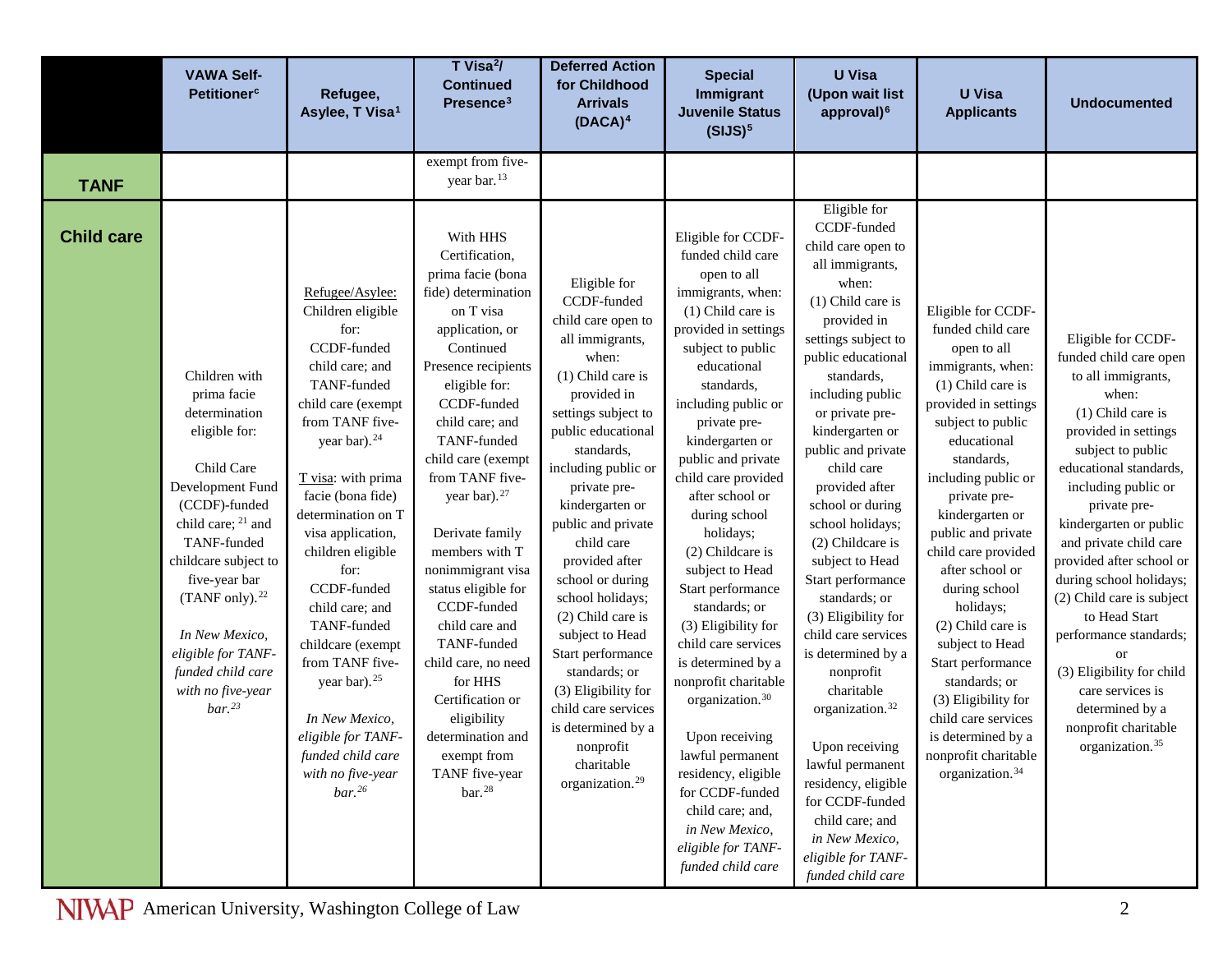<span id="page-2-0"></span>

|                                                                                 | <b>VAWA Self-</b><br><b>Petitioner<sup>c</sup></b>                                                                                                                                       | Refugee,<br>Asylee, T Visa <sup>1</sup>                                                                                                                                                                                                                                                                              | T Visa <sup>2</sup> /<br><b>Continued</b><br>Presence <sup>3</sup>                                                                                                                                                                                                                                                                                                    | <b>Deferred Action</b><br>for Childhood<br><b>Arrivals</b><br>$(DACA)^4$ | <b>Special</b><br>Immigrant<br><b>Juvenile Status</b><br>(SIJS) <sup>5</sup>                                                                                                                                                     | <b>U</b> Visa<br>(Upon wait list<br>approval) <sup>6</sup>                                                                                                                                                                                                             | <b>U</b> Visa<br><b>Applicants</b> | <b>Undocumented</b>         |
|---------------------------------------------------------------------------------|------------------------------------------------------------------------------------------------------------------------------------------------------------------------------------------|----------------------------------------------------------------------------------------------------------------------------------------------------------------------------------------------------------------------------------------------------------------------------------------------------------------------|-----------------------------------------------------------------------------------------------------------------------------------------------------------------------------------------------------------------------------------------------------------------------------------------------------------------------------------------------------------------------|--------------------------------------------------------------------------|----------------------------------------------------------------------------------------------------------------------------------------------------------------------------------------------------------------------------------|------------------------------------------------------------------------------------------------------------------------------------------------------------------------------------------------------------------------------------------------------------------------|------------------------------------|-----------------------------|
| <b>Child Care</b>                                                               |                                                                                                                                                                                          |                                                                                                                                                                                                                                                                                                                      |                                                                                                                                                                                                                                                                                                                                                                       |                                                                          | with no five-year<br>$bar.^{31}$                                                                                                                                                                                                 | with no five-year<br>$bar.$ <sup>33</sup>                                                                                                                                                                                                                              |                                    |                             |
| <b>SNAP (Food</b><br>Stamps $)^{36}$                                            | Eligible with prima<br>facie<br>determination,<br>subject to an<br>additional<br>condition, e.g.:<br>five years<br>residency, younger<br>than 18, elderly, or<br>disabled. <sup>37</sup> | Refugee/Asylee:<br>Eligible with no<br>additional<br>conditions. <sup>38</sup><br>T visa: Eligible<br>with prima facie<br>(bona fide)<br>determination on T<br>visa application,<br>subject to an<br>additional<br>condition (e.g.,<br>five-years<br>residency, under<br>18, elderly, or<br>disabled). <sup>39</sup> | With HHS<br>Certification,<br>prima facie (bona<br>fide) determination<br>on T visa<br>application, or<br>Continued<br>Presence recipients<br>eligible with no<br>additional<br>conditions. <sup>40</sup><br>Derivate family<br>members with T<br>nonimmigrant visa<br>status eligible<br>without HHS<br>Certification, no<br>additional<br>conditions. <sup>41</sup> | Not eligible.                                                            | Eligible upon<br>receiving lawful<br>permanent<br>residency, subject<br>to an additional<br>condition, 42 e.g.:<br>under $18,43$ five<br>years residency, 44<br>40 qualifying work<br>quarters, 45 or<br>disabled. <sup>46</sup> | Eligible upon<br>receiving lawful<br>permanent<br>residency, subject<br>to an additional<br>condition, $47$ e.g.:<br>under 18, <sup>48</sup> five<br>years residency, 49<br>40 qualifying<br>work quarters, 50<br>elderly, <sup>51</sup> or<br>disabled. <sup>52</sup> | Not eligible.                      | Not eligible.               |
| <b>Purchase</b><br><b>Health</b><br><b>Insurance</b><br>on<br><b>Exchangesd</b> | Eligible with prima<br>facie<br>determination. <sup>53</sup>                                                                                                                             | Refugee:<br>Eligible. <sup>54</sup><br>Asylee: Eligible;<br>applicants eligible<br>if granted work<br>authorization;<br>applicants under 14<br>eligible if<br>application                                                                                                                                            | With HHS<br>Certification,<br>prima facie (bona<br>fide) determination<br>on T visa<br>application, or<br>Continued<br>Presence recipients<br>eligible. <sup>57</sup><br>Derivate family<br>members with T                                                                                                                                                            | Not eligible. <sup>59</sup>                                              | Eligible upon filing<br>SIJS application. <sup>60</sup>                                                                                                                                                                          | Eligible upon U<br>visa wait list<br>approval. <sup>61</sup>                                                                                                                                                                                                           | Not eligible. <sup>62</sup>        | Not eligible. <sup>63</sup> |

<sup>&</sup>lt;sup>d</sup> Under the Affordable Care Act, in "mixed status" households, each family member may have different eligibility for exchanges and subsidies. NAT'L IMMIGRATION LAW CTR., FREQUENTLY ASKED QUESTIONS: THE AFFORDABLE CARE ACT & MIXED-STATUS FAMILIES (rev. 2014), [https://www.nilc.org/wp-content/uploads/2015/11/FAQ-ACA-and-mixed](https://www.nilc.org/wp-content/uploads/2015/11/FAQ-ACA-and-mixed-status-families-2014-12-1.pdf)[status-families-2014-12-1.pdf.](https://www.nilc.org/wp-content/uploads/2015/11/FAQ-ACA-and-mixed-status-families-2014-12-1.pdf)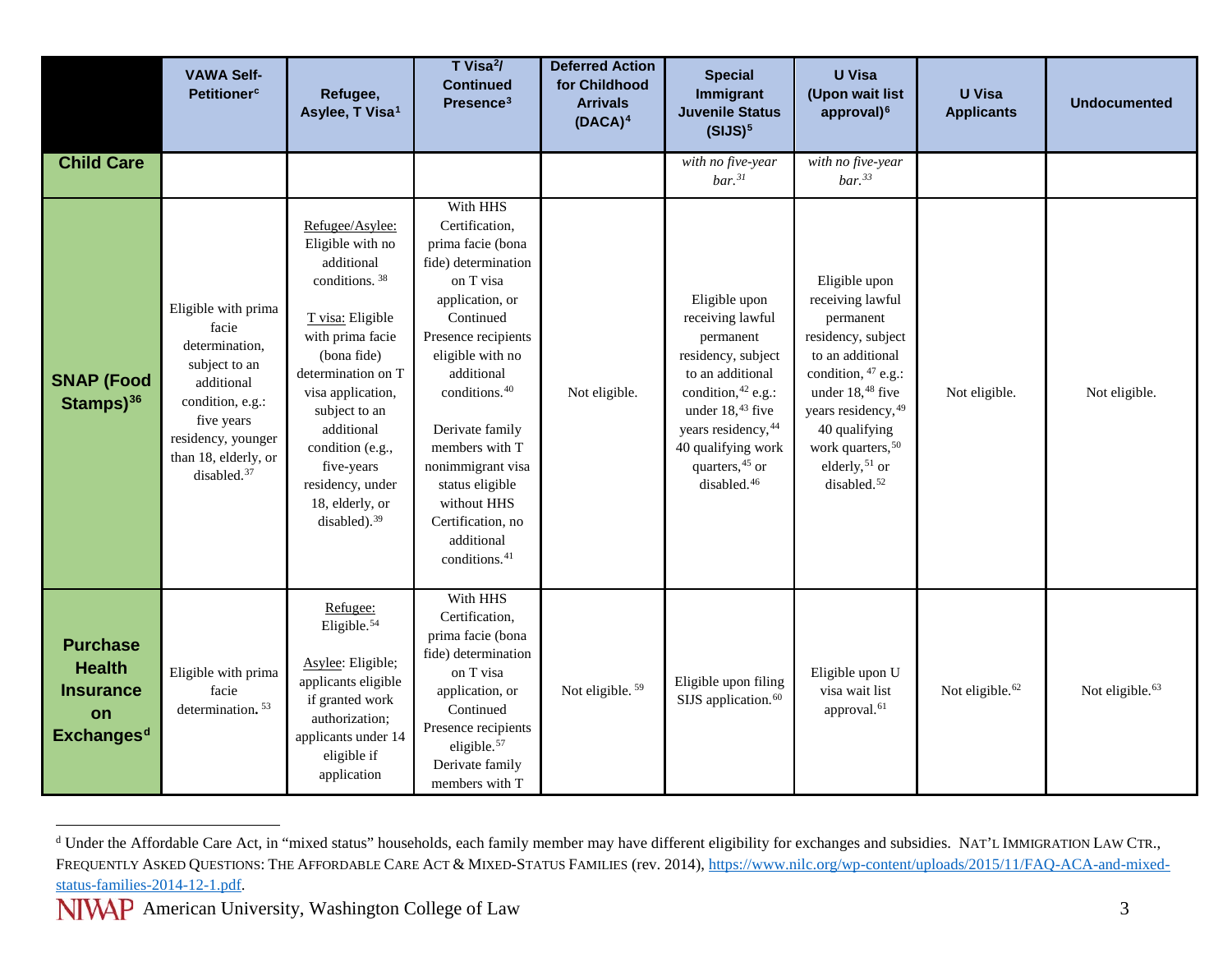|                                                                     | <b>VAWA Self-</b><br><b>Petitioner<sup>c</sup></b>                                                                                                                                                                                                                                                                                                          | Refugee,<br>Asylee, T Visa <sup>1</sup>                                                                                                                                                                                                                                                                                                    | T Visa <sup>2</sup> /<br><b>Continued</b><br>Presence <sup>3</sup>                                                                                                                                                                                                                                                                                         | <b>Deferred Action</b><br>for Childhood<br><b>Arrivals</b><br>$(DACA)^4$                       | <b>Special</b><br>Immigrant<br><b>Juvenile Status</b><br>(SIJS) <sup>5</sup>                                                                                                                                                                                                                        | <b>U</b> Visa<br>(Upon wait list<br>approval) <sup>6</sup>                                                                                                                                                                                                                                                 | <b>U</b> Visa<br><b>Applicants</b>                                                             | <b>Undocumented</b>                                                                   |
|---------------------------------------------------------------------|-------------------------------------------------------------------------------------------------------------------------------------------------------------------------------------------------------------------------------------------------------------------------------------------------------------------------------------------------------------|--------------------------------------------------------------------------------------------------------------------------------------------------------------------------------------------------------------------------------------------------------------------------------------------------------------------------------------------|------------------------------------------------------------------------------------------------------------------------------------------------------------------------------------------------------------------------------------------------------------------------------------------------------------------------------------------------------------|------------------------------------------------------------------------------------------------|-----------------------------------------------------------------------------------------------------------------------------------------------------------------------------------------------------------------------------------------------------------------------------------------------------|------------------------------------------------------------------------------------------------------------------------------------------------------------------------------------------------------------------------------------------------------------------------------------------------------------|------------------------------------------------------------------------------------------------|---------------------------------------------------------------------------------------|
|                                                                     |                                                                                                                                                                                                                                                                                                                                                             | pending at least<br>180 days. <sup>55</sup><br>T visa: Eligible<br>with prima facie<br>(bona fide)<br>determination on T<br>visa application. <sup>56</sup>                                                                                                                                                                                | nonimmigrant visa<br>status eligible<br>without HHS<br>Certification. <sup>58</sup>                                                                                                                                                                                                                                                                        |                                                                                                |                                                                                                                                                                                                                                                                                                     |                                                                                                                                                                                                                                                                                                            |                                                                                                |                                                                                       |
| <b>Child Health</b><br><b>Insurance</b><br>Program<br>$(CHIP)^{64}$ | Eligible with prima<br>facie<br>determination,<br>subject to five-year<br>bar for those who<br>arrived on or after<br>August 22, 1996. <sup>65</sup><br>In New Mexico,<br>medical assistance<br>available for<br>legally present<br>children and<br>pregnant women<br>and for VAWA self-<br>petitioners with<br>prima facie<br>determinations <sup>66</sup> | Refugee/Asylee:<br>Eligible, exempt<br>from five-year<br>bar.67<br>T visa: Eligible<br>with prima facie<br>(bona fide)<br>determination on T<br>visa application,<br>exempt from five-<br>year bar. <sup>68</sup><br>In New Mexico,<br>medical assistance<br>available for<br>legally present<br>children and<br>$pregnant$ women. $^{69}$ | With HHS<br>certification, prima<br>facie (bona fide)<br>determination on T<br>visa application, or<br>Continued<br>Presence recipients<br>eligible, exempt<br>from five-year<br>$bar.^{70}$<br>Derivate family<br>members with T<br>nonimmigrant visa<br>status eligible<br>without HHS<br>Certification,<br>exempt from five-<br>year bar. <sup>71</sup> | Eligible for<br>emergency<br>Medicaid<br>regardless of<br>immigration<br>status. $72$          | Eligible upon<br>receiving lawful<br>permanent<br>residency, subject<br>to five-year bar for<br>those who arrived<br>on or after August<br>22, 1996, <sup>73</sup> and in<br>New Mexico,<br>medical assistance<br>available for<br>legally present<br>children and<br>pregnant women. <sup>74</sup> | Eligible upon<br>receiving lawful<br>permanent<br>residency, subject<br>to five-year bar<br>for those who<br>arrived on or after<br>August 22, 1996 <sup>75</sup><br>and in New<br>Mexico medical<br>assistance is<br>available for<br>legally present<br>children and<br>pregnant<br>women. <sup>76</sup> | Eligible for<br>emergency<br>Medicaid<br>regardless of<br>immigration<br>status. <sup>77</sup> | Eligible for emergency<br>Medicaid regardless of<br>immigration status. <sup>78</sup> |
| <b>Full-Scope</b><br>Medicaid <sup>79</sup>                         | Eligible with prima<br>facie<br>determination,<br>subject to five-year<br>bar for those who<br>arrived on or after<br>August 22, 1996.80                                                                                                                                                                                                                    | Refugee/Asylee:<br>Eligible, exempt<br>from five-year<br>bar. <sup>82</sup><br>T visa: Eligible<br>with prima facie<br>(bona fide)                                                                                                                                                                                                         | With HHS<br>Certification,<br>prima facie (bona<br>fide) determination<br>on T visa<br>application, or<br>Continued<br>Presence recipients                                                                                                                                                                                                                 | Eligible for<br>emergency<br>Medicaid<br>regardless of<br>immigration<br>status. <sup>87</sup> | Eligible for<br>emergency<br>Medicaid<br>regardless of<br>immigration<br>status. <sup>88</sup>                                                                                                                                                                                                      | Eligible for<br>emergency<br>Medicaid<br>regardless of<br>immigration<br>status. <sup>91</sup>                                                                                                                                                                                                             | Eligible for<br>emergency<br>Medicaid<br>regardless of<br>immigration<br>status. $^{94}$       | Eligible for emergency<br>Medicaid regardless of<br>immigration status. <sup>95</sup> |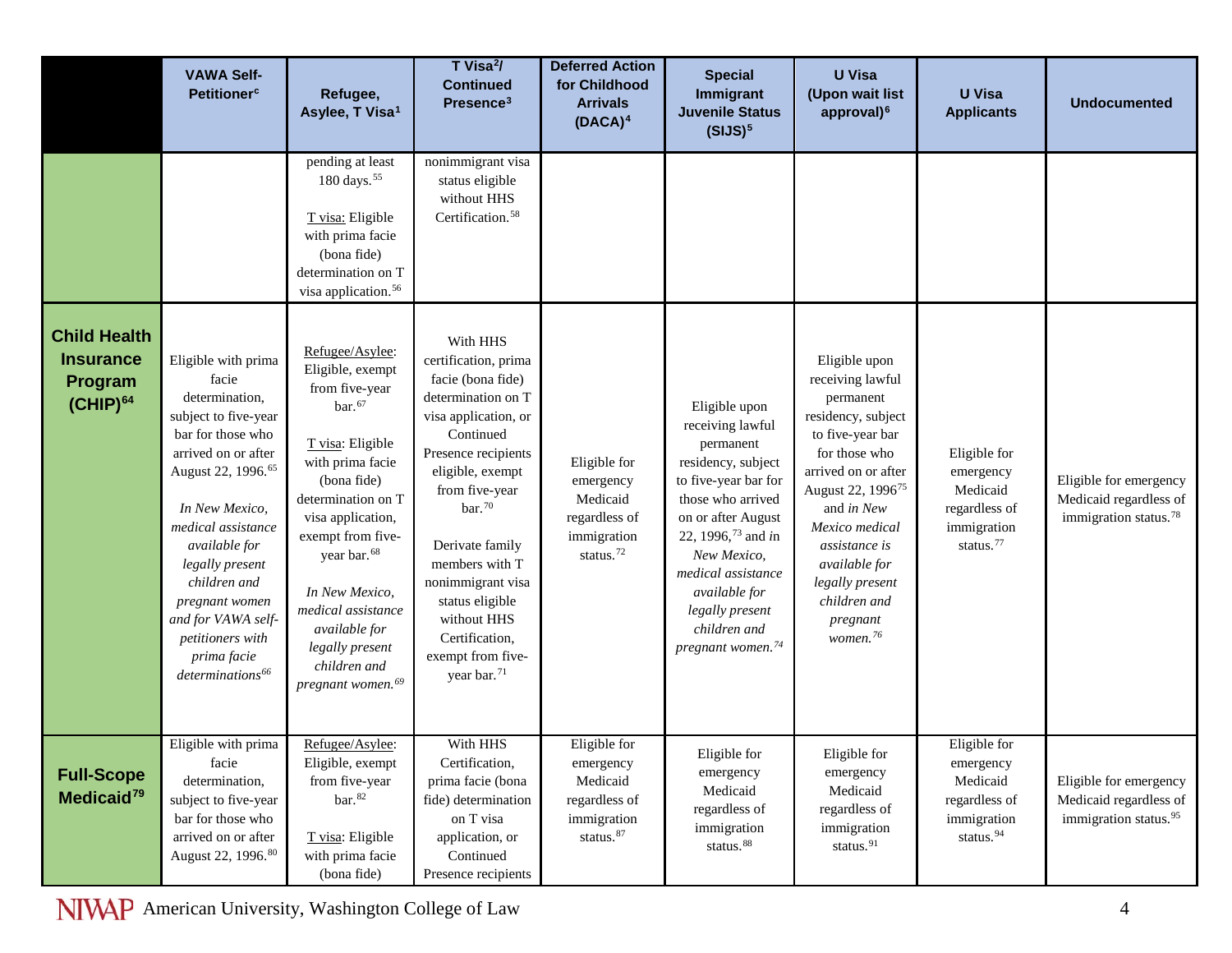<span id="page-4-0"></span>

|                                                                                                                                              | <b>VAWA Self-</b><br><b>Petitioner<sup>c</sup></b>                                                                                                                                  | Refugee,<br>Asylee, T Visa <sup>1</sup>                                                                                                                                                                                                                        | T Visa <sup>2</sup> /<br><b>Continued</b><br>Presence <sup>3</sup>                                                                                                                                                                                                                              | <b>Deferred Action</b><br>for Childhood<br><b>Arrivals</b><br>$(DACA)^4$ | <b>Special</b><br>Immigrant<br><b>Juvenile Status</b><br>(SIJS) <sup>5</sup>                                                                                                                                                                                                   | <b>U</b> Visa<br>(Upon wait list<br>approval) <sup>6</sup>                                                                                                                                                                                                                              | <b>U</b> Visa<br><b>Applicants</b>                                                                                                                                           | <b>Undocumented</b>                                                                                                                                                                |
|----------------------------------------------------------------------------------------------------------------------------------------------|-------------------------------------------------------------------------------------------------------------------------------------------------------------------------------------|----------------------------------------------------------------------------------------------------------------------------------------------------------------------------------------------------------------------------------------------------------------|-------------------------------------------------------------------------------------------------------------------------------------------------------------------------------------------------------------------------------------------------------------------------------------------------|--------------------------------------------------------------------------|--------------------------------------------------------------------------------------------------------------------------------------------------------------------------------------------------------------------------------------------------------------------------------|-----------------------------------------------------------------------------------------------------------------------------------------------------------------------------------------------------------------------------------------------------------------------------------------|------------------------------------------------------------------------------------------------------------------------------------------------------------------------------|------------------------------------------------------------------------------------------------------------------------------------------------------------------------------------|
| <b>Full-Scope</b><br><b>Medicaid</b>                                                                                                         | In New Mexico,<br>medical assistance<br>available for<br>legally present<br>pregnant women<br>and for VAWA self-<br>petitioners with<br>prima facie<br>determinations <sup>81</sup> | determination on T<br>visa application,<br>subject to five-year<br>bar for those who<br>arrived on or after<br>August 22, 1996.83<br>In New Mexico,<br>medical assistance<br>available for<br>legally present<br>children and<br>pregnant women. <sup>84</sup> | eligible, exempt<br>from five-year<br>bar. <sup>85</sup><br>Derivate family<br>members with T<br>nonimmigrant visa<br>status eligible<br>without HHS<br>Certification,<br>exempt from five-<br>year bar. <sup>86</sup>                                                                          |                                                                          | Eligible after<br>receiving lawful<br>permanent<br>residency, subject<br>to five-year bar for<br>those who arrived<br>on or after August<br>22, 1996 <sup>89</sup> and in<br>New Mexico<br>medical assistance<br>available for<br>legally present<br>$pregnant$ women. $^{90}$ | Eligible upon<br>receiving lawful<br>permanent<br>residency, subject<br>to five-year bar<br>for those who<br>arrived on or after<br>August 22, 1996 <sup>92</sup><br>and in New<br>Mexico medical<br>assistance<br>available for<br>legally present<br>pregnant<br>women. <sup>93</sup> |                                                                                                                                                                              |                                                                                                                                                                                    |
| <b>Education-</b><br><b>Federal</b><br><b>Benefits:</b><br><b>Federal</b><br><b>Student Aid,</b><br><b>Grants and</b><br>Loans <sup>96</sup> | With a prima facie<br>determination,<br>eligible <sup>97</sup>                                                                                                                      | Refugees, Asylees,<br>and T visa holders<br>or T visa<br>applicants with an<br>HHS certification<br>or eligibility letter<br>eligible for federal<br>student aid. <sup>98</sup>                                                                                | With HHS<br>Certification,<br>Prima facie (bona<br>fide) determination<br>on T visa<br>application, or<br>Continued<br>Presence recipients<br>with HHS<br>certification, and<br>derivate family<br>members with T<br>nonimmigrant visa<br>status, are eligible<br>for federal student<br>aid.99 | Not eligible for<br>federal student<br>aid. <sup>100</sup>               | Eligible for federal<br>student aid upon<br>receipt of lawful<br>permanent<br>residency. <sup>101</sup>                                                                                                                                                                        | Eligible for<br>federal student aid<br>upon receipt of<br>lawful permanent<br>residency. <sup>102</sup>                                                                                                                                                                                 | Not eligible for<br>federal student aid.                                                                                                                                     | Not eligible for federal<br>student aid.                                                                                                                                           |
| <b>Education-</b><br><b>State Law</b>                                                                                                        |                                                                                                                                                                                     | Mexico high school or received a general educational development certificate in New Mexico. <sup>103</sup>                                                                                                                                                     |                                                                                                                                                                                                                                                                                                 |                                                                          |                                                                                                                                                                                                                                                                                |                                                                                                                                                                                                                                                                                         | of immigration status, as long as the applicant has attended a secondary educational institution in New Mexico for at least one year and who has either graduated from a New | Post-secondary educational institutions cannot deny admission based on immigration status. Tuition rates or state-funded financial aid must be granted at the same rate regardless |
| <b>Supplement</b><br>al Security<br><b>Income</b><br>$(SSI)^{104}$                                                                           | Eligible with prima<br>facie determination<br>and lawfully                                                                                                                          | Refugees/Asylees:<br>Eligible during<br>first seven years                                                                                                                                                                                                      | Bona fide T visa<br>applicants and<br>Continued<br>Presence recipients<br>with HHS                                                                                                                                                                                                              | Not eligible.                                                            | Eligible upon<br>receiving lawful<br>permanent<br>residency and<br>completing 40                                                                                                                                                                                               | Eligible upon<br>receiving lawful<br>permanent<br>residency and                                                                                                                                                                                                                         | Eligible only if<br>receiving SSI or<br>application pending<br>on August 22,<br>1996.112                                                                                     | Eligible only if<br>receiving SSI or<br>application pending on<br>August 22, 1996. <sup>113</sup>                                                                                  |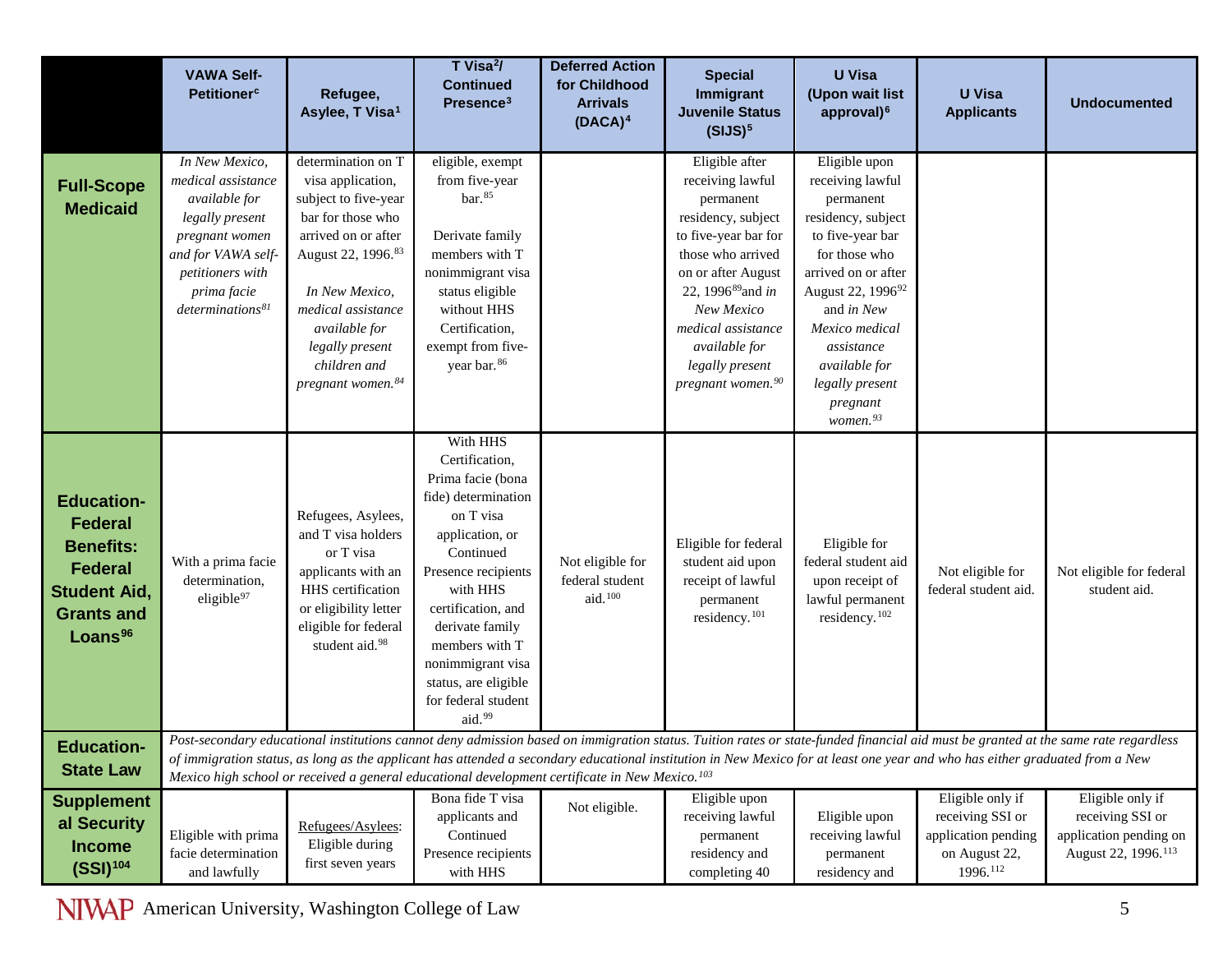<span id="page-5-3"></span><span id="page-5-2"></span><span id="page-5-1"></span><span id="page-5-0"></span>

|                                     | <b>VAWA Self-</b><br><b>Petitioner<sup>c</sup></b>                                                                                                                                                                                                                                                                                                                                                                                                                                                                                                                                                                                                                                                                                                                                                                                                                                                                                                                                                                                                                                                                                                                                                                                                                                                                                                                                                                                                                                                                                                                                                                                                                                                                                                                                                                                                                                                                                                                                                                                                                                                                                                                                                                                                                                                                                                                                                                                                                                                                                                                 | Refugee,<br>Asylee, T Visa <sup>1</sup>                                                                                                                                                                                                                                 | T Visa <sup>2</sup> /<br><b>Continued</b><br>Presence <sup>3</sup>                                                                                                                                                                               | <b>Deferred Action</b><br>for Childhood<br><b>Arrivals</b><br>$(DACA)^4$ | <b>Special</b><br>Immigrant<br><b>Juvenile Status</b><br>(SIJS) <sup>5</sup>                                                                                                                                                       | <b>U</b> Visa<br>(Upon wait list<br>approval) <sup>6</sup>                                                                                                                                                                                             | <b>U</b> Visa<br><b>Applicants</b>                                                                                                                                     | <b>Undocumented</b>                                                                                                                                                             |
|-------------------------------------|--------------------------------------------------------------------------------------------------------------------------------------------------------------------------------------------------------------------------------------------------------------------------------------------------------------------------------------------------------------------------------------------------------------------------------------------------------------------------------------------------------------------------------------------------------------------------------------------------------------------------------------------------------------------------------------------------------------------------------------------------------------------------------------------------------------------------------------------------------------------------------------------------------------------------------------------------------------------------------------------------------------------------------------------------------------------------------------------------------------------------------------------------------------------------------------------------------------------------------------------------------------------------------------------------------------------------------------------------------------------------------------------------------------------------------------------------------------------------------------------------------------------------------------------------------------------------------------------------------------------------------------------------------------------------------------------------------------------------------------------------------------------------------------------------------------------------------------------------------------------------------------------------------------------------------------------------------------------------------------------------------------------------------------------------------------------------------------------------------------------------------------------------------------------------------------------------------------------------------------------------------------------------------------------------------------------------------------------------------------------------------------------------------------------------------------------------------------------------------------------------------------------------------------------------------------------|-------------------------------------------------------------------------------------------------------------------------------------------------------------------------------------------------------------------------------------------------------------------------|--------------------------------------------------------------------------------------------------------------------------------------------------------------------------------------------------------------------------------------------------|--------------------------------------------------------------------------|------------------------------------------------------------------------------------------------------------------------------------------------------------------------------------------------------------------------------------|--------------------------------------------------------------------------------------------------------------------------------------------------------------------------------------------------------------------------------------------------------|------------------------------------------------------------------------------------------------------------------------------------------------------------------------|---------------------------------------------------------------------------------------------------------------------------------------------------------------------------------|
| <b>SSI</b>                          | residing in the U.S.<br>on August 22,<br>1996, and either<br>receiving SSI as of<br>that date or blind<br>or disabled. <sup>105</sup>                                                                                                                                                                                                                                                                                                                                                                                                                                                                                                                                                                                                                                                                                                                                                                                                                                                                                                                                                                                                                                                                                                                                                                                                                                                                                                                                                                                                                                                                                                                                                                                                                                                                                                                                                                                                                                                                                                                                                                                                                                                                                                                                                                                                                                                                                                                                                                                                                              | after the status was<br>granted.<br>T visa: Eligible<br>with prima facie<br>(bona fide)<br>determination on a<br>T visa application<br>and lawfully<br>residing in the U.S.<br>on August 22,<br>1996, and either<br>receiving SSI as of<br>that date or are<br>blind or | certification or an<br>eligibility letter<br>and derivate family<br>members with T<br>nonimmigrant visa<br>status (no need for<br>HHS certification),<br>eligible during the<br>first seven years<br>after status was<br>granted. <sup>107</sup> |                                                                          | quarters of work<br>credit, subject to<br>five-year bar for<br>those who arrived<br>on or after August<br>22, 1996. <sup>108</sup> Those<br>who arrived before<br>August 22, 1996,<br>may be subject to<br>deeming. <sup>109</sup> | completing 40<br>quarters of work<br>credit, subject to<br>five-year bar for<br>those who arrived<br>on or after August<br>22, 1996. <sup>110</sup><br>Those who arrived<br>before August 22,<br>1996, may be<br>subject to<br>deeming. <sup>111</sup> |                                                                                                                                                                        |                                                                                                                                                                                 |
| Driver's<br><b>License</b>          | disabled. <sup>106</sup><br>Under the REAL ID Act, evidence of "lawful status" is required for a driver's license to be accepted by a federal agency for official<br>purposes. <sup>114</sup> The Department of Homeland Security (DHS), by regulation, lists specific documents that will provide satisfactory<br>evidence of lawful status; <sup>115</sup> DHS will also approve acceptance of other documentation issued by DHS or other Federal agencies<br>demonstrating lawful status, as determined by USCIS. <sup>116</sup> In addition, DHS permits states to establish an "Exception Process" and<br>consider "Alternative Documents." <sup>117</sup><br>Immigrants in who are not eligible for a<br>federally recognized driver's license. Are<br>In New Mexico can show "lawful status" are eligible for a Real ID driver's license. Immigrants who have cases filed with the<br>eligible to apply for a New Mexico <sup>119</sup> Driving<br>Department of Homeland Security (DHS) and who are considered "lawfully residing" by HHS for health care purposes with<br>Authorization Card (non-federally recognized<br>advocacy should be able to establish "lawful status" under New Mexico's driver's license laws to receive a REAL ID federally<br>for ID) if the immigrant does not have proof of<br>recognized driver's license. The following immigrants are considered "lawfully residing" by HHS: <sup>118</sup> VAWA self-petitioners with<br>lawful status. <sup>120</sup><br>prima facie determinations, T visa applicants with bona fide determinations and HHS certification, Continued Presence trafficking<br>victims with HHS certifications, waitlist approved U visa applicants, and SIJS applicants.<br>Eligible to apply for a New Mexico Driving<br>Authorization Card (non-federally recognized<br>Any immigrant with an lawful work authorization document from DHS will be eligible for a federally recognized driver's license.<br>for ID) if no proof of lawful status. <sup>121</sup><br>Immigrant victims receive legal work authorization at the following points in time: VAWA self-petitioners: 3 months (when the<br>abuser is a USC); $\approx$ 8 months (upon approval of the VAWA self-petition when the abuser is an lawful permanent resident); T visa<br>applicants with bona fide determinations and HHS certification; Continued Presence trafficking victims with HHS certifications;<br>waitlist approved U visa applicants and SIJS applicants granted lawful permanent residency; and DACA upon approval. |                                                                                                                                                                                                                                                                         |                                                                                                                                                                                                                                                  |                                                                          |                                                                                                                                                                                                                                    |                                                                                                                                                                                                                                                        |                                                                                                                                                                        |                                                                                                                                                                                 |
| <b>Housing</b><br>and Other         |                                                                                                                                                                                                                                                                                                                                                                                                                                                                                                                                                                                                                                                                                                                                                                                                                                                                                                                                                                                                                                                                                                                                                                                                                                                                                                                                                                                                                                                                                                                                                                                                                                                                                                                                                                                                                                                                                                                                                                                                                                                                                                                                                                                                                                                                                                                                                                                                                                                                                                                                                                    |                                                                                                                                                                                                                                                                         |                                                                                                                                                                                                                                                  |                                                                          |                                                                                                                                                                                                                                    |                                                                                                                                                                                                                                                        | Certain federally assisted programs providing services necessary to protect life or safety must make those services available without regard to immigration status     | and may not withhold those services based on immigration status. <sup>122</sup> Programs considered necessary for the protection of life or safety include, but are not limited |
| <b>Services</b><br><b>Necessary</b> |                                                                                                                                                                                                                                                                                                                                                                                                                                                                                                                                                                                                                                                                                                                                                                                                                                                                                                                                                                                                                                                                                                                                                                                                                                                                                                                                                                                                                                                                                                                                                                                                                                                                                                                                                                                                                                                                                                                                                                                                                                                                                                                                                                                                                                                                                                                                                                                                                                                                                                                                                                    |                                                                                                                                                                                                                                                                         |                                                                                                                                                                                                                                                  |                                                                          |                                                                                                                                                                                                                                    |                                                                                                                                                                                                                                                        | to: short term shelter or transitional housing for the homeless, or for victims of domestic abuse, sexual assault, stalking, dating violence, or human trafficking, or | for runaway, abused or abandoned children; crisis counseling and intervention programs; services and assistance relating to victims of domestic violence or other               |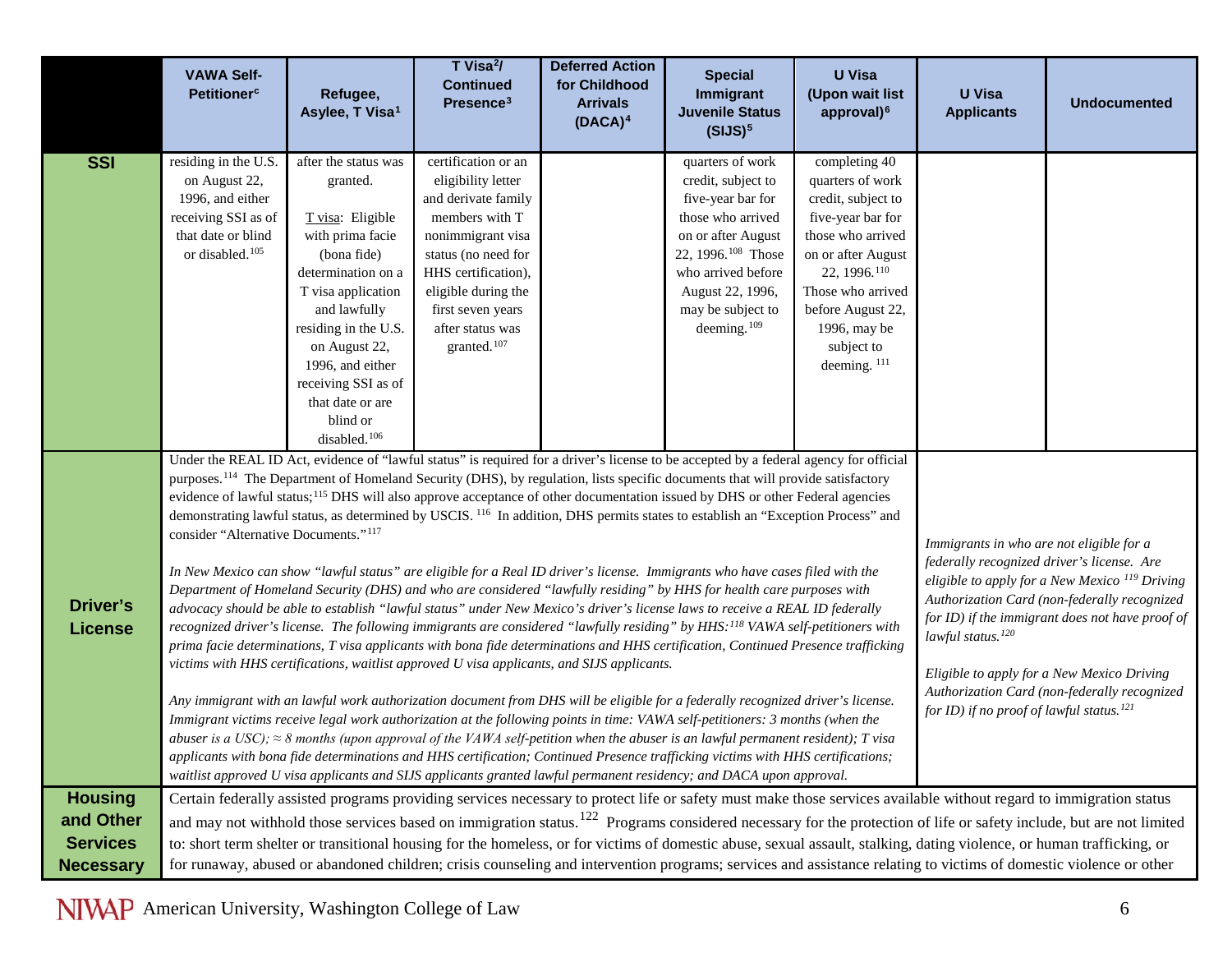<span id="page-6-3"></span><span id="page-6-2"></span><span id="page-6-1"></span><span id="page-6-0"></span>

|                                                                | <b>VAWA Self-</b><br><b>Petitioner<sup>c</sup></b>                                                                                                                                                                                                                                                                                                                                                                                                           | Refugee,<br>Asylee, T Visa <sup>1</sup>                                                                                                                                                                                                                                                                                                                                                                  | T Visa <sup>2</sup> /<br><b>Continued</b><br>Presence <sup>3</sup>                                                                                                                                                                                                                                                                                                                                                                                                                                                             | <b>Deferred Action</b><br>for Childhood<br><b>Arrivals</b><br>$(DACA)^4$                                                                                                                                                                                   | <b>Special</b><br>Immigrant<br><b>Juvenile Status</b><br>(SIJS) <sup>5</sup>                                                                                                                                                                                                                                                                                                                        | <b>U</b> Visa<br>(Upon wait list<br>approval) <sup>6</sup>                                                                                                                                                                                                                                                                                                                                          | <b>U</b> Visa<br><b>Applicants</b>                                                                                                                                                                                                                                                                                                                                                                                         | <b>Undocumented</b>                                                                                                                                                                                                                                     |
|----------------------------------------------------------------|--------------------------------------------------------------------------------------------------------------------------------------------------------------------------------------------------------------------------------------------------------------------------------------------------------------------------------------------------------------------------------------------------------------------------------------------------------------|----------------------------------------------------------------------------------------------------------------------------------------------------------------------------------------------------------------------------------------------------------------------------------------------------------------------------------------------------------------------------------------------------------|--------------------------------------------------------------------------------------------------------------------------------------------------------------------------------------------------------------------------------------------------------------------------------------------------------------------------------------------------------------------------------------------------------------------------------------------------------------------------------------------------------------------------------|------------------------------------------------------------------------------------------------------------------------------------------------------------------------------------------------------------------------------------------------------------|-----------------------------------------------------------------------------------------------------------------------------------------------------------------------------------------------------------------------------------------------------------------------------------------------------------------------------------------------------------------------------------------------------|-----------------------------------------------------------------------------------------------------------------------------------------------------------------------------------------------------------------------------------------------------------------------------------------------------------------------------------------------------------------------------------------------------|----------------------------------------------------------------------------------------------------------------------------------------------------------------------------------------------------------------------------------------------------------------------------------------------------------------------------------------------------------------------------------------------------------------------------|---------------------------------------------------------------------------------------------------------------------------------------------------------------------------------------------------------------------------------------------------------|
| to Protect                                                     |                                                                                                                                                                                                                                                                                                                                                                                                                                                              |                                                                                                                                                                                                                                                                                                                                                                                                          |                                                                                                                                                                                                                                                                                                                                                                                                                                                                                                                                |                                                                                                                                                                                                                                                            |                                                                                                                                                                                                                                                                                                                                                                                                     |                                                                                                                                                                                                                                                                                                                                                                                                     |                                                                                                                                                                                                                                                                                                                                                                                                                            | criminal activity, child protection, adult protective services, or violence and abuse prevention; soup kitchens, community food banks, senior nutrition programs and                                                                                    |
| Life or                                                        |                                                                                                                                                                                                                                                                                                                                                                                                                                                              |                                                                                                                                                                                                                                                                                                                                                                                                          |                                                                                                                                                                                                                                                                                                                                                                                                                                                                                                                                |                                                                                                                                                                                                                                                            |                                                                                                                                                                                                                                                                                                                                                                                                     |                                                                                                                                                                                                                                                                                                                                                                                                     | other nutritional programs for persons requiring special assistance (e.g., WIC); medical and public health services; mental health, disability, or substance abuse                                                                                                                                                                                                                                                         |                                                                                                                                                                                                                                                         |
| <b>Safety</b>                                                  |                                                                                                                                                                                                                                                                                                                                                                                                                                                              |                                                                                                                                                                                                                                                                                                                                                                                                          |                                                                                                                                                                                                                                                                                                                                                                                                                                                                                                                                |                                                                                                                                                                                                                                                            |                                                                                                                                                                                                                                                                                                                                                                                                     |                                                                                                                                                                                                                                                                                                                                                                                                     |                                                                                                                                                                                                                                                                                                                                                                                                                            | assistance necessary to protect life or safety; activities designed to protect the life or safety of workers, children and youths, or community residents; programs to                                                                                  |
| <b>Public and</b><br><b>Assisted</b><br>Housing <sup>124</sup> | Upon filing<br>VAWA self-<br>petition, applicant<br>cannot be denied<br>HUD public or<br>assisted housing<br>unless and until a<br>final determination<br>of ineligibility. <sup>125</sup><br>USDA rental<br>housing follows<br>HUD procedures<br>for processing<br>VAWA self-<br>petitions. <sup>126</sup><br><b>USDA</b> Section 515<br>Rural Rental<br>Housing; <sup>127</sup><br>Upon receiving<br>lawful permanent<br>residency USDA<br>Section 514/516 | Refugee/Asylee, or<br>T visa holder or<br>applicant with<br>prima facie (bona<br>fide)<br>determination,<br>eligible for:<br>HUD public and<br>assisted<br>housing; <sup>130</sup><br><b>USDA</b> Section 515<br><b>Rural Rental</b><br>Housing; 131<br><b>USDA Section 521</b><br>Rural Rental<br>Assistance. <sup>132</sup><br>Upon receiving<br>lawful permanent<br>residency USDA<br>Section 514/516 | help individuals during periods of adverse weather conditions. <sup>123</sup><br>Eligible with prima<br>facie (bona fide)<br>determination on T<br>visa application, or<br>Continued<br>Presence recipient<br>with HHS<br>Certification, and<br>derivative family<br>member in T<br>nonimmigrant visa<br>status, eligible for:<br>HUD public and<br>assisted housing <sup>134</sup><br>and USDA rental<br>housing. <sup>135</sup><br><b>USDA Section 515</b><br><b>Rural Rental</b><br>Housing; 136<br><b>USDA</b> Section 521 | Eligible for USDA<br>Section 515 Rural<br><b>Rental Housing</b><br>(without Rental<br>Assistance), <sup>138</sup> and<br>Section 514/516<br>Farm Labor<br>Housing if<br>immediate family<br>member of eligible<br>domestic farm<br>laborer. <sup>139</sup> | Eligible for USDA<br>Section 515 Rural<br><b>Rental Housing</b><br>(without Rental<br>Assistance), 140 and<br>Section 514/516<br>Farm Labor<br>Housing if<br>immediate family<br>member of eligible<br>domestic farm<br>laborer. <sup>141</sup><br>Upon receiving<br>lawful permanent<br>residency, eligible<br>for HUD <sup>142</sup> and<br>USDA <sup>143</sup> rental<br>housing. <sup>144</sup> | Eligible for USDA<br>Section 515 Rural<br><b>Rental Housing</b><br>(without Rental<br>Assistance), 145<br>and Section<br>514/516 Farm<br>Labor Housing if<br>immediate family<br>member of<br>eligible domestic<br>farm laborer. <sup>146</sup><br>Upon receiving<br>lawful permanent<br>residency, eligible<br>for HUD <sup>147</sup> and<br>USDA <sup>148</sup> rental<br>housing. <sup>149</sup> | Eligible for USDA<br>Section 515 Rural<br><b>Rental Housing</b><br>(without Rental<br>Assistance), <sup>150</sup> and<br>Section 514/516<br>Farm Labor<br>Housing if<br>immediate family<br>member of eligible<br>domestic farm<br>laborer. <sup>151</sup><br>Upon receiving<br>lawful permanent<br>residency, eligible<br>for $\rm{HUD^{\hspace{0.2mm}152}}$ and<br>USDA <sup>153</sup> rental<br>housing. <sup>154</sup> | Eligible for USDA<br>Section 515 Rural<br><b>Rental Housing</b><br>(without Rental<br>Assistance), <sup>155</sup> and<br>Section 514/516 Farm<br>Labor Housing if<br>immediate family<br>member of eligible<br>domestic farm<br>laborer. <sup>156</sup> |
|                                                                | Farm Labor<br>Housing; <sup>128</sup><br><b>USDA</b> Section 521<br><b>Rural Rental</b><br>Assistance. <sup>129</sup>                                                                                                                                                                                                                                                                                                                                        | Farm Labor<br>Housing. <sup>133</sup>                                                                                                                                                                                                                                                                                                                                                                    | <b>Rural Rental</b><br>Assistance. <sup>137</sup>                                                                                                                                                                                                                                                                                                                                                                                                                                                                              |                                                                                                                                                                                                                                                            |                                                                                                                                                                                                                                                                                                                                                                                                     |                                                                                                                                                                                                                                                                                                                                                                                                     |                                                                                                                                                                                                                                                                                                                                                                                                                            |                                                                                                                                                                                                                                                         |
| Legal<br>Services <sup>157</sup>                               | An immigrant who<br>(or whose child) is<br>battered or<br>subjected to<br>extreme cruelty $^{158}$<br>inside or outside of<br>the United                                                                                                                                                                                                                                                                                                                     | Refugee/Asylee:<br>Refugees and<br>Asylees are<br>eligible for legal<br>assistance on any<br>matter the Legal<br>Services                                                                                                                                                                                                                                                                                | An immigrant<br>victim of severe<br>forms of human<br>trafficking with (or<br>seeking) HHS<br>Certification, 175<br>and derivative                                                                                                                                                                                                                                                                                                                                                                                             | A DACA recipient<br>who is (or whose<br>child is) battered<br>or subjected to<br>extreme cruelty, 181<br>or is a victim of                                                                                                                                 | Eligible for LSC-<br>funded legal<br>assistance when the<br>child has suffered<br>battering or<br>extreme cruelty, 189<br>or sexual assault or                                                                                                                                                                                                                                                      | An immigrant<br>who has (or whose<br>child has) been<br>granted, applied<br>for, or qualifies to<br>apply for primary                                                                                                                                                                                                                                                                               | An immigrant who<br>has (or whose child<br>has) applied for, or<br>qualifies to apply<br>for, primary or<br>derivative U visa<br>status <sup>207</sup> is eligible                                                                                                                                                                                                                                                         | An immigrant victim<br>who is (or whose child<br>is), battered or<br>subjected to extreme<br>cruelty, $2^{14}$ or is a victim<br>of sexual assault or<br>trafficking in the                                                                             |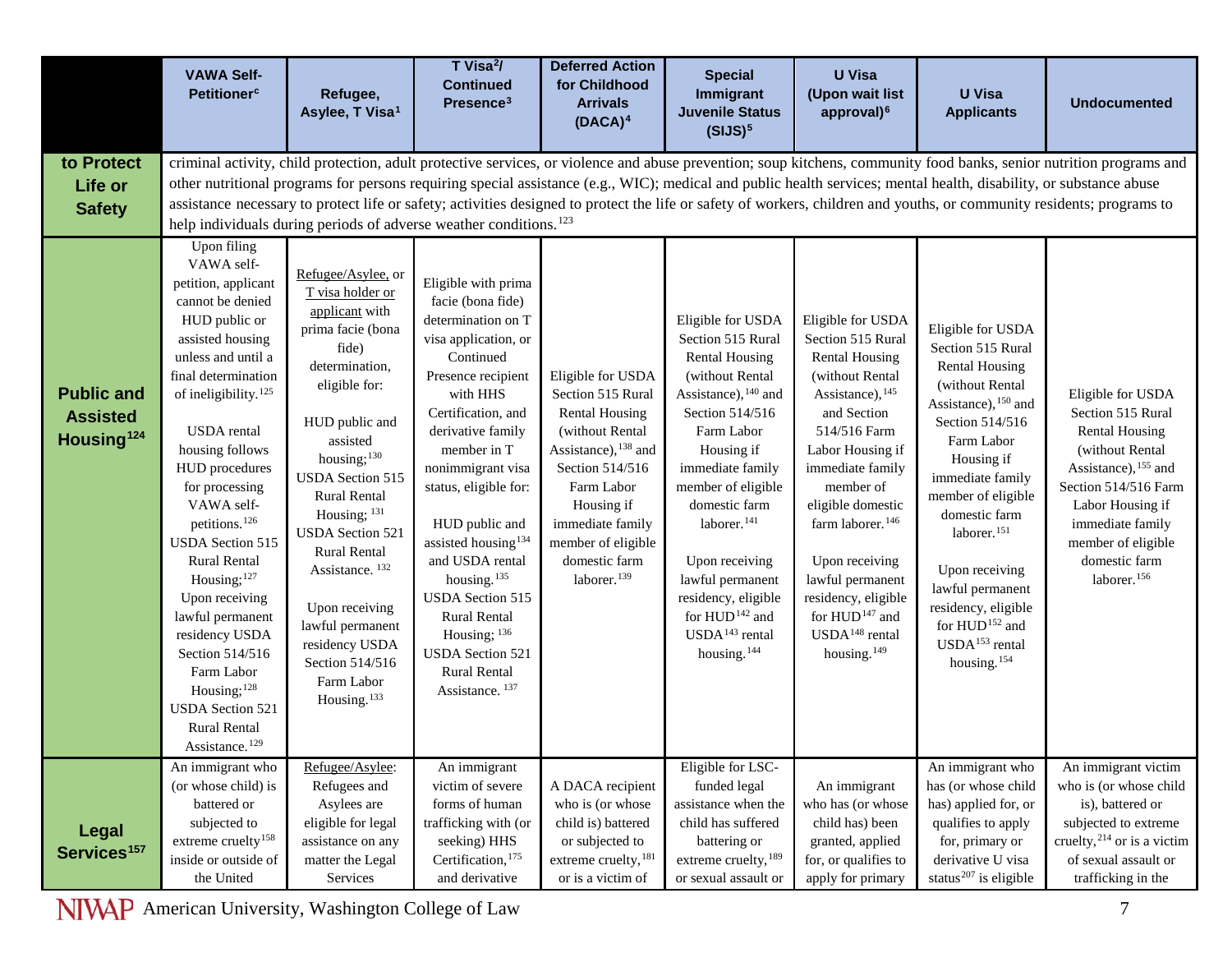<span id="page-7-1"></span><span id="page-7-0"></span>

|                                 | <b>VAWA Self-</b><br><b>Petitioner<sup>c</sup></b>                                                                                                                                                                                                                                                                                                                                                                                                                                                                                                                                                                                                                                                                                    | Refugee,<br>Asylee, T Visa <sup>1</sup>                                                                                                                                                                                                                                                                                                                                                                                                                                                                                                                                                                                      | T Visa <sup>2</sup> /<br><b>Continued</b><br>Presence <sup>3</sup>                                                                                                                                                                                                                                                                                                                                                                                                              | <b>Deferred Action</b><br>for Childhood<br><b>Arrivals</b><br>$(DACA)^4$                                                                                                                                                                                                                                                                                                                                                                                                                   | <b>Special</b><br>Immigrant<br><b>Juvenile Status</b><br>(SIJS) <sup>5</sup>                                                                                                                                                                                                                                                                                                                                                                                                                                                                                                                                                                                             | <b>U</b> Visa<br>(Upon wait list<br>approval) <sup>6</sup>                                                                                                                                                                                                                                                                                                                                                                                                                                                                                                                                                                                                                                                                                        | <b>U</b> Visa<br><b>Applicants</b>                                                                                                                                                                                                                                                                                                                                                                                                                                       | <b>Undocumented</b>                                                                                                                                                                                                                                                                                                                                                                                                             |
|---------------------------------|---------------------------------------------------------------------------------------------------------------------------------------------------------------------------------------------------------------------------------------------------------------------------------------------------------------------------------------------------------------------------------------------------------------------------------------------------------------------------------------------------------------------------------------------------------------------------------------------------------------------------------------------------------------------------------------------------------------------------------------|------------------------------------------------------------------------------------------------------------------------------------------------------------------------------------------------------------------------------------------------------------------------------------------------------------------------------------------------------------------------------------------------------------------------------------------------------------------------------------------------------------------------------------------------------------------------------------------------------------------------------|---------------------------------------------------------------------------------------------------------------------------------------------------------------------------------------------------------------------------------------------------------------------------------------------------------------------------------------------------------------------------------------------------------------------------------------------------------------------------------|--------------------------------------------------------------------------------------------------------------------------------------------------------------------------------------------------------------------------------------------------------------------------------------------------------------------------------------------------------------------------------------------------------------------------------------------------------------------------------------------|--------------------------------------------------------------------------------------------------------------------------------------------------------------------------------------------------------------------------------------------------------------------------------------------------------------------------------------------------------------------------------------------------------------------------------------------------------------------------------------------------------------------------------------------------------------------------------------------------------------------------------------------------------------------------|---------------------------------------------------------------------------------------------------------------------------------------------------------------------------------------------------------------------------------------------------------------------------------------------------------------------------------------------------------------------------------------------------------------------------------------------------------------------------------------------------------------------------------------------------------------------------------------------------------------------------------------------------------------------------------------------------------------------------------------------------|--------------------------------------------------------------------------------------------------------------------------------------------------------------------------------------------------------------------------------------------------------------------------------------------------------------------------------------------------------------------------------------------------------------------------------------------------------------------------|---------------------------------------------------------------------------------------------------------------------------------------------------------------------------------------------------------------------------------------------------------------------------------------------------------------------------------------------------------------------------------------------------------------------------------|
| <b>Legal</b><br><b>Services</b> | States <sup>159</sup> is<br>eligible for legal<br>assistance from<br><b>Legal Services</b><br>Corporation<br>(LSC)-funded<br>agencies on<br>matters related to<br>the abuse. <sup>160</sup><br>Eligible for legal<br>assistance on any<br>matter the LSC-<br>funded agency<br>handles upon<br>receiving lawful<br>permanent resident<br>status, $^{161}$ or<br>spouses, parents,<br>and unmarried<br>children under age<br>21 of U.S.<br>citizens <sup>162</sup> become<br>eligible for full<br>representation on<br>any matter upon<br>filing an<br>application for<br>lawful permanent<br>residency. <sup>163</sup><br>Eligible for Office<br>of Violence<br><b>Against Women</b><br>funded Legal<br>Assistance <sup>164</sup> as a | Corporation<br>(LSC)-funded<br>agency handles. <sup>168</sup><br>T visa:<br>An immigrant who<br>has been (or whose<br>child has been) a<br>victim of<br>trafficking in the<br>U.S, including a T<br>visa holder, 169 is<br>eligible for legal<br>assistance on any<br>matter the LSC-<br>funded agency<br>handles. <sup>170</sup><br>Eligible for Office<br>of Violence<br><b>Against Women</b><br>funded Legal<br>Assistance <sup>171</sup> for<br>victims of<br>domestic violence,<br>sexual assault,<br>stalking <sup>172</sup> or<br>dating violence. <sup>173</sup><br>Must be at least 11<br>years old. <sup>174</sup> | family members<br>with (or applying<br>for) $T$<br>nonimmigrant visa<br>status, $176$ are<br>eligible for legal<br>assistance on any<br>matter the LSC-<br>funded agency<br>handles.<br>Eligible for Office<br>of Violence<br><b>Against Women</b><br>funded Legal<br>Assistance <sup>177</sup> for<br>victims of<br>domestic violence,<br>sexual assault,<br>stalking <sup>178</sup> or<br>dating violence. <sup>179</sup><br>Must be at least 11<br>years old. <sup>180</sup> | sexual assault or<br>trafficking in the<br>U.S., $^{182}$ is eligible<br>for legal services<br>from LSC-funded<br>agencies <sup>183</sup> on<br>matters related to<br>the abuse. <sup>184</sup><br>Eligible for Office<br>of Violence<br><b>Against Women</b><br>funded Legal<br>Assistance <sup>185</sup> for<br>victims of<br>domestic violence,<br>sexual assault,<br>stalking <sup>186</sup> or<br>dating violence. <sup>187</sup><br>Must be at least 11<br>years old. <sup>188</sup> | trafficking in the<br>$U.S.,190$ on matters<br>related to the<br>abuse. <sup>191</sup><br>Eligible for legal<br>assistance on any<br>matter the LSC-<br>funded agency<br>handles upon<br>receiving LPR<br>status, <sup>192</sup> or, for the<br>spouse, parent or<br>unmarried child<br>under 21 of a U.S.<br>citizen, upon filing<br>an application for<br>LPR status. $193$<br>Eligible for Office<br>of Violence<br><b>Against Women</b><br>funded Legal<br>Assistance <sup>194</sup> for<br>victims of domestic<br>violence, sexual<br>assault, stalking <sup>195</sup><br>or dating<br>violence. <sup>196</sup> Must<br>be at least 11 years<br>old. <sup>197</sup> | or derivative U<br>visa status <sup>198</sup> is<br>eligible for legal<br>assistance from<br><b>Legal Services</b><br>Corporation<br>(LSC)-funded<br>agencies <sup>199</sup> on<br>matters related to<br>the crime<br>victimization. <sup>200</sup><br>Eligible for legal<br>assistance on any<br>matter the LSC-<br>funded agency<br>handles upon<br>receiving LPR<br>status, $201$ or, for<br>the spouse, parent<br>or unmarried child<br>under 21 of a U.S.<br>citizen, upon<br>filing an<br>application for<br>LPR status. <sup>202</sup><br>Eligible for Office<br>of Violence<br><b>Against Women</b><br>funded Legal<br>Assistance <sup>203</sup> for<br>victims of<br>domestic violence,<br>sexual assault,<br>stalking <sup>204</sup> or | for legal assistance<br>from Legal<br>Services<br>Corporation (LSC)-<br>funded agencies <sup>208</sup><br>on matters related<br>to the crime<br>victimization. <sup>209</sup><br>Eligible for Office<br>of Violence<br><b>Against Women</b><br>funded Legal<br>Assistance <sup>210</sup> for<br>victims of domestic<br>violence, sexual<br>assault, stalking <sup>211</sup><br>or dating<br>violence. <sup>212</sup> Must<br>be at least 11 years<br>old. <sup>213</sup> | U.S., $^{215}$ is eligible for<br>legal services from<br>LSC-funded<br>agencies <sup>216</sup> on matters<br>related to the abuse. <sup>217</sup><br>Eligible for Office of<br>Violence Against<br>Women funded Legal<br>Assistance <sup>218</sup> for<br>victims of domestic<br>violence, sexual<br>assault, stalking <sup>219</sup> or<br>dating violence. <sup>220</sup><br>Must be at least 11<br>years old. <sup>221</sup> |
|                                 | victim of domestic<br>violence, sexual<br>assault, stalking $^{165}$                                                                                                                                                                                                                                                                                                                                                                                                                                                                                                                                                                                                                                                                  |                                                                                                                                                                                                                                                                                                                                                                                                                                                                                                                                                                                                                              |                                                                                                                                                                                                                                                                                                                                                                                                                                                                                 |                                                                                                                                                                                                                                                                                                                                                                                                                                                                                            |                                                                                                                                                                                                                                                                                                                                                                                                                                                                                                                                                                                                                                                                          | dating violence. <sup>205</sup><br>Must be at least 11<br>years old. <sup>206</sup>                                                                                                                                                                                                                                                                                                                                                                                                                                                                                                                                                                                                                                                               |                                                                                                                                                                                                                                                                                                                                                                                                                                                                          |                                                                                                                                                                                                                                                                                                                                                                                                                                 |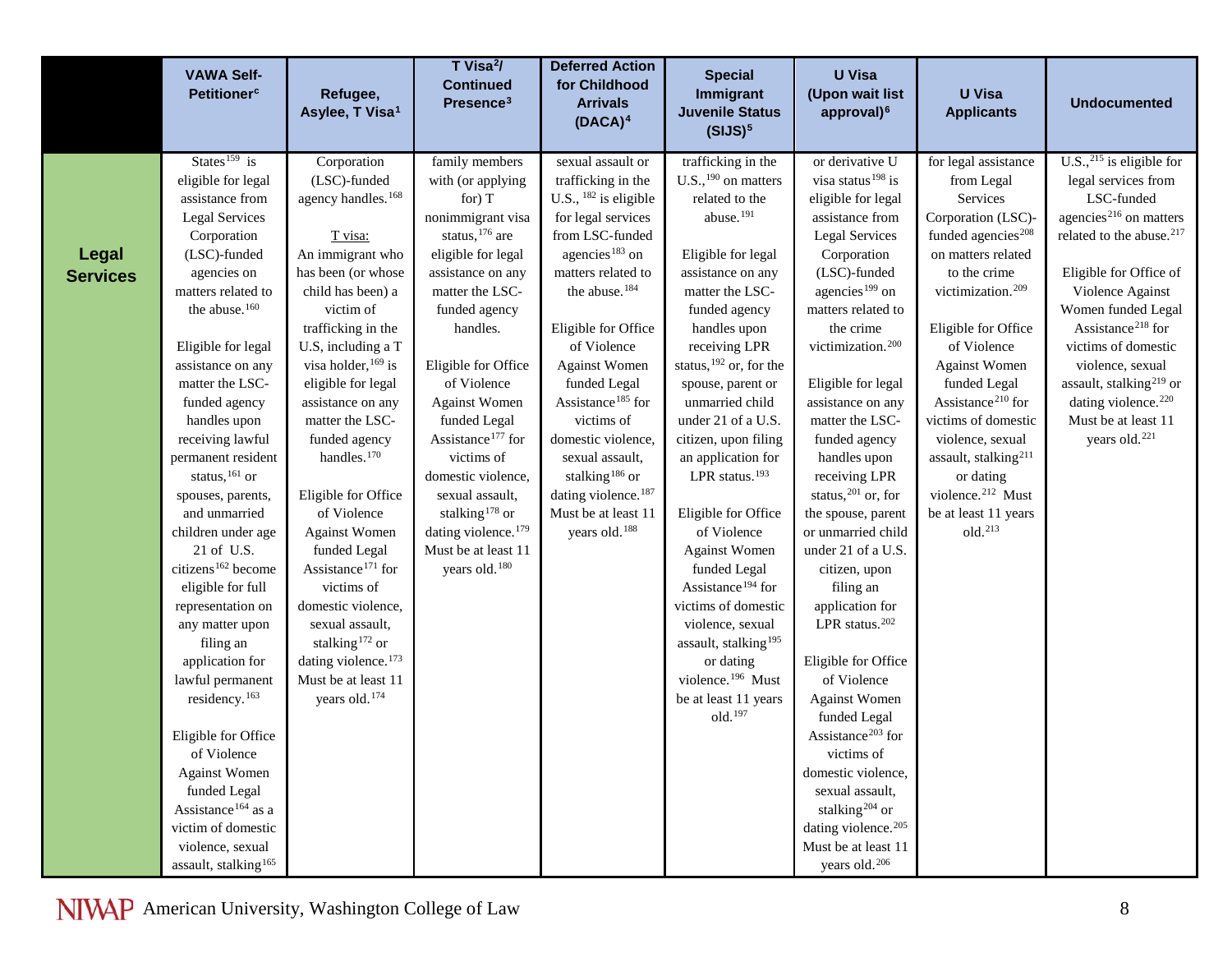<span id="page-8-0"></span>

|                                                                                                                                                           | <b>VAWA Self-</b><br><b>Petitioner<sup>c</sup></b>                                                                                                                                                                                                                                                                                                               | Refugee,<br>Asylee, T Visa <sup>1</sup>                                                                                                                                                                                                                                                                                                                                                                          | T Visa <sup>2</sup> /<br><b>Continued</b><br>Presence <sup>3</sup>                                                                                                                                                                                                                                                                                                                                                                                                                                    | <b>Deferred Action</b><br>for Childhood<br><b>Arrivals</b><br>$(DACA)^4$                                                                                               | <b>Special</b><br>Immigrant<br><b>Juvenile Status</b><br>(SIJS) <sup>5</sup>                                                                                                                                                                                                                                                                                     | <b>U</b> Visa<br>(Upon wait list<br>approval) <sup>6</sup>                                                                                                                                                                                                                                                                                                       | <b>U</b> Visa<br><b>Applicants</b>                                                                                                                            | <b>Undocumented</b>                                                                                                                                                                   |
|-----------------------------------------------------------------------------------------------------------------------------------------------------------|------------------------------------------------------------------------------------------------------------------------------------------------------------------------------------------------------------------------------------------------------------------------------------------------------------------------------------------------------------------|------------------------------------------------------------------------------------------------------------------------------------------------------------------------------------------------------------------------------------------------------------------------------------------------------------------------------------------------------------------------------------------------------------------|-------------------------------------------------------------------------------------------------------------------------------------------------------------------------------------------------------------------------------------------------------------------------------------------------------------------------------------------------------------------------------------------------------------------------------------------------------------------------------------------------------|------------------------------------------------------------------------------------------------------------------------------------------------------------------------|------------------------------------------------------------------------------------------------------------------------------------------------------------------------------------------------------------------------------------------------------------------------------------------------------------------------------------------------------------------|------------------------------------------------------------------------------------------------------------------------------------------------------------------------------------------------------------------------------------------------------------------------------------------------------------------------------------------------------------------|---------------------------------------------------------------------------------------------------------------------------------------------------------------|---------------------------------------------------------------------------------------------------------------------------------------------------------------------------------------|
|                                                                                                                                                           | or dating<br>violence. <sup>166</sup> Must<br>be at least 11 years<br>old. <sup>167</sup>                                                                                                                                                                                                                                                                        |                                                                                                                                                                                                                                                                                                                                                                                                                  |                                                                                                                                                                                                                                                                                                                                                                                                                                                                                                       |                                                                                                                                                                        |                                                                                                                                                                                                                                                                                                                                                                  |                                                                                                                                                                                                                                                                                                                                                                  |                                                                                                                                                               |                                                                                                                                                                                       |
| <b>Weatherization</b><br><b>Assistance</b><br>Program<br>(WAP) and<br><b>Low-Income</b><br><b>Home Energy</b><br><b>Assistance</b><br>Program<br>(LIHEAP) | Eligible for<br>weatherization<br>assistance (WAP)<br>for families living<br>in multi-unit<br>dwellings, without<br>regard to<br>immigration<br>status. <sup>222</sup><br>Eligible for<br><b>LIHEAP</b><br>heating/cooling<br>assistance and<br>single-family<br>weatherization<br>assistance upon<br>receipt of prima<br>facie<br>determination. <sup>223</sup> | Eligible for<br>weatherization<br>assistance (WAP)<br>for families living<br>in multi-unit<br>dwellings, without<br>regard to<br>immigration<br>status. <sup>224</sup><br>Refugees, asylees,<br>and T visa<br>applicants with<br>prima facie (bona<br>fide) determination<br>eligible for<br><b>LIHEAP</b><br>heating/cooling<br>assistance and<br>single-family<br>weatherization<br>assistance. <sup>225</sup> | Eligible for<br>weatherization<br>assistance (WAP)<br>for families living<br>in multi-unit<br>dwellings without,<br>regard to<br>immigration<br>status. <sup>226</sup><br>Eligible with prima<br>facie (bona fide)<br>determination on T<br>visa application, or<br>Continued<br>Presence recipients<br>with HHS<br>Certification, and<br>derivate family<br>members with T<br>nonimmigrant visa<br>status, eligible for<br><b>LIHEAP</b><br>heating/cooling<br>and single-<br>family. <sup>227</sup> | Eligible for<br>weatherization<br>assistance (WAP)<br>for families living<br>in multi-unit<br>dwellings, without<br>regard to<br>immigration<br>status. <sup>228</sup> | Eligible for<br>weatherization<br>assistance (WAP)<br>for families living<br>in multi-unit<br>dwellings, without<br>regard to<br>immigration<br>status. <sup>229</sup><br>Eligible for<br><b>LIHEAP</b><br>heating/cooling<br>assistance and<br>single-family<br>weatherization<br>assistance upon<br>receiving lawful<br>permanent<br>residency. <sup>230</sup> | Eligible for<br>weatherization<br>assistance (WAP)<br>for families living<br>in multi-unit<br>dwellings without,<br>regard to<br>immigration<br>status. <sup>231</sup><br>Eligible for<br><b>LIHEAP</b><br>heating/cooling<br>assistance and<br>single-family<br>weatherization<br>assistance upon<br>receiving lawful<br>permanent<br>residency. <sup>232</sup> | Eligible for<br>weatherization<br>assistance (WAP)<br>for families living<br>in multi-unit<br>dwellings, without<br>regard to<br>immigration<br>status. $233$ | Eligible for<br>weatherization<br>assistance (WAP) for<br>families living in multi-<br>unit dwellings, without<br>regard to immigration<br>status. $234$                              |
| <b>Federal</b><br><b>Emergency</b><br><b>Management</b>                                                                                                   |                                                                                                                                                                                                                                                                                                                                                                  | of immediate threats to life, property, public health and safety. <sup>236</sup>                                                                                                                                                                                                                                                                                                                                 |                                                                                                                                                                                                                                                                                                                                                                                                                                                                                                       |                                                                                                                                                                        | Eligible for certain FEMA provided emergency services that are available to all victims regardless of their immigration status. These services are short term, non-cash, in-kind                                                                                                                                                                                 |                                                                                                                                                                                                                                                                                                                                                                  |                                                                                                                                                               | emergency disaster relief, including: search and rescue, emergency medical care, mass care and shelter, resources for essential needs such as food, water and medicine, and reduction |
| <b>Agency</b><br>(FEMA)<br>Assistance <sup>235</sup>                                                                                                      | benefits. <sup>237</sup>                                                                                                                                                                                                                                                                                                                                         |                                                                                                                                                                                                                                                                                                                                                                                                                  |                                                                                                                                                                                                                                                                                                                                                                                                                                                                                                       |                                                                                                                                                                        | D-SNAP, which provides temporary food assistance for households affected by a natural disaster, may be available for households that are not normally eligible for SNAP                                                                                                                                                                                          |                                                                                                                                                                                                                                                                                                                                                                  |                                                                                                                                                               |                                                                                                                                                                                       |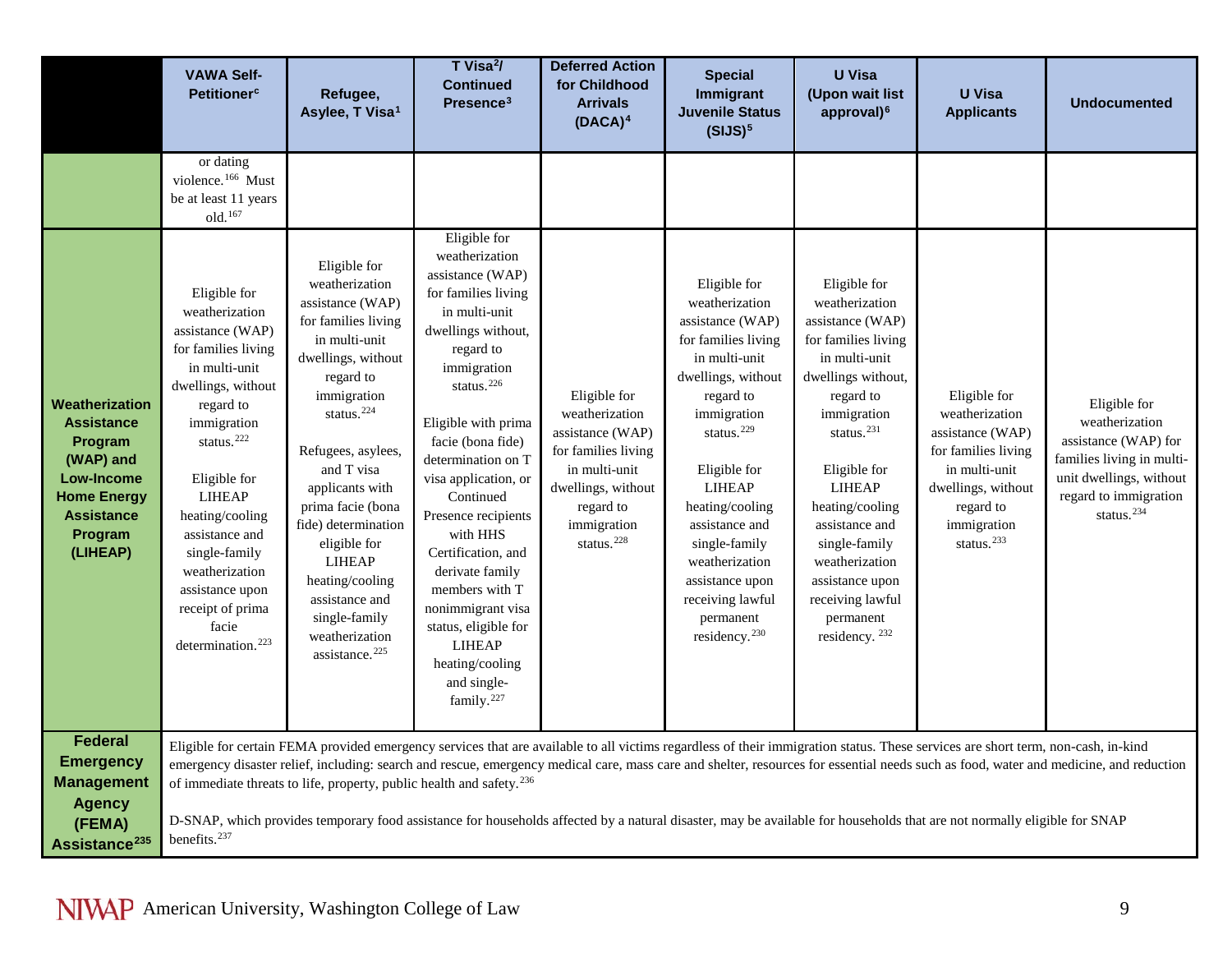<span id="page-9-1"></span><span id="page-9-0"></span>

|                                                                                                                             | <b>VAWA Self-</b><br><b>Petitioner<sup>c</sup></b>                                                                                                                                                                                                                                                                                                                                                                                                                                                                       | Refugee,<br>Asylee, T Visa <sup>1</sup>                                                                                                                                                                                                                                                                                                                                                                                                                                                                                                                                                                                             | T Visa <sup>2</sup> /<br><b>Continued</b><br>Presence <sup>3</sup>                                                                                                                                                                                                                                                                                                                                                            | <b>Deferred Action</b><br>for Childhood<br><b>Arrivals</b><br>$(DACA)^4$ | <b>Special</b><br>Immigrant<br><b>Juvenile Status</b><br>(SIJS) <sup>5</sup>                                                                                                                                                                                                                                                                                                                                                                                                                                                                                                 | <b>U</b> Visa<br>(Upon wait list<br>approval) <sup>6</sup>                                                                                                                                                                                                                                                                                                                                                                                                                                                                                                                            | <b>U</b> Visa<br><b>Applicants</b>                                                                                                                                                                                                                                                                                                                                                                                                                                                                                                                                           | <b>Undocumented</b>          |
|-----------------------------------------------------------------------------------------------------------------------------|--------------------------------------------------------------------------------------------------------------------------------------------------------------------------------------------------------------------------------------------------------------------------------------------------------------------------------------------------------------------------------------------------------------------------------------------------------------------------------------------------------------------------|-------------------------------------------------------------------------------------------------------------------------------------------------------------------------------------------------------------------------------------------------------------------------------------------------------------------------------------------------------------------------------------------------------------------------------------------------------------------------------------------------------------------------------------------------------------------------------------------------------------------------------------|-------------------------------------------------------------------------------------------------------------------------------------------------------------------------------------------------------------------------------------------------------------------------------------------------------------------------------------------------------------------------------------------------------------------------------|--------------------------------------------------------------------------|------------------------------------------------------------------------------------------------------------------------------------------------------------------------------------------------------------------------------------------------------------------------------------------------------------------------------------------------------------------------------------------------------------------------------------------------------------------------------------------------------------------------------------------------------------------------------|---------------------------------------------------------------------------------------------------------------------------------------------------------------------------------------------------------------------------------------------------------------------------------------------------------------------------------------------------------------------------------------------------------------------------------------------------------------------------------------------------------------------------------------------------------------------------------------|------------------------------------------------------------------------------------------------------------------------------------------------------------------------------------------------------------------------------------------------------------------------------------------------------------------------------------------------------------------------------------------------------------------------------------------------------------------------------------------------------------------------------------------------------------------------------|------------------------------|
| <b>Federal</b><br><b>Emergency</b><br><b>Management</b><br><b>Agency</b><br>(FEMA)-<br><b>Restricted</b><br><b>Programs</b> | Upon receipt of<br>prima facie<br>determination:<br>Eligible for<br>FEMA Assistance<br>Programs,<br>Individuals and<br>Households<br>Program (IHP),<br>and Disaster<br>Unemployment<br>Assistance<br>(DUA). <sup>238</sup><br>Eligible for<br>Emergency<br>Supplemental<br>Nutrition<br>Assistance<br>Program (SNAP),<br>subject to five-year<br>bar, unless under<br>18, or lawfully<br>residing on August<br>22, 1996 and either<br>receiving<br>disability-related<br>benefits or born<br>before Aug. 22,<br>1931.239 | FEMA Assistance<br>Programs,<br>Individuals and<br>Households<br>Program (IHP),<br>Disaster<br>Unemployment<br>Assistance (DUA):<br>open to Refugees,<br>Asylees, T visa<br>applicants with<br>prima facie (bona<br>fide)<br>determination. <sup>240</sup><br><b>Emergency SNAP</b><br>open to<br>Refugees/Asylees<br>(no five-year<br>bar), $241$ and T visa<br>applicants with<br>prima facie (bona<br>fide)<br>determination,<br>subject to five-year<br>bar, unless under<br>18, or lawfully<br>residing on August<br>22, 1996 and either<br>receiving<br>disability-related<br>benefits or born<br>before Aug. 22,<br>1931.242 | Eligible with prima<br>facie (bona fide)<br>determination on T<br>visa application, or<br>Continued<br>Presence recipients<br>with HHS<br>Certification, and<br>derivate family<br>members with T<br>nonimmigrant visa<br>status,<br>eligible for FEMA<br>Assistance<br>Programs,<br>Individual and<br>Households<br>Program (IHP),<br>Disaster<br>Unemployment<br>Assistance (DUA),<br>and Emergency<br>SNAP. <sup>243</sup> | Not eligible.                                                            | Upon receiving<br>lawful permanent<br>residency:<br>Eligible for FEMA<br>Assistance<br>Programs,<br>Individuals and<br>Households<br>Program (IHP), and<br>Disaster<br>Unemployment<br>Assistance<br>$(DUA).^{244}$<br>Eligible for<br>Emergency SNAP,<br>subject to five-year<br>bar, unless under<br>18 years of age; can<br>be credited with 40<br>quarters of work<br>earned by the<br>individual, parents,<br>or spouse; or<br>lawfully residing<br>on August 22, 1996<br>and either receiving<br>disability-related<br>benefits or born<br>before Aug. 22,<br>1931.245 | Upon receiving<br>lawful permanent<br>residency:<br>Eligible for<br>FEMA Assistance<br>Programs,<br>Individuals and<br>Households<br>Program (IHP),<br>and Disaster<br>Unemployment<br>Assistance<br>$(DUA).^{246}$<br>Eligible for<br>Emergency<br>SNAP, subject to<br>five-year bar,<br>unless under 18<br>years of age; can<br>be credited with<br>40 quarters of<br>work earned by<br>the individual,<br>parents, or spouse;<br>or lawfully<br>residing on<br>August 22, 1996<br>and either<br>receiving<br>disability-related<br>benefits or born<br>before Aug. 22,<br>1931.247 | Upon receiving<br>lawful permanent<br>residency:<br>Eligible for FEMA<br>Assistance<br>Programs,<br>Individuals and<br>Households<br>Program (IHP), and<br>Disaster<br>Unemployment<br>Assistance<br>$(DUA).^{248}$<br>Eligible for<br>Emergency SNAP,<br>subject to five-year<br>bar, unless under<br>18 years of age; can<br>be credited with 40<br>quarters of work<br>earned by the<br>individual, parents,<br>or spouse; or<br>lawfully residing<br>on August 22, 1996<br>and either receiving<br>disability-related<br>benefits or born<br>before Aug. 22,<br>1931.249 | Not eligible. <sup>250</sup> |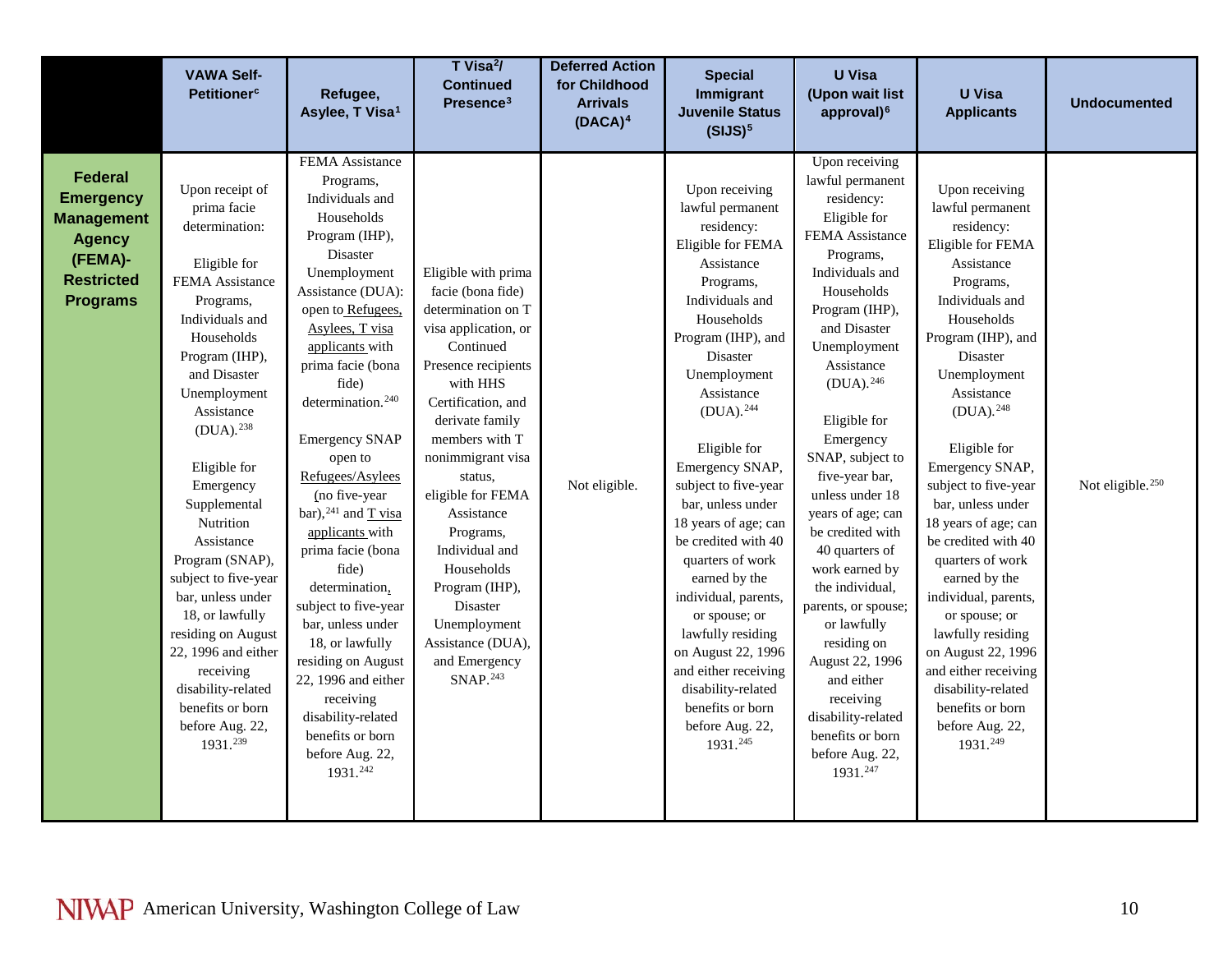<sup>2</sup> See 22 U.S.C. § 7105(b)(1) (Bona fide T visa applicants with HHS certification, trafficking victims under 18 with HHS eligibility determination, and derivative family members with T nonimmigrant status are eligible for public benefits to the same extent as refugees.); Classification for Victims of Severe Forms of Trafficking in Persons; Eligibility for "T" Nonimmigrant Status, 81 Fed. Reg. 92266, 92278 (Dec. 19, 2016) (effective Jan. 18, 2017) (to be codified at 8 C.F.R. pts. 212, 214, 245, 274); New Classification for Victims of Severe Forms of Trafficking in Persons; Eligibility for "T" Nonimmigrant Status, 67 Fed. Reg. 4784, 4789-91 (Jan. 31, 2002) (to be codified at 8 C.F.R. pt. 103), http://niwaplibrary.wcl.american.edu/pubs/federal-register-new-classification/.

<sup>3</sup> See 22 U.S.C. § 7105(b)(1)(E)(i)(II)(bb) (Immigrants with HHS certification that their continued presence is needed to effectuate prosecution of human traffickers are eligible to receive public benefits to the same extent as refugees.); OFFICE ON TRAFFICKING IN PERSONS, U.S. DEP'T OF HEALTH & HUM. SERV., OTIP-FS-16-01, CERTIFICATION FOR ADULT VICTIMS OF HUMAN TRAFFICKING FACT SHEET 1 (2016),<https://traffickingresourcecenter.org/sites/default/files/Certification%20Fact%20Sheet%20Posting%20%282%29.pdf>*.* <sup>4</sup> *See DACA*, NAT'L IMMIGRATION LAW CTR. (last visited Mar. 2, 2018), https://www.nilc.org/issues/daca/ (DACA is "deferred action" for certain undocumented youth who came to the United States as children.).

<sup>5</sup> See 8 U.S.C. § 1101(a)(27)(j) (Special Immigrant Juvenile Status (SIJS) allows certain youth immigrant survivors of abuse, abandonment, and/or neglect by a parent to obtain legal immigration status.).

<sup>6</sup> *See* DEP'T OF HOMELAND SEC., U AND T VISA LAW ENFORCEMENT RESOURCE GUIDE FOR FEDERAL, STATE, LOCAL, TRIBAL AND TERRITORIAL LAW ENFORCEMENT, PROSECUTORS, JUDGES, AND OTHER GOVERNMENT AGENCIES 3 (2015), http://niwaplibrary.wcl.american.edu/pubs/dhs-updated-u-certification-resource-guide-2015/ (U visas benefit victims of certain crimes who have suffered severe physical or emotional abuse. If certain conditions are met, a U visa holder may apply for adjustment to lawful permanent resident status.); *See* CTR. FOR MEDICARE & MEDICAID SERV., U.S. DEP'T OF HEALTH & HUM. SERV., MEDICAID AND CHIP COVERAGE FOR "LAWFULLY RESIDING" CHILDREN AND PREGNANT WOMEN 2 (2010)[, http://niwaplibrary.wcl.american.edu/pubs/pb-gov-hhslawfullyresidingmedicaid-07-01-10-also-in-qualified-immigrants/](http://niwaplibrary.wcl.american.edu/pubs/pb-gov-hhslawfullyresidingmedicaid-07-01-10-also-in-qualified-immigrants/) (Upon wait list approval, U visa applicants receive deferred action and are considered lawfully present.).<br>
<sup>7</sup> See 8 U.S.C. § 1641(a)-(c) (Qualified immigrants are: lawful permanent residents (LPRs); refugees; asylees; persons gran

entry (as in effect prior to Apr. 1, 1980), or paroled into the U.S. for at least one year; Cuban/Haitian entrants; and certain battered immigrants. A battered immigrant is someone who: (1)(a) has been battered or subjected to extreme cruelty in the U.S. by a U.S. citizen or LPR spouse, parent or step-parent or member of the spouse/parent/step-parent's family residing in the same household as the immigrant and the spouse/parent/step-parent consented to or acquiesced in such battery or cruelty, and there is a substantial connection between the battery or cruelty and the need for the public benefits, and (b) has been approved or has a petition or self-petition pending which sets forth a prima facie case for certain immigrant visa classifications, suspension of deportation, or cancellation of removal; or (2) is a victim of trafficking or derivative beneficiary who has been granted T nonimmigrant status or whose T visa application sets forth a prima facie case.). For discussion of prima facie determinations by immigration judges in suspension of deportation and cancellation of removal cases for battered immigrants, see OFFICE OF THE CHIEF IMMIGRATION JUDGE, U.S. DEP'T OF JUSTICE, OPERATING POLICY AND PROCEDURE MEMORANDUM 97-9; MOTIONS FOR "PRIMA FACIE" DETERMINATION AND VERIFICATION REQUESTS FOR BATTERED SPOUSES AND CHILDREN,

http://niwaplibrary.wcl.american.edu/pubs/prima-facie-verification-requests/ (last visited Mar. 2, 2018).

<sup>8</sup> NAT'L IMMIGRATION LAW CTR., *Table 1: Overview of Immigrant Eligibility for Federal Programs in* GUIDE TO IMMIGRANT ELIGIBILITY FOR FEDERAL PROGRAMS 17, 17-20 (4th ed. 2002, table updated Oct. 2011), https://www.nilc.org/issues/economic-support/table\_ovrw\_fedprogs/. *See* 8 U.S.C. § 1641(c).

<sup>9</sup> NAT'L IMMIGRATION LAW CTR., *Table 8: State Funded TANF Replacement Programs in* GUIDE TO IMMIGRANT ELIGIBILITY FOR FEDERAL PROGRAMS 102-03 (4th ed. 2002, table updated Aug. 2016)[, https://www.nilc.org/issues/economic-support/guide\\_tanf/.](https://www.nilc.org/issues/economic-support/guide_tanf/)

<sup>10</sup> NAT'L IMMIGRATION LAW CTR., *Table 1: Overview of Immigrant Eligibility for Federal Programs in* GUIDE TO IMMIGRANT ELIGIBILITY FOR FEDERAL PROGRAMS 17, 17-20 (4th ed. 2002, table updated Oct. 2011), https://www.nilc.org/issues/economic-support/table\_ovrw\_fedprogs/. *See* 8 U.S.C. § 1641(b)(2)-(3).

<sup>11</sup> 22 U.S.C. Section 7105(b)(1)(A); NAT'L IMMIGRATION LAW CTR., *Table 1: Overview of Immigrant Eligibility for Federal Programs in* GUIDE TO IMMIGRANT ELIGIBILITY FOR FEDERAL PROGRAMS 17, 17-20 (4th ed. 2002, table updated Oct. 2011), https://www.nilc.org/issues/economic-support/table\_ovrw\_fedprogs/. *See* 8 U.S.C. § 1641(c)(4). <sup>12</sup> Office on Trafficking in Persons, U.S. Dep't of Health & Hum. Serv., OTIP-FS-16-01, Certification for Adult Victims of Human Trafficking Fact Sheet 1 (2016)[, https://traffickingresourcecenter.org/sites/default/files/Certification%20Fact%20Sheet%20Posting%20%282%29.pdf.](https://traffickingresourcecenter.org/sites/default/files/Certification%20Fact%20Sheet%20Posting%20%282%29.pdf) *See* 22 U.S.C. § 7105(b) (Applicants under 18 require only HHS eligibility determination (not certification).).

<span id="page-10-1"></span><span id="page-10-0"></span> $\overline{a}$ 

<sup>&</sup>lt;sup>1</sup> See 8 U.S.C. §§ 1641(b)(2)-(3), (c)(4) (Asylees, Refugees and trafficking victims/derivative beneficiaries with T nonimmigrant status or a pending T visa application setting forth a "prima facie" (bona facie) case for eligibility); Classification for Victims of Severe Forms of Trafficking in Persons; Eligibility for "T" Nonimmigrant Status, 81 Fed. Reg. 92266, 92279, 92304, 92307 (Dec. 19, 2016) (effective Jan. 18, 2017) (to be codified at 8 C.F.R. pts. 212, 214, 245, 274) (Prima facie/bona fide determinations on T visa applications are made by the Department of Homeland Security.).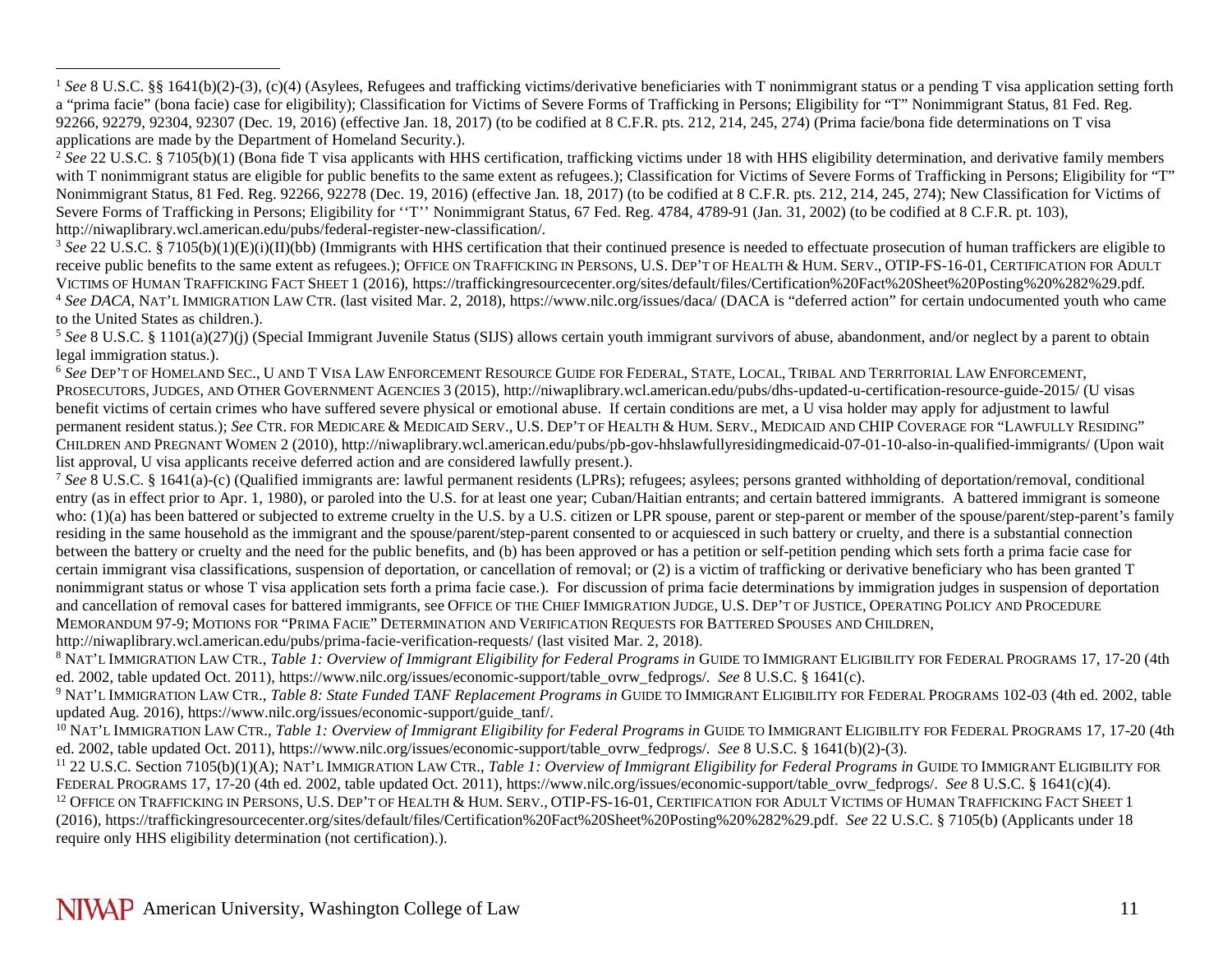<span id="page-11-1"></span><span id="page-11-0"></span><sup>13</sup> OFFICE ON TRAFFICKING IN PERSONS, U.S. DEP'T OF HEALTH & HUM. SERV., OTIP-FS-16-01, CERTIFICATION FOR ADULT VICTIMS OF HUMAN TRAFFICKING FACT SHEET 1 (2016)[, https://traffickingresourcecenter.org/sites/default/files/Certification%20Fact%20Sheet%20Posting%20%282%29.pdf.](https://traffickingresourcecenter.org/sites/default/files/Certification%20Fact%20Sheet%20Posting%20%282%29.pdf) Applicants under 18 require only HHS eligibility determination (not certification). See 22 U.S.C. § 7105(b).<br><sup>14</sup> NAT'L IMMIGRATION LAW CTR., *Table 1: Overview of Immigrant Eligibility for Federal Programs in GUIDE TO IMMIGRANT ELIGIBILITY FOR FEDERAL PROGRAMS 17, 17-20* 

ed. 2002, table updated Oct. 2011), https://www.nilc.org/issues/economic-support/table\_ovrw\_fedprogs/.

<sup>15</sup> NAT'L IMMIGRATION LAW CTR., *Table 1: Overview of Immigrant Eligibility for Federal Programs in* GUIDE TO IMMIGRANT ELIGIBILITY FOR FEDERAL PROGRAMS 17, 17-20 (4th ed. 2002, table updated Oct. 2011), https://www.nilc.org/issues/economic-support/table\_ovrw\_fedprogs/. *See* 8 U.S.C. § 1641(b)(1).

<sup>16</sup> NAT'L IMMIGRATION LAW CTR., *Table 8: State Funded TANF Replacement Programs in* GUIDE TO IMMIGRANT ELIGIBILITY FOR FEDERAL PROGRAMS 102-03 (4th ed. 2002, table updated Aug. 2016)[, https://www.nilc.org/issues/economic-support/guide\\_tanf/.](https://www.nilc.org/issues/economic-support/guide_tanf/)

<sup>17</sup> NAT'L IMMIGRATION LAW CTR., *Table 1: Overview of Immigrant Eligibility for Federal Programs in* GUIDE TO IMMIGRANT ELIGIBILITY FOR FEDERAL PROGRAMS 17, 17-20 (4th ed. 2002, table updated Oct. 2011), https://www.nilc.org/issues/economic-support/table\_ovrw\_fedprogs/. *See* 8 U.S.C. § 1641(b)(1).

<sup>18</sup> NAT'L IMMIGRATION LAW CTR., *Table 8: State Funded TANF Replacement Programs in* GUIDE TO IMMIGRANT ELIGIBILITY FOR FEDERAL PROGRAMS 102-03 (4th ed. 2002, table updated Aug. 2016)[, https://www.nilc.org/issues/economic-support/guide\\_tanf/.](https://www.nilc.org/issues/economic-support/guide_tanf/)

<sup>19</sup> NAT'L IMMIGRATION LAW CTR., *Table 1: Overview of Immigrant Eligibility for Federal Programs in* GUIDE TO IMMIGRANT ELIGIBILITY FOR FEDERAL PROGRAMS 17, 17-20 (4th ed. 2002, table updated Oct. 2011), https://www.nilc.org/issues/economic-support/table\_ovrw\_fedprogs/.

<sup>20</sup> NAT'L IMMIGRATION LAW CTR..., *Table 1: Overview of Immigrant Eligibility for Federal Programs in GUIDE TO IMMIGRANT ELIGIBILITY FOR FEDERAL PROGRAMS 17, 17-20* (4th ed. 2002, table updated Oct. 2011), https://www.nilc.org/issues/economic-support/table\_ovrw\_fedprogs/.

<sup>21</sup> NAT'L IMMIGRATION LAW CTR., GUIDE TO IMMIGRANT ELIGIBILITY FOR FEDERAL PROGRAMS 116, 117 (4th ed. 2002, rev. 2006)[, https://www.nilc.org/wp](https://www.nilc.org/wp-content/uploads/2016/03/childcare_pp116-17_053106.pdf)[content/uploads/2016/03/childcare\\_pp116-17\\_053106.pdf.](https://www.nilc.org/wp-content/uploads/2016/03/childcare_pp116-17_053106.pdf) *See* 8 U.S.C. § 1641(c).

<sup>22</sup> NAT'L IMMIGRATION LAW CTR., GUIDE TO IMMIGRANT ELIGIBILITY FOR FEDERAL PROGRAMS 116, 117 (4th ed. 2002, rev. 2006)[, https://www.nilc.org/wp](https://www.nilc.org/wp-content/uploads/2016/03/childcare_pp116-17_053106.pdf)[content/uploads/2016/03/childcare\\_pp116-17\\_053106.pdf.](https://www.nilc.org/wp-content/uploads/2016/03/childcare_pp116-17_053106.pdf) *See* 8 U.S.C. § 1641(c).

<sup>23</sup> Benish Anver & Leslye E. Orloff, *Immigrant Crime Victim Child Care Access*, NAT'L IMMIGRATION WOMEN'S ADVOCACY PROJECT (Mar. 13, 2013), [http://niwaplibrary.wcl.american.edu/pubs/pb-chart-childcare/.](http://niwaplibrary.wcl.american.edu/pubs/pb-chart-childcare/)

<sup>24</sup> NAT'L IMMIGRATION LAW CTR., GUIDE TO IMMIGRANT ELIGIBILITY FOR FEDERAL PROGRAMS 116, 117 (4th ed. 2002, rev. 2006)[, https://www.nilc.org/wp](https://www.nilc.org/wp-content/uploads/2016/03/childcare_pp116-17_053106.pdf)[content/uploads/2016/03/childcare\\_pp116-17\\_053106.pdf.](https://www.nilc.org/wp-content/uploads/2016/03/childcare_pp116-17_053106.pdf) *See* 8 U.S.C. § 1641(b)(2)-(3).

 $^{25}$  22 U.S.C. Section 7105(b)(1)(A); NAT'L IMMIGRATION LAW CTR., GUIDE TO IMMIGRANT ELIGIBILITY FOR FEDERAL PROGRAMS 116, 117 (4th ed. 2002, rev. 2006), [https://www.nilc.org/wp-content/uploads/2016/03/childcare\\_pp116-17\\_053106.pdf.](https://www.nilc.org/wp-content/uploads/2016/03/childcare_pp116-17_053106.pdf)

<sup>26</sup> Benish Anver & Leslye E. Orloff, *Immigrant Crime Victim Child Care Access*, NAT'L IMMIGRATION WOMEN'S ADVOCACY PROJECT (Mar. 13, 2013), [http://niwaplibrary.wcl.american.edu/pubs/pb-chart-childcare/.](http://niwaplibrary.wcl.american.edu/pubs/pb-chart-childcare/)

<sup>27</sup> OFFICE ON TRAFFICKING IN PERSONS, U.S. DEP'T OF HEALTH & HUM. SERV., OTIP-FS-16-01, CERTIFICATION FOR ADULT VICTIMS OF HUMAN TRAFFICKING FACT SHEET 1 (2016)[, https://traffickingresourcecenter.org/sites/default/files/Certification%20Fact%20Sheet%20Posting%20%282%29.pdf;](https://traffickingresourcecenter.org/sites/default/files/Certification%20Fact%20Sheet%20Posting%20%282%29.pdf) NAT'L IMMIGRATION LAW CTR., GUIDE TO IMMIGRANT ELIGIBILITY FOR FEDERAL PROGRAMS 116, 117 (4th ed. 2002, rev. 2006), [https://www.nilc.org/wp-content/uploads/2016/03/childcare\\_pp116-17\\_053106.pdf.](https://www.nilc.org/wp-content/uploads/2016/03/childcare_pp116-17_053106.pdf) *See* 22 U.S.C. § 7105(b).

<sup>28</sup> NAT'L IMMIGRATION LAW CTR., GUIDE TO IMMIGRANT ELIGIBILITY FOR FEDERAL PROGRAMS 116, 117 (4th ed. 2002, rev. 2006)[, https://www.nilc.org/wp](https://www.nilc.org/wp-content/uploads/2016/03/childcare_pp116-17_053106.pdf)[content/uploads/2016/03/childcare\\_pp116-17\\_053106.pdf;](https://www.nilc.org/wp-content/uploads/2016/03/childcare_pp116-17_053106.pdf) Benish Anver & Leslye E. Orloff, *Immigrant Crime Victim Child Care Access*, NAT'L IMMIGRATION WOMEN'S ADVOCACY PROJECT (Mar. 13, 2013)[, http://niwaplibrary.wcl.american.edu/pubs/pb-chart-childcare/;](http://niwaplibrary.wcl.american.edu/pubs/pb-chart-childcare/) OFFICE ON TRAFFICKING IN PERSONS, U.S. DEP'T OF HEALTH & HUM. SERV., OTIP-FS-16-01, CERTIFICATION FOR ADULT VICTIMS OF HUMAN TRAFFICKING FACT SHEET 1 (2016),

[https://traffickingresourcecenter.org/sites/default/files/Certification%20Fact%20Sheet%20Posting%20%282%29.pdf.](https://traffickingresourcecenter.org/sites/default/files/Certification%20Fact%20Sheet%20Posting%20%282%29.pdf) *See* 22 U.S.C. § 7105(b) (Applicants under 18 require only HHS eligibility determination (not certification).).<br><sup>29</sup> NAT'L IMMIGRATION LAW CTR., GUIDE TO IMMIGRANT ELIGIBILITY FOR FEDERAL PROGRAMS 116, 117 (4th ed. 2002, rev. 2006)[, https://www.nilc.org/wp-](https://www.nilc.org/wp-content/uploads/2016/03/childcare_pp116-17_053106.pdf)

[content/uploads/2016/03/childcare\\_pp116-17\\_053106.pdf.](https://www.nilc.org/wp-content/uploads/2016/03/childcare_pp116-17_053106.pdf)

<sup>30</sup> NAT'L IMMIGRATION LAW CTR., GUIDE TO IMMIGRANT ELIGIBILITY FOR FEDERAL PROGRAMS 116, 117 (4th ed. 2002, rev. 2006)[, https://www.nilc.org/wp](https://www.nilc.org/wp-content/uploads/2016/03/childcare_pp116-17_053106.pdf)[content/uploads/2016/03/childcare\\_pp116-17\\_053106.pdf.](https://www.nilc.org/wp-content/uploads/2016/03/childcare_pp116-17_053106.pdf)

<sup>31</sup> Benish Anver & Leslye E. Orloff, *Immigrant Crime Victim Child Care Access*, NAT'L IMMIGRATION WOMEN'S ADVOCACY PROJECT (Mar. 13, 2013), [http://niwaplibrary.wcl.american.edu/pubs/pb-chart-childcare/.](http://niwaplibrary.wcl.american.edu/pubs/pb-chart-childcare/)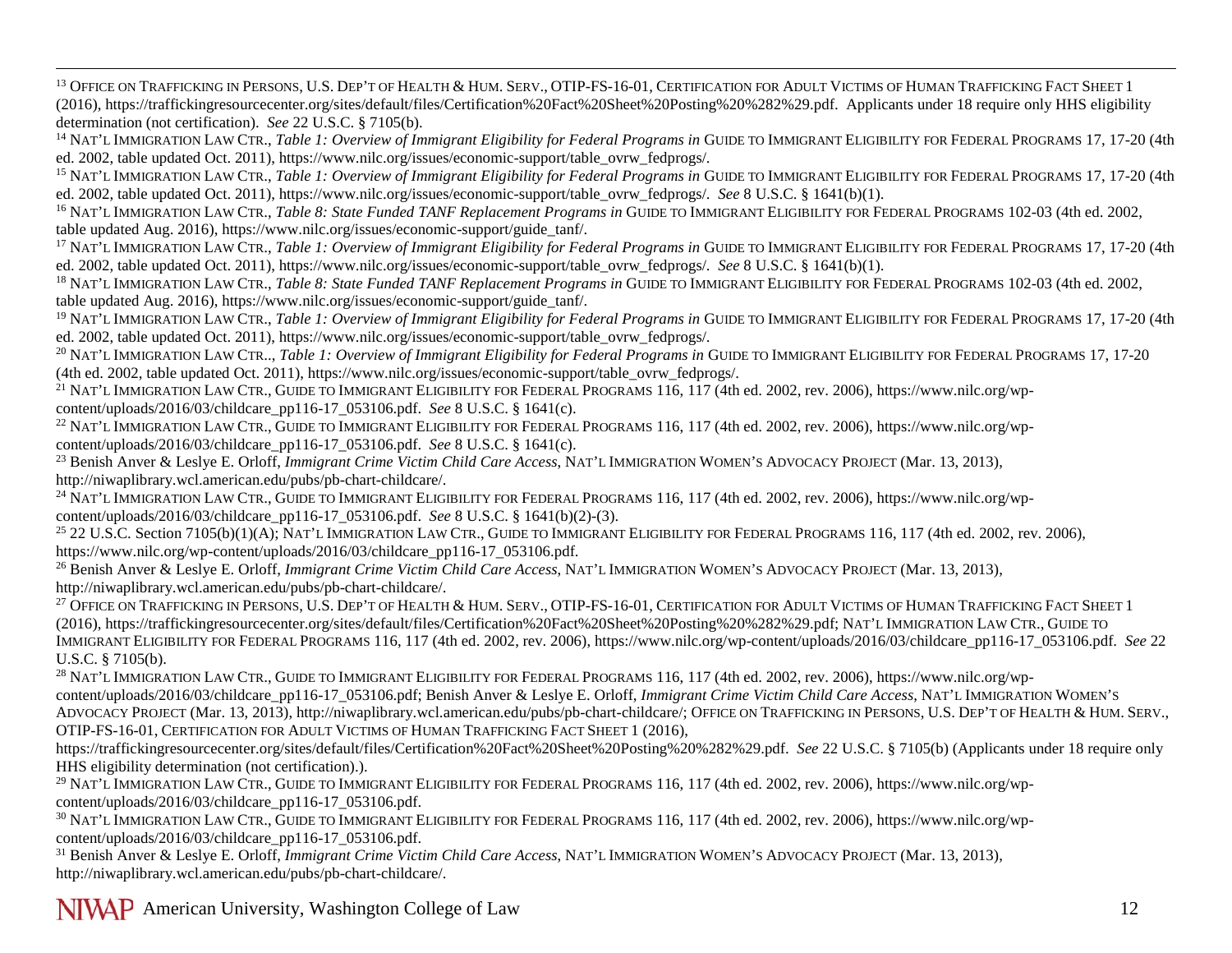<span id="page-12-4"></span><span id="page-12-3"></span><span id="page-12-2"></span><span id="page-12-1"></span><span id="page-12-0"></span> 32 NAT'L IMMIGRATION LAW CTR., GUIDE TO IMMIGRANT ELIGIBILITY FOR FEDERAL PROGRAMS 116, 117 (4th ed. 2002, rev. 2006)[, https://www.nilc.org/wp](https://www.nilc.org/wp-content/uploads/2016/03/childcare_pp116-17_053106.pdf)[content/uploads/2016/03/childcare\\_pp116-17\\_053106.pdf.](https://www.nilc.org/wp-content/uploads/2016/03/childcare_pp116-17_053106.pdf)

<sup>33</sup> Benish Anver & Leslye E. Orloff, *Immigrant Crime Victim Child Care Access*, NAT'L IMMIGRATION WOMEN'S ADVOCACY PROJECT (Mar. 13, 2013), [http://niwaplibrary.wcl.american.edu/pubs/pb-chart-childcare/.](http://niwaplibrary.wcl.american.edu/pubs/pb-chart-childcare/)

<sup>34</sup> NAT'L IMMIGRATION LAW CTR., GUIDE TO IMMIGRANT ELIGIBILITY FOR FEDERAL PROGRAMS 116, 117 (4th ed. 2002, rev. 2006)[, https://www.nilc.org/wp](https://www.nilc.org/wp-content/uploads/2016/03/childcare_pp116-17_053106.pdf)[content/uploads/2016/03/childcare\\_pp116-17\\_053106.pdf.](https://www.nilc.org/wp-content/uploads/2016/03/childcare_pp116-17_053106.pdf)

<sup>35</sup> NAT'L IMMIGRATION LAW CTR., GUIDE TO IMMIGRANT ELIGIBILITY FOR FEDERAL PROGRAMS 116, 117 (4th ed. 2002, rev. 2006)[, https://www.nilc.org/wp](https://www.nilc.org/wp-content/uploads/2016/03/childcare_pp116-17_053106.pdf)[content/uploads/2016/03/childcare\\_pp116-17\\_053106.pdf.](https://www.nilc.org/wp-content/uploads/2016/03/childcare_pp116-17_053106.pdf)

<sup>36</sup> See FOOD & NUTRITION SERV., U.S. DEP'T OF AGRIC., SUPPLEMENTAL NUTRITION ASSISTANCE PROGRAM (SNAP) (2017)[, https://www.fns.usda.gov/snap/eligibility](https://www.fns.usda.gov/snap/eligibility) (As with most public benefits, to obtain food stamps, individuals must also meet resource, income, and employment requirements. There is a pre-screening tool to determine if an individual might be eligible for nutrition assistance.).

<sup>37</sup> NAT'L IMMIGRATION LAW CTR., *Table 1: Overview of Immigrant Eligibility for Federal Programs in* GUIDE TO IMMIGRANT ELIGIBILITY FOR FEDERAL PROGRAMS 17, 17-20 (4th ed. 2002, table updated Oct. 2011), https://www.nilc.org/issues/economic-support/table\_ovrw\_fedprogs/; U.S. DEP'T OF AGRIC., SUPPLEMENTAL NUTRITION ASSISTANCE PROGRAM: GUIDANCE ON NON-CITIZEN ELIGIBILITY 18-21 (2011), [https://www.fns.usda.gov/sites/default/files/Non-Citizen\\_Guidance\\_063011.pdf.](https://www.fns.usda.gov/sites/default/files/Non-Citizen_Guidance_063011.pdf) See 8 U.S.C. § 1641(c). <sup>38</sup> NAT'L IMMIGRATION LAW CTR., *Table 1: Overview of Immigrant Eligibility for Federal Programs in* GUIDE TO IMMIGRANT ELIGIBILITY FOR FEDERAL PROGRAMS 17, 17-20 (4th ed. 2002, table updated Oct. 2011), https://www.nilc.org/issues/economic-support/table\_ovrw\_fedprogs/; U.S. DEP'T OF AGRIC., SUPPLEMENTAL NUTRITION ASSISTANCE PROGRAM: GUIDANCE ON NON-CITIZEN ELIGIBILITY 3 (2011)[, https://www.fns.usda.gov/sites/default/files/Non-Citizen\\_Guidance\\_063011.pdf.](https://www.fns.usda.gov/sites/default/files/Non-Citizen_Guidance_063011.pdf) *See* 8 U.S.C. § 1641(b)(2)-(3). <sup>39</sup> NAT'L IMMIGRATION LAW CTR., *Table 1: Overview of Immigrant Eligibility for Federal Programs in* GUIDE TO IMMIGRANT ELIGIBILITY FOR FEDERAL PROGRAMS 17, 17-20 (4th ed. 2002, table updated Oct. 2011), https://www.nilc.org/issues/economic-support/table\_ovrw\_fedprogs/; U.S. DEP'T OF AGRIC., SUPPLEMENTAL NUTRITION ASSISTANCE PROGRAM: GUIDANCE ON NON-CITIZEN ELIGIBILITY 2 (2011)[, https://www.fns.usda.gov/sites/default/files/Non-Citizen\\_Guidance\\_063011.pdf.](https://www.fns.usda.gov/sites/default/files/Non-Citizen_Guidance_063011.pdf) See 8 U.S.C. § 1641(c)(4). <sup>40</sup> NAT'L IMMIGRATION LAW CTR., *Table 1: Overview of Immigrant Eligibility for Federal Programs in* GUIDE TO IMMIGRANT ELIGIBILITY FOR FEDERAL PROGRAMS 17, 17-20 (4th ed. 2002, table updated Oct. 2011), https://www.nilc.org/issues/economic-support/table\_ovrw\_fedprogs/; U.S. DEP'T OF AGRIC., SUPPLEMENTAL NUTRITION ASSISTANCE PROGRAM: GUIDANCE ON NON-CITIZEN ELIGIBILITY 16-18 (2011), [https://www.fns.usda.gov/sites/default/files/Non-Citizen\\_Guidance\\_063011.pdf.](https://www.fns.usda.gov/sites/default/files/Non-Citizen_Guidance_063011.pdf) See 22 U.S.C. § 7105(b).<br><sup>41</sup> Office on Trafficking in Persons, U.S. Dep't of Health (2016)[, https://traffickingresourcecenter.org/sites/default/files/Certification%20Fact%20Sheet%20Posting%20%282%29.pdf.](https://traffickingresourcecenter.org/sites/default/files/Certification%20Fact%20Sheet%20Posting%20%282%29.pdf) Applicants under 18 require only HHS eligibility determination (not certification). See 22 U.S.C. § 7105(b).<br><sup>42</sup> NAT'L IMMIGRATION LAW CTR., *Table 1: Overview of Immigrant Eligibility for Federal Programs in GUIDE TO IMMIGRANT ELIGIBILITY FOR FEDERAL PROGRAMS 17, 17-20* 

ed. 2002, table updated Oct. 2011), https://www.nilc.org/issues/economic-support/table\_ovrw\_fedprogs/; U.S. DEP'T OF AGRIC., SUPPLEMENTAL NUTRITION ASSISTANCE PROGRAM: GUIDANCE ON NON-CITIZEN ELIGIBILITY 5 (2011)[, https://www.fns.usda.gov/sites/default/files/Non-Citizen\\_Guidance\\_063011.pdf.](https://www.fns.usda.gov/sites/default/files/Non-Citizen_Guidance_063011.pdf)

<sup>43</sup> U.S. DEP'T OF AGRIC., SUPPLEMENTAL NUTRITION ASSISTANCE PROGRAM: GUIDANCE ON NON-CITIZEN ELIGIBILITY 5 (2011)[, https://www.fns.usda.gov/sites/default/files/Non-](https://www.fns.usda.gov/sites/default/files/Non-Citizen_Guidance_063011.pdf)Citizen\_Guidance\_063011.pdf (Eligible children are exempt from sponsor deeming.). 44 U.S. DEP'T OF AGRIC., SUPPLEMENTAL NUTRITION ASSISTANCE PROGRAM: GUIDANCE ON NON-CITIZEN ELIGIBILITY 11-13 (2011),

https://www.fns.usda.gov/sites/default/files/Non-Citizen\_Guidance\_063011.pdf (Five-year residency includes time in qualified status prior to turning 18.).<br><sup>45</sup> U.S. DEP'T OF AGRIC., SUPPLEMENTAL NUTRITION ASSISTANCE PROGRA

https://www.fns.usda.gov/sites/default/files/Non-Citizen Guidance 063011.pdf (Although eligibility based on 40 work quarters includes work performed by applicant, spouse, and parents while the applicant was under 18, SIJS youth are generally not able to satisfy this condition.).

<sup>46</sup> U.S. DEP'T OF AGRIC., SUPPLEMENTAL NUTRITION ASSISTANCE PROGRAM: GUIDANCE ON NON-CITIZEN ELIGIBILITY 6 (2011)[, https://www.fns.usda.gov/sites/default/files/Non-](https://www.fns.usda.gov/sites/default/files/Non-Citizen_Guidance_063011.pdf)[Citizen\\_Guidance\\_063011.pdf.](https://www.fns.usda.gov/sites/default/files/Non-Citizen_Guidance_063011.pdf) 47 NAT'L IMMIGRATION LAW CTR., *Table 1: Overview of Immigrant Eligibility for Federal Programs in* GUIDE TO IMMIGRANT ELIGIBILITY FOR FEDERAL PROGRAMS 17, 17-20 (4th

ed. 2002, table updated Oct. 2011), https://www.nilc.org/issues/economic-support/table\_ovrw\_fedprogs/; U.S. DEP'T OF AGRIC., SUPPLEMENTAL NUTRITION ASSISTANCE PROGRAM: GUIDANCE ON NON-CITIZEN ELIGIBILITY 5 (2011)[, https://www.fns.usda.gov/sites/default/files/Non-Citizen\\_Guidance\\_063011.pdf.](https://www.fns.usda.gov/sites/default/files/Non-Citizen_Guidance_063011.pdf)

<sup>48</sup> U.S. DEP'T OF AGRIC., SUPPLEMENTAL NUTRITION ASSISTANCE PROGRAM: GUIDANCE ON NON-CITIZEN ELIGIBILITY 5 (2011), https://www.fns.usda.gov/sites/default/files/Non-<br>Citizen Guidance 063011.pdf (Eligible children are exemp

<sup>49</sup> U.S. DEP'T OF AGRIC., SUPPLEMENTAL NUTRITION ASSISTANCE PROGRAM: GUIDANCE ON NON-CITIZEN ELIGIBILITY 11-13 (2011), https://www.fns.usda.gov/sites/default/files/Non-Citizen Guidance 063011.pdf (Five-year residency includes time in qualified status prior to turning 18.).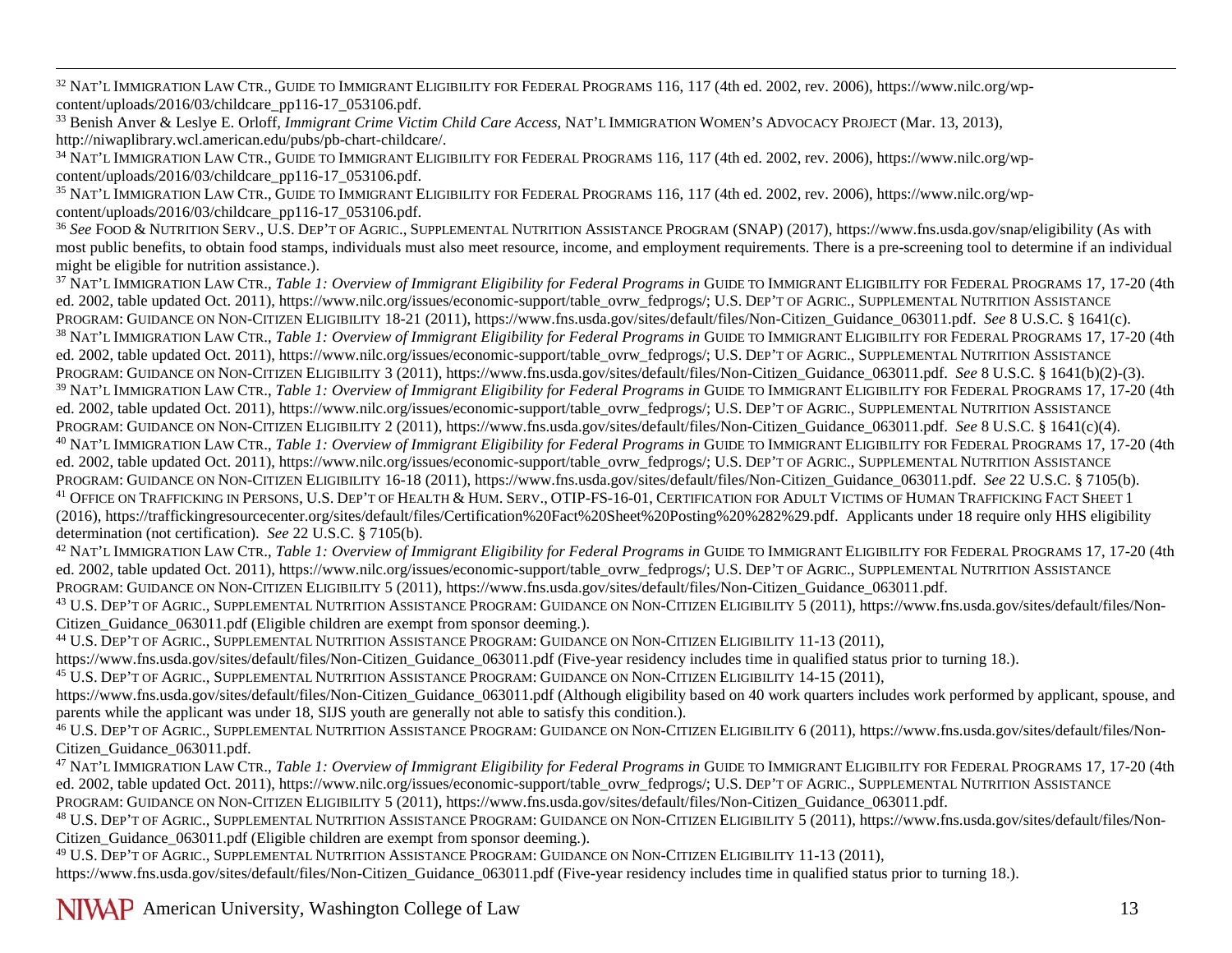<span id="page-13-2"></span><span id="page-13-1"></span><span id="page-13-0"></span>50 *See* U.S. DEP'T OF AGRIC., SUPPLEMENTAL NUTRITION ASSISTANCE PROGRAM: GUIDANCE ON NON-CITIZEN ELIGIBILITY 14-15 (2011),

https://www.fns.usda.gov/sites/default/files/Non-Citizen Guidance 063011.pdf (Although eligibility based on 40 work quarters includes work performed by applicant, spouse, and parents while the applicant was under 18, SIJS youth are generally not able to satisfy this condition.).

<sup>51</sup> U.S. DEP'T OF AGRIC., SUPPLEMENTAL NUTRITION ASSISTANCE PROGRAM: GUIDANCE ON NON-CITIZEN ELIGIBILITY 6 (2011)[, https://www.fns.usda.gov/sites/default/files/Non-](https://www.fns.usda.gov/sites/default/files/Non-Citizen_Guidance_063011.pdf)Citizen Guidance 063011.pdf (Born on or before August 22, 1931 and lawfully resided in the U.S. on August 22, 1996.).

<sup>52</sup> U.S. DEP'T OF AGRIC., SUPPLEMENTAL NUTRITION ASSISTANCE PROGRAM: GUIDANCE ON NON-CITIZEN ELIGIBILITY 6 (2011)[, https://www.fns.usda.gov/sites/default/files/Non-](https://www.fns.usda.gov/sites/default/files/Non-Citizen_Guidance_063011.pdf)[Citizen\\_Guidance\\_063011.pdf.](https://www.fns.usda.gov/sites/default/files/Non-Citizen_Guidance_063011.pdf) 53 NAT'L IMMIGRATION LAW CTR.*,*"LAWFULLY PRESENT" INDIVIDUALS ELIGIBLE UNDER THE AFFORDABLE CARE ACT 5 (2012, rev. 2016), [https://www.nilc.org/wp-](https://www.nilc.org/wp-content/uploads/2015/10/lawfully-present-imm-categories-ACA-2016-07.pdf)

[content/uploads/2015/10/lawfully-present-imm-categories-ACA-2016-07.pdf.](https://www.nilc.org/wp-content/uploads/2015/10/lawfully-present-imm-categories-ACA-2016-07.pdf) See 8 U.S.C. § 1641(c).<br><sup>54</sup> NAT'L IMMIGRATION LAW CTR., "LAWFULLY PRESENT" INDIVIDUALS ELIGIBLE UNDER THE AFFORDABLE CARE ACT 2 (2012, rev. 2016), h

[content/uploads/2015/10/lawfully-present-imm-categories-ACA-2016-07.pdf.](https://www.nilc.org/wp-content/uploads/2015/10/lawfully-present-imm-categories-ACA-2016-07.pdf) *See* 8 U.S.C. § 1641(b)(2).

<sup>55</sup> Cindy Mann, CTR. FOR MEDICARE & MEDICAID SERV., U.S. DEP'T OF HEALTH & HUM. SERV., MEDICAID AND CHIP COVERAGE FOR "LAWFULLY RESIDING" CHILDREN AND PREGNANT WOMEN 3 (2010)[, http://niwaplibrary.wcl.american.edu/pubs/pb-gov-hhslawfullyresidingmedicaid-07-01-10-also-in-qualified-immigrants/.](http://niwaplibrary.wcl.american.edu/pubs/pb-gov-hhslawfullyresidingmedicaid-07-01-10-also-in-qualified-immigrants/) *See* 8 U.S.C. § 1641(b)(3); 45 C.F.R § 152.2(5) (2017) ("A pending applicant for asylum under section 208(a) of the INA (8 U.S.C. § 1158) or for withholding of removal under section 241(b)(3) of the INA (8 U.S.C. § 1231) or under the Convention Against Torture who has been granted employment authorization, and such an applicant under the age of 14 who has had an application pending for at least 180 days.").

<sup>56</sup> NAT'L IMMIGRATION LAW CTR.*,*"LAWFULLY PRESENT" INDIVIDUALS ELIGIBLE UNDER THE AFFORDABLE CARE ACT 5 (2012, rev. 2016), [https://www.nilc.org/wp](https://www.nilc.org/wp-content/uploads/2015/10/lawfully-present-imm-categories-ACA-2016-07.pdf)[content/uploads/2015/10/lawfully-present-imm-categories-ACA-2016-07.pdf.](https://www.nilc.org/wp-content/uploads/2015/10/lawfully-present-imm-categories-ACA-2016-07.pdf) *See* 8 U.S.C. § 1641(c)(4).

<sup>57</sup> NAT'L IMMIGRATION LAW CTR., "LAWFULLY PRESENT" INDIVIDUALS ELIGIBLE UNDER THE AFFORDABLE CARE ACT 5 (2012, rev. 2016), https://www.nilc.org/wp-<br>content/uploads/2015/10/lawfully-present-imm-categories-ACA-2016-07.pdf.

<sup>58</sup> OFFICE ON TRAFFICKING IN PERSONS, U.S. DEP'T OF HEALTH & HUM. SERV., OTIP-FS-16-01, CERTIFICATION FOR ADULT VICTIMS OF HUMAN TRAFFICKING FACT SHEET 1 (2016)[, https://traffickingresourcecenter.org/sites/default/files/Certification%20Fact%20Sheet%20Posting%20%282%29.pdf.](https://traffickingresourcecenter.org/sites/default/files/Certification%20Fact%20Sheet%20Posting%20%282%29.pdf) *See* 22 U.S.C. § 7105(b) (Applicants under 18 require only HHS eligibility determination (not certification).).<br><sup>59</sup> NAT'L IMMIGRATION LAW CTR., "LAWFULLY PRESENT" INDIVIDUALS ELIGIBLE UNDER THE AFFORDABLE CARE ACT 1, 1 n.4, 4-5 n.8 (2012, rev. 2016), https://www.nilc

[content/uploads/2015/10/lawfully-present-imm-categories-ACA-2016-07.pdf](https://www.nilc.org/wp-content/uploads/2015/10/lawfully-present-imm-categories-ACA-2016-07.pdf) (DACA recipients are the only deferred action recipients not eligible for insurance under the ACA.). <sup>60</sup> NAT'L IMMIGRATION LAW CTR.*,*"LAWFULLY PRESENT" INDIVIDUALS ELIGIBLE UNDER THE AFFORDABLE CARE ACT 5 (2012, rev. 2016), [https://www.nilc.org/wp](https://www.nilc.org/wp-content/uploads/2015/10/lawfully-present-imm-categories-ACA-2016-07.pdf)[content/uploads/2015/10/lawfully-present-imm-categories-ACA-2016-07.pdf.](https://www.nilc.org/wp-content/uploads/2015/10/lawfully-present-imm-categories-ACA-2016-07.pdf)

<sup>61</sup> Cindy Mann, CTR. FOR MEDICARE & MEDICAID SERV., U.S. DEP'T OF HEALTH & HUM. SERV., MEDICAID AND CHIP COVERAGE FOR "LAWFULLY RESIDING" CHILDREN AND PREGNANT WOMEN 3 (2010)[, http://niwaplibrary.wcl.american.edu/pubs/pb-gov-hhslawfullyresidingmedicaid-07-01-10-also-in-qualified-immigrants/;](http://niwaplibrary.wcl.american.edu/pubs/pb-gov-hhslawfullyresidingmedicaid-07-01-10-also-in-qualified-immigrants/) Carly Erickson & Leslye E. Orloff, *U-Visa Victim Benefits under the Affordable Care Act (ACA),* NAT'L IMMIGRANT WOMEN'S ADVOCACY PROJECT (June 18, 2014), http://niwaplibrary.wcl.american.edu/pubs/u-visa-healthcare-aca/.

<sup>62</sup> Carly Erickson & Leslye E. Orloff, *U-Visa Victim Benefits under the Affordable Care Act (ACA),* NAT'L IMMGR. WOMEN'S ADVOC. PROJECT (June 18, 2014), http://niwaplibrary.wcl.american.edu/pubs/u-visa-healthcare-aca/; NAT'L IMMIGRATION LAW CTR.*,*"LAWFULLY PRESENT" INDIVIDUALS ELIGIBLE UNDER THE AFFORDABLE CARE ACT 5-6 (2012, rev. 2016), [https://www.nilc.org/wp-content/uploads/2015/10/lawfully-present-imm-categories-ACA-2016-07.pdf.](https://www.nilc.org/wp-content/uploads/2015/10/lawfully-present-imm-categories-ACA-2016-07.pdf)

<sup>63</sup> NAT'L IMMIGRATION LAW CTR.*,*"LAWFULLY PRESENT" INDIVIDUALS ELIGIBLE UNDER THE AFFORDABLE CARE ACT 1 (2012, rev. 2016), [https://www.nilc.org/wp](https://www.nilc.org/wp-content/uploads/2015/10/lawfully-present-imm-categories-ACA-2016-07.pdf)[content/uploads/2015/10/lawfully-present-imm-categories-ACA-2016-07.pdf](https://www.nilc.org/wp-content/uploads/2015/10/lawfully-present-imm-categories-ACA-2016-07.pdf) (DACA coverage limited to those "lawfully present" in the United States).

 $^{64}$  Details on health care subsidies included in footnotes.<br> $^{65}$  NAT'L IMMIGRATION LAW CTR., *Table 1: Overview of Immigrant Eligibility for Federal Programs in GUIDE TO IMMIGRANT ELIGIBILITY FOR FEDERAL PROGRAMS 17,* ed. 2002, table updated Oct. 2011), https://www.nilc.org/issues/economic-support/table\_ovrw\_fedprogs/. *See* 8 U.S.C. § 1641(c).

<sup>66</sup> Co-pays and premiums required for certain families on the basis of their income. NAT'L IMMIGR. L. CTR., *Table: Medical Assistance Programs for Immigrants in Various States in* GUIDE TO IMMIGRANT ELIGIBILITY FOR FEDERAL PROGRAMS 122-23, 126-27 (4th ed. 2002, table rev. Jan. 2018), [https://www.nilc.org/wp-content/uploads/2015/11/med](https://www.nilc.org/wp-content/uploads/2015/11/med-services-for-imms-in-states.pdf)[services-for-imms-in-states.pdf.](https://www.nilc.org/wp-content/uploads/2015/11/med-services-for-imms-in-states.pdf)

<sup>67</sup> NAT'L IMMIGRATION LAW CTR., *Table 1: Overview of Immigrant Eligibility for Federal Programs in* GUIDE TO IMMIGRANT ELIGIBILITY FOR FEDERAL PROGRAMS 17, 17-20 (4th ed. 2002, table updated Oct. 2011), https://www.nilc.org/issues/economic-support/table\_ovrw\_fedprogs/. *See* 8 U.S.C. § 1641(b)(2)-(3).

<sup>68</sup> NAT'L IMMIGRATION LAW CTR., *Table 1: Overview of Immigrant Eligibility for Federal Programs in* GUIDE TO IMMIGRANT ELIGIBILITY FOR FEDERAL PROGRAMS 17, 17-20 (4th ed. 2002, table updated Oct. 2011), https://www.nilc.org/issues/economic-support/table\_ovrw\_fedprogs/. *See* 8 U.S.C. § 1641(b)(2)-(3).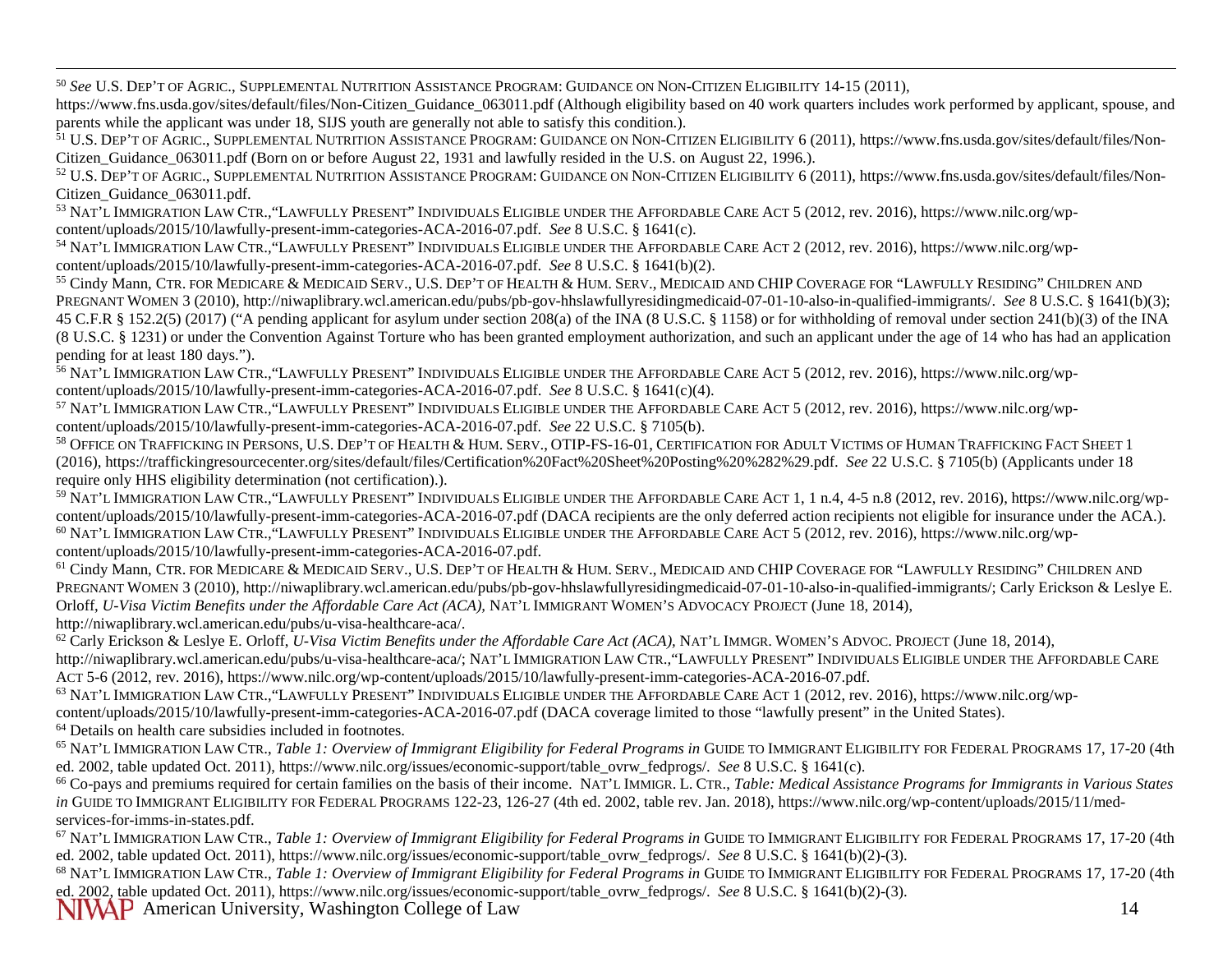<span id="page-14-1"></span><span id="page-14-0"></span> 69 Co-pays and premiums required for certain families on the basis of their income. NAT'L IMMIGRATION LAW CTR., *Table: Medical Assistance Programs for Immigrants in Various States in* GUIDE TO IMMIGRANT ELIGIBILITY FOR FEDERAL PROGRAMS 122-23, 126-27 (4th ed. 2002, table rev. Jan. 2018), [https://www.nilc.org/wp](https://www.nilc.org/wp-content/uploads/2015/11/med-services-for-imms-in-states.pdf)[content/uploads/2015/11/med-services-for-imms-in-states.pdf.](https://www.nilc.org/wp-content/uploads/2015/11/med-services-for-imms-in-states.pdf)

<sup>70</sup> NAT'L IMMIGRATION LAW CTR., *Table 1: Overview of Immigrant Eligibility for Federal Programs in* GUIDE TO IMMIGRANT ELIGIBILITY FOR FEDERAL PROGRAMS 17, 17-20 (4th ed. 2002, table updated Oct. 2011), https://www.nilc.org/issues/economic-support/table\_ovrw\_fedprogs/. *See* 22 U.S.C. § 7105(b).

<sup>71</sup> NAT'L IMMIGRATION LAW CTR., *Table 1: Overview of Immigrant Eligibility for Federal Programs in GUIDE TO IMMIGRANT ELIGIBILITY FOR FEDERAL PROGRAMS 17, 17-20 (4th* ed. 2002, table updated Oct. 2011), https://www.nilc.org/issues/economic-support/table\_ovrw\_fedprogs/; OFFICE ON TRAFFICKING IN PERSONS, U.S. DEP'T OF HEALTH & HUM. SERV., OTIP-FS-16-01, CERTIFICATION FOR ADULT VICTIMS OF HUMAN TRAFFICKING FACT SHEET 1 (2016),

[https://traffickingresourcecenter.org/sites/default/files/Certification%20Fact%20Sheet%20Posting%20%282%29.pdf.](https://traffickingresourcecenter.org/sites/default/files/Certification%20Fact%20Sheet%20Posting%20%282%29.pdf) *See* 22 U.S.C. § 7105(b) (Applicants under 18 require only HHS eligibility determination (not certification).)<br><sup>72</sup> NAT'L IMMIGR. L. CTR., *Table 1: Overview of Immigrant Eligibility for Federal Programs in GUIDE TO IMMIGRANT ELIGIBILITY FOR FEDERAL PROGRAMS 17, 17-20 (4th ed.* 

2002, table updated Oct. 2011), https://www.nilc.org/issues/economic-support/table\_ovrw\_fedprogs/.

<sup>73</sup> NAT'L IMMIGRATION LAW CTR., *Table 1: Overview of Immigrant Eligibility for Federal Programs in* GUIDE TO IMMIGRANT ELIGIBILITY FOR FEDERAL PROGRAMS 17, 17-20 (4th ed. 2002, table updated Oct. 2011), https://www.nilc.org/issues/economic-support/table\_ovrw\_fedprogs/. *See* 8 U.S.C. § 1641(b)(1).

<sup>74</sup> NAT'L IMMIGRATION LAW CTR., *Table: Medical Assistance Programs for Immigrants in Various States in* GUIDE TO IMMIGRANT ELIGIBILITY FOR FEDERAL PROGRAMS 122-23, 126-27 (4th ed. 2002, table rev. Jan. 2018),<https://www.nilc.org/wp-content/uploads/2015/11/med-services-for-imms-in-states.pdf> (Co-pays and premiums required for certain families on the basis of their income.).

<sup>75</sup> NAT'L IMMIGRATION LAW CTR., *Table 1: Overview of Immigrant Eligibility for Federal Programs in* GUIDE TO IMMIGRANT ELIGIBILITY FOR FEDERAL PROGRAMS 17, 17-20 (4th ed. 2002, table updated Oct. 2011), https://www.nilc.org/issues/economic-support/table\_ovrw\_fedprogs/. *See* 8 U.S.C. § 1641(b)(1).

<sup>76</sup> NAT'L IMMIGRATION LAW CTR., *Table: Medical Assistance Programs for Immigrants in Various States in* GUIDE TO IMMIGRANT ELIGIBILITY FOR FEDERAL PROGRAMS 122-23, 126-27 (4th ed. 2002, table rev. Jan. 2018),<https://www.nilc.org/wp-content/uploads/2015/11/med-services-for-imms-in-states.pdf> (Co-pays and premiums required for certain families on the basis of their income.).

<sup>77</sup> NAT'L IMMIGRATION LAW CTR., *Table 1: Overview of Immigrant Eligibility for Federal Programs in* GUIDE TO IMMIGRANT ELIGIBILITY FOR FEDERAL PROGRAMS 17, 17-20 (4th ed. 2002, table updated Oct. 2011), https://www.nilc.org/issues/economic-support/table\_ovrw\_fedprogs/.

<sup>78</sup> NAT'L IMMIGRATION LAW CTR., *Table 1: Overview of Immigrant Eligibility for Federal Programs in* GUIDE TO IMMIGRANT ELIGIBILITY FOR FEDERAL PROGRAMS 17, 17-20 (4th ed. 2002, table updated Oct. 2011), https://www.nilc.org/issues/economic-support/table\_ovrw\_fedprogs/.<sup>79</sup> Details on health care subsidies included in footnotes.

80 NAT'L IMMIGRATION LAW CTR., *Table 1: Overview of Immigrant Eligibility for Federal Programs in* GUIDE TO IMMIGRANT ELIGIBILITY FOR FEDERAL PROGRAMS 17, 17-20 (4th ed. 2002, table updated Oct. 2011), https://www.nilc.org/issues/economic-support/table\_ovrw\_fedprogs/. *See* 8 U.S.C. § 1641(c).

<sup>81</sup> Co-pays and premiums required for certain families on the basis of their income. NAT'L IMMIGR. L. CTR., *Table: Medical Assistance Programs for Immigrants in Various States in* GUIDE TO IMMIGRANT ELIGIBILITY FOR FEDERAL PROGRAMS 122-23, 126-27 (4th ed. 2002, table rev. Jan. 2018), [https://www.nilc.org/wp-content/uploads/2015/11/med](https://www.nilc.org/wp-content/uploads/2015/11/med-services-for-imms-in-states.pdf)[services-for-imms-in-states.pdf.](https://www.nilc.org/wp-content/uploads/2015/11/med-services-for-imms-in-states.pdf)

<sup>82</sup> NAT'L IMMIGRATION LAW CTR., *Table 1: Overview of Immigrant Eligibility for Federal Programs in* GUIDE TO IMMIGRANT ELIGIBILITY FOR FEDERAL PROGRAMS 17, 17-20 (4th ed. 2002, table updated Oct. 2011), https://www.nilc.org/issues/economic-support/table\_ovrw\_fedprogs/. *See* 8 U.S.C. § 1641(b)(2)-(3).

83 NAT'L IMMIGRATION LAW CTR., *Table 1: Overview of Immigrant Eligibility for Federal Programs in* GUIDE TO IMMIGRANT ELIGIBILITY FOR FEDERAL PROGRAMS 17, 17-20 (4th ed. 2002, table updated Oct. 2011), https://www.nilc.org/issues/economic-support/table\_ovrw\_fedprogs/. *See* 8 U.S.C. § 1641(c)(4).

<sup>84</sup> Co-pays and premiums required for certain families on the basis of their income. NAT'L IMMIGRATION LAW CTR., *Table: Medical Assistance Programs for Immigrants in Various States in* GUIDE TO IMMIGRANT ELIGIBILITY FOR FEDERAL PROGRAMS 122-23, 126-27 (4th ed. 2002, table rev. Jan. 2018), [https://www.nilc.org/wp](https://www.nilc.org/wp-content/uploads/2015/11/med-services-for-imms-in-states.pdf)[content/uploads/2015/11/med-services-for-imms-in-states.pdf.](https://www.nilc.org/wp-content/uploads/2015/11/med-services-for-imms-in-states.pdf)

85 NAT'L IMMIGRATION LAW CTR., *Table 1: Overview of Immigrant Eligibility for Federal Programs in* GUIDE TO IMMIGRANT ELIGIBILITY FOR FEDERAL PROGRAMS 17, 17-20 (4th ed. 2002, table updated Oct. 2011), https://www.nilc.org/issues/economic-support/table\_ovrw\_fedprogs/. *See* 22 U.S.C. § 7105(b).

86 NAT'L IMMIGRATION LAW CTR., *Table 1: Overview of Immigrant Eligibility for Federal Programs in* GUIDE TO IMMIGRANT ELIGIBILITY FOR FEDERAL PROGRAMS 17, 17-20 (4th ed. 2002, table updated Oct. 2011), https://www.nilc.org/issues/economic-support/table\_ovrw\_fedprogs/; OFFICE ON TRAFFICKING IN PERSONS, U.S. DEP'T OF HEALTH & HUM. SERV., OTIP-FS-16-01, CERTIFICATION FOR ADULT VICTIMS OF HUMAN TRAFFICKING FACT SHEET 1 (2016),

<https://traffickingresourcecenter.org/sites/default/files/Certification%20Fact%20Sheet%20Posting%20%282%29.pdf>*.* Applicants under 18 require only HHS eligibility determination (not certification). *See* 22 U.S.C. § 7105(b).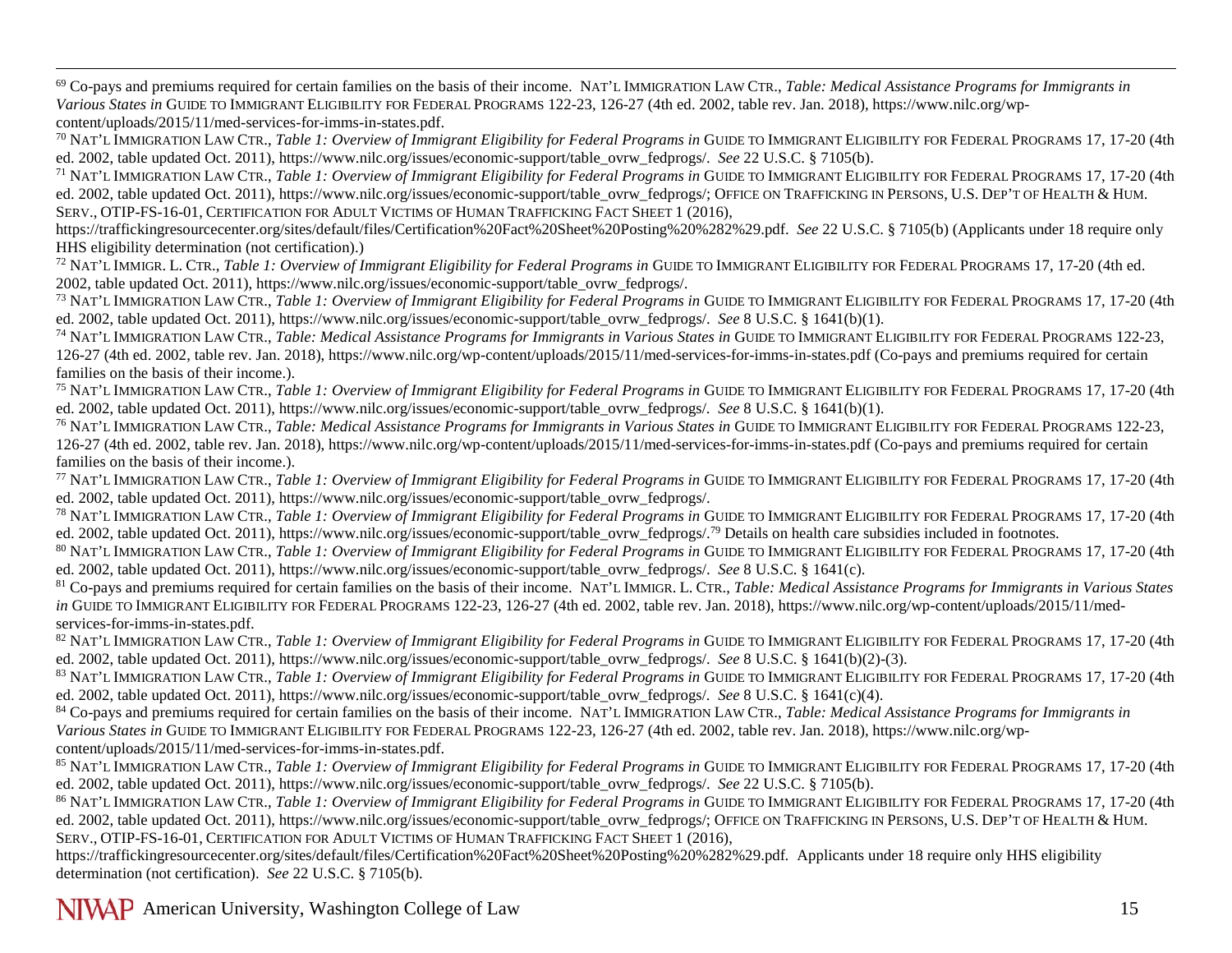<span id="page-15-0"></span>87 NAT'L IMMIGRATION LAW CTR., *Table 1: Overview of Immigrant Eligibility for Federal Programs in* GUIDE TO IMMIGRANT ELIGIBILITY FOR FEDERAL PROGRAMS 17, 17-20 (4th ed. 2002, table updated Oct. 2011), https://www.nilc.org/issues/economic-support/table\_ovrw\_fedprogs/.

88 NAT'L IMMIGRATION LAW CTR., *Table 1: Overview of Immigrant Eligibility for Federal Programs in* GUIDE TO IMMIGRANT ELIGIBILITY FOR FEDERAL PROGRAMS 17, 17-20 (4th ed. 2002, table updated Oct. 2011), https://www.nilc.org/issues/economic-support/table\_ovrw\_fedprogs/.

89 NAT'L IMMIGRATION LAW CTR., *Table 1: Overview of Immigrant Eligibility for Federal Programs in* GUIDE TO IMMIGRANT ELIGIBILITY FOR FEDERAL PROGRAMS 17, 17-20 (4th ed. 2002, table updated Oct. 2011), https://www.nilc.org/issues/economic-support/table\_ovrw\_fedprogs/. *See* 8 U.S.C. § 1641(b)(1).

<sup>90</sup> NAT'L IMMIGRATION LAW CTR., *Table: Medical Assistance Programs for Immigrants in Various States in* GUIDE TO IMMIGRANT ELIGIBILITY FOR FEDERAL PROGRAMS 122-23, 126-27 (4th ed. 2002, table rev. Jan. 2018),<https://www.nilc.org/wp-content/uploads/2015/11/med-services-for-imms-in-states.pdf> (Co-pays and premiums required for certain families on the basis of their income.).

<sup>91</sup> NAT'L IMMIGRATION LAW CTR., *Table 1: Overview of Immigrant Eligibility for Federal Programs in GUIDE TO IMMIGRANT ELIGIBILITY FOR FEDERAL PROGRAMS 17, 17-20 (4th* ed. 2002, table updated Oct. 2011), https://www.nilc.org/issues/economic-support/table\_ovrw\_fedprogs/.

<sup>92</sup> NAT'L IMMIGRATION LAW CTR., *Table 1: Overview of Immigrant Eligibility for Federal Programs in* GUIDE TO IMMIGRANT ELIGIBILITY FOR FEDERAL PROGRAMS 17, 17-20 (4th ed. 2002, table updated Oct. 2011), https://www.nilc.org/issues/economic-support/table\_ovrw\_fedprogs/. *See* 8 U.S.C. § 1641(b)(1).

<sup>93</sup> NAT'L IMMIGRATION LAW CTR., *Table: Medical Assistance Programs for Immigrants in Various States in* GUIDE TO IMMIGRANT ELIGIBILITY FOR FEDERAL PROGRAMS 122-23, 126-27 (4th ed. 2002, table rev. Jan. 2018),<https://www.nilc.org/wp-content/uploads/2015/11/med-services-for-imms-in-states.pdf> (Co-pays and premiums required for certain families on the basis of their income.).

<sup>94</sup> NAT'L IMMIGRATION LAW CTR., *Table 1: Overview of Immigrant Eligibility for Federal Programs in* GUIDE TO IMMIGRANT ELIGIBILITY FOR FEDERAL PROGRAMS 17, 17-20 (4th ed. 2002, table updated Oct. 2011), https://www.nilc.org/issues/economic-support/table\_ovrw\_fedprogs/.

<sup>95</sup> NAT'L IMMIGRATION LAW CTR., *Table 1: Overview of Immigrant Eligibility for Federal Programs in* GUIDE TO IMMIGRANT ELIGIBILITY FOR FEDERAL PROGRAMS 17, 17-20 (4th ed. 2002, table updated Oct. 2011), https://www.nilc.org/issues/economic-support/table\_ovrw\_fedprogs/.

<sup>96</sup> *See generally* OFFICE OF FED. STUDENT AID, U.S. DEP'T OF EDUC., FEDERAL STUDENT AID HANDBOOK 2016-2017 (2016),

<https://ifap.ed.gov/fsahandbook/attachments/1617FSAHbkActiveIndexMaster.pdf> (The information in this section applies to all student financial aid including grants and loans.). <sup>97</sup> OFFICE OF FED. STUDENT AID, U.S. DEP'T OF EDUC., MANY NON-U.S. CITIZENS QUALIFY FOR FEDERAL STUDENT AID (last visited Mar. 5, 2018),

[https://studentaid.ed.gov/sa/eligibility/non-us-citizens;](https://studentaid.ed.gov/sa/eligibility/non-us-citizens) Daniel T. Madzelan, OFFICE. OF POST-SECONDARY EDUC., U.S. DEP'T OF EDUC., ELIGIBILITY FOR TITLE IV AID FOR "BATTERED IMMIGRANTS-QUALIFIED ALIENS" AS PROVIDED FOR IN THE VIOLENCE AGAINST WOMEN ACT (2007), [http://niwaplibrary.wcl.american.edu/pubs/pb-gov-](http://niwaplibrary.wcl.american.edu/pubs/pb-gov-memovawapetitionsgrantsloans-6-4-10/)

[memovawapetitionsgrantsloans-6-4-10/.](http://niwaplibrary.wcl.american.edu/pubs/pb-gov-memovawapetitionsgrantsloans-6-4-10/) *See* 8 U.S.C. § 1641(c); OFFICE OF FED. STUDENT AID, U.S. DEP'T OF EDUC., FEDERAL STUDENT AID HANDBOOK 2016-2017 1-33, 1-34 (2016)[, https://ifap.ed.gov/fsahandbook/attachments/1617FSAHbkActiveIndexMaster.pdf.](https://ifap.ed.gov/fsahandbook/attachments/1617FSAHbkActiveIndexMaster.pdf)

<sup>98</sup> OFFICE OF FED. STUDENT AID, U.S. DEP'T OF EDUC., MANY NON-U.S. CITIZENS QUALIFY FOR FEDERAL STUDENT AID (last visited Mar. 5, 2018),

[https://studentaid.ed.gov/sa/eligibility/non-us-citizens.](https://studentaid.ed.gov/sa/eligibility/non-us-citizens) *See* 8 U.S.C. §§ 1641(b)(2)-(3), (c)(4); OFFICE OF FED. STUDENT AID, U.S. DEP'T OF EDUC., FEDERAL STUDENT AID HANDBOOK 2016-2017 1-33 (2016)[, https://ifap.ed.gov/fsahandbook/attachments/1617FSAHbkActiveIndexMaster.pdf.](https://ifap.ed.gov/fsahandbook/attachments/1617FSAHbkActiveIndexMaster.pdf)

<sup>99</sup> OFFICE OF FED. STUDENT AID, U.S. DEP'T OF EDUC., MANY NON-U.S. CITIZENS QUALIFY FOR FEDERAL STUDENT AID (last visited Mar. 5, 2018),

[https://studentaid.ed.gov/sa/eligibility/non-us-citizens.](https://studentaid.ed.gov/sa/eligibility/non-us-citizens) *See* 22 U.S.C. § 7105(b); OFFICE OF FED. STUDENT AID, U.S. DEP'T OF EDUC., FEDERAL STUDENT AID HANDBOOK 2016- 2017 1-33 (2016), [https://ifap.ed.gov/fsahandbook/attachments/1617FSAHbkActiveIndexMaster.pdf.](https://ifap.ed.gov/fsahandbook/attachments/1617FSAHbkActiveIndexMaster.pdf)

<sup>100</sup> OFFICE OF FED. STUDENT AID, U.S. DEP'T OF EDUC., MANY NON-U.S. CITIZENS QUALIFY FOR FEDERAL STUDENT AID (last visited Mar. 5, 2018), [https://studentaid.ed.gov/sa/eligibility/non-us-citizens.](https://studentaid.ed.gov/sa/eligibility/non-us-citizens)

<sup>101</sup> OFFICE OF FED. STUDENT AID, U.S. DEP'T OF EDUC., MANY NON-U.S. CITIZENS QUALIFY FOR FEDERAL STUDENT AID (last visited Mar. 5, 2018), [https://studentaid.ed.gov/sa/eligibility/non-us-citizens.](https://studentaid.ed.gov/sa/eligibility/non-us-citizens) *See* 8 U.S.C. § 1641(b)(1).

<sup>102</sup> OFFICE OF FED. STUDENT AID, U.S. DEP'T OF EDUC., MANY NON-U.S. CITIZENS QUALIFY FOR FEDERAL STUDENT AID (last visited Mar. 5, 2018), [https://studentaid.ed.gov/sa/eligibility/non-us-citizens.](https://studentaid.ed.gov/sa/eligibility/non-us-citizens) *See* 8 U.S.C. § 1641(b)(1).

<sup>103</sup> *See* NMSA 1978, § 21-1-582 (a)-(b); *see also* National Immigration Law Center, *New Mexico Legislature S.B. 58*2, *available at*

104 SOC. SECURITY ADMIN., UNDERSTANDING SUPPLEMENTAL SECURITY INCOME SSI ELIGIBILITY REQUIREMENTS - 2017 EDITION (2017), [https://www.ssa.gov/ssi/text-eligibility](https://www.ssa.gov/ssi/text-eligibility-ussi.htm)[ussi.htm](https://www.ssa.gov/ssi/text-eligibility-ussi.htm) (While the chart shows eligibility to apply for SSI benefits by immigration status, those with qualified immigration statuses must also meet all other eligibility requirements. To obtain SSI benefits individuals must be aged 65 or over, blind, or disabled; and have limited income, limited resources, be a resident of one of the 50 states, DC, or Northern Mariana Islands, and not be absent from the country for a full calendar month, in addition to other requirements.).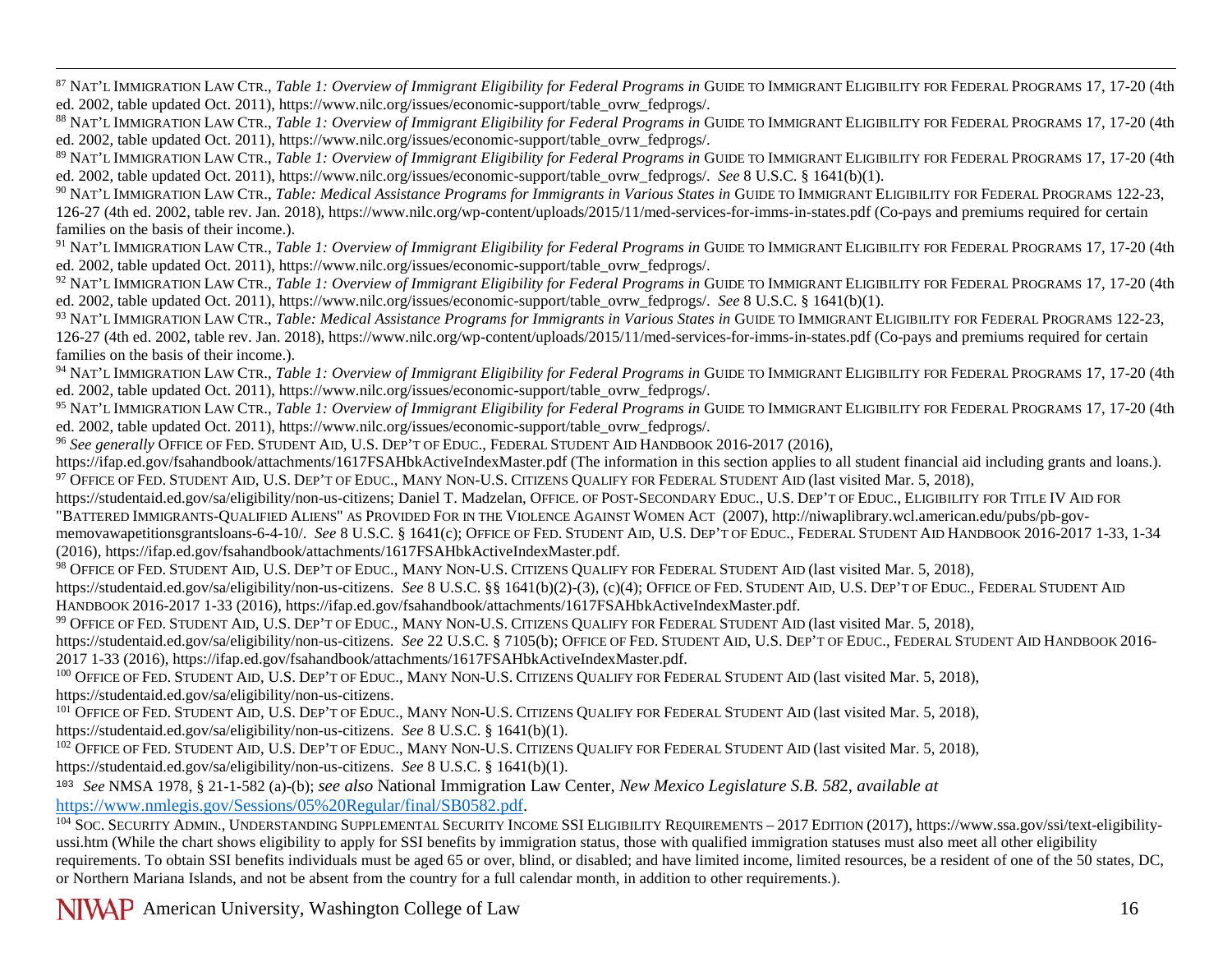<span id="page-16-0"></span><sup>105</sup> NAT'L IMMIGRATION LAW CTR., *Table 1: Overview of Immigrant Eligibility for Federal Programs in* GUIDE TO IMMIGRANT ELIGIBILITY FOR FEDERAL PROGRAMS 17, 17-20 (4th ed. 2002, table updated Oct. 2011), https://www.nilc.org/issues/economic-support/table\_ovrw\_fedprogs/; SOC. SECURITY ADMIN., SPOTLIGHT ON SSI BENEFITS FOR ALIENS (2017)[, https://www.ssa.gov/ssi/spotlights/spot-non-citizens.htm.](https://www.ssa.gov/ssi/spotlights/spot-non-citizens.htm) *See* 8 U.S.C. § 1641(c).

<sup>106</sup> NAT'L IMMIGRATION LAW CTR., *Table 1: Overview of Immigrant Eligibility for Federal Programs in* GUIDE TO IMMIGRANT ELIGIBILITY FOR FEDERAL PROGRAMS 17, 17-20 (4th ed. 2002, table updated Oct. 2011), https://www.nilc.org/issues/economic-support/table\_ovrw\_fedprogs/; SOC. SECURITY ADMIN., SPOTLIGHT ON SSI BENEFITS FOR ALIENS (2017)[, https://www.ssa.gov/ssi/spotlights/spot-non-citizens.htm.](https://www.ssa.gov/ssi/spotlights/spot-non-citizens.htm) *See* 8 U.S.C.§ 1641(c)(4).

<sup>107</sup> NAT'L IMMIGRATION LAW CTR., *Table 1: Overview of Immigrant Eligibility for Federal Programs in* GUIDE TO IMMIGRANT ELIGIBILITY FOR FEDERAL PROGRAMS 17, 17-20 (4th ed. 2002, table updated Oct. 2011), https://www.nilc.org/issues/economic-support/table\_ovrw\_fedprogs/; SOC. SECURITY ADMIN., SPOTLIGHT ON SSI BENEFITS FOR ALIENS (2017)[, https://www.ssa.gov/ssi/spotlights/spot-non-citizens.htm.](https://www.ssa.gov/ssi/spotlights/spot-non-citizens.htm) *See* 22 U.S.C. § 7105(b).

<sup>108</sup> NAT'L IMMIGRATION LAW CTR., *Table 1: Overview of Immigrant Eligibility for Federal Programs in* GUIDE TO IMMIGRANT ELIGIBILITY FOR FEDERAL PROGRAMS 17, 17-20 (4th ed. 2002, table updated Oct. 2011), https://www.nilc.org/issues/economic-support/table\_ovrw\_fedprogs/; SOC. SECURITY ADMIN., SPOTLIGHT ON SSI BENEFITS FOR ALIENS (2017)[, https://www.ssa.gov/ssi/spotlights/spot-non-citizens.htm.](https://www.ssa.gov/ssi/spotlights/spot-non-citizens.htm) *See* 8 U.S.C. § 1641(b)(1) (Due to the work requirement, few SIJS children will qualify, although work done by the applicant, parent or spouse counts toward the 40 quarters of work.).

<sup>109</sup> NAT'L IMMIGRATION LAW CTR., *Table 1: Overview of Immigrant Eligibility for Federal Programs in* GUIDE TO IMMIGRANT ELIGIBILITY FOR FEDERAL PROGRAMS 17, 17-20 (4th ed. 2002, table updated Oct. 2011), https://www.nilc.org/issues/economic-support/table\_ovrw\_fedprogs/.

<sup>110</sup> NAT'L IMMIGRATION LAW CTR., *Table 1: Overview of Immigrant Eligibility for Federal Programs in* GUIDE TO IMMIGRANT ELIGIBILITY FOR FEDERAL PROGRAMS 17, 17-20 (4th ed. 2002, table updated Oct. 2011), https://www.nilc.org/issues/economic-support/table\_ovrw\_fedprogs/; SOC. SECURITY ADMIN., SPOTLIGHT ON SSI BENEFITS FOR ALIENS (2017), https://www.ssa.gov/ssi/spotlights/spot-non-citizens.htm. See 8 U.S.C. § 1641(b)(1).<br><sup>111</sup> NAT'L IMMIGRATION LAW CTR., *Table 1: Overview of Immigrant Eligibility for Federal Programs in GUIDE TO IMMIGRANT ELIGIBIL* 

(4th ed. 2002, table updated Oct. 2011), https://www.nilc.org/issues/economic-support/table\_ovrw\_fedprogs/.

<sup>112</sup> NAT'L IMMIGRATION LAW CTR., *Table 1: Overview of Immigrant Eligibility for Federal Programs in* GUIDE TO IMMIGRANT ELIGIBILITY FOR FEDERAL PROGRAMS 17, 17-20 (4th ed. 2002, table updated Oct. 2011), https://www.nilc.org/issues/economic-support/table\_ovrw\_fedprogs/.

<sup>113</sup> NAT'L IMMIGRATION LAW CTR., *Table 1: Overview of Immigrant Eligibility for Federal Programs in* GUIDE TO IMMIGRANT ELIGIBILITY FOR FEDERAL PROGRAMS 17, 17-20 (4th ed. 2002, table updated Oct. 2011), https://www.nilc.org/issues/economic-support/table\_ovrw\_fedprogs/.

<sup>114</sup> REAL ID Act of 2005, 49 U.S.C. § 30301 Note (2005). *See also* 6 C.F.R. § 37.11 (g) (2012); Joan Friedland, *Updates on REAL ID and Increased Information Sharing by Departments of Motor Vehicles,* NAT'L IMMIGRATION LAW CTR., (Jan. 8, 2018), [https://www.nilc.org/news/the-torch/1-04-18/.](https://www.nilc.org/news/the-torch/1-04-18/) <sup>115</sup> *See* 6 C.F.R. § 37.11(g)(1) (2012).

<sup>116</sup> *See* 6 C.F.R. § 37.11(g)(2) (2012); Cindy Mann, CTR. FOR MEDICARE & MEDICAID SERV., U.S. DEP'T OF HEALTH & HUM. SERV., MEDICAID AND CHIP COVERAGE FOR "LAWFULLY RESIDING" CHILDREN AND PREGNANT WOMEN 2 (2010), [http://niwaplibrary.wcl.american.edu/pubs/pb-gov-hhslawfullyresidingmedicaid-07-01-10-also-in-qualified](http://niwaplibrary.wcl.american.edu/pubs/pb-gov-hhslawfullyresidingmedicaid-07-01-10-also-in-qualified-immigrants/)[immigrants/](http://niwaplibrary.wcl.american.edu/pubs/pb-gov-hhslawfullyresidingmedicaid-07-01-10-also-in-qualified-immigrants/) (For example, the U.S. Department of Health and Human Services has identified categories of lawfully present immigrants for purposes of Medicaid and CHIP eligibility. These individuals should be able to access full Real ID compliant driver's licenses without waiting for work authorization. This may be an area for advocacy in individual cases).

<sup>117</sup> *See* 6 C.F.R. § 37.11(h) (2012); NAT'L IMMIGRATION LAW CTR., THE REAL ID ACT: QUESTIONS AND ANSWERS 8-9 (2016), https://www.nilc.org/wpcontent/uploads/2015/11/REAL-ID-Act-Q-and-A.pdf.

<sup>118</sup> Center for Medicare and Medicaid Services, Medicaid and CHIP Coverage for "Lawfully Residing" Children and Pregnant Women (July 1, 2010) *available at*

http://niwaplibrary.wcl.american.edu/pubs/pb-gov-hhslawfullyresidingmedicaid-07-01-10-also-in-qualified-immigrants/.<br><sup>119</sup> National Immigrant Women's Advocacy Project, Acceptable Forms of Documentation and Identification f *at* [http://niwaplibrary.wcl.american.edu/pubs/drivers-license-access/.](http://niwaplibrary.wcl.american.edu/pubs/drivers-license-access/)

<sup>120</sup> National Immigration Law Center, *State Laws Providing Access to Driver's Licenses or Cards Regardless of Immigration Status* (June 2016), *available at*  [https://www.nilc.org/wp-content/uploads/2015/11/drivers-license-access-table.pdf.](https://www.nilc.org/wp-content/uploads/2015/11/drivers-license-access-table.pdf)

<sup>121</sup> National Immigration Law Center, *State Laws Providing Access to Driver's Licenses or Cards Regardless of Immigration Status* (June 2016), *available at*  [https://www.nilc.org/wp-content/uploads/2015/11/drivers-license-access-table.pdf.](https://www.nilc.org/wp-content/uploads/2015/11/drivers-license-access-table.pdf)

 $^{122}$  U.S. Dep't of Justice, Dep't of Health & Human Servs. & Dep't of Hous. & Human Dev., Joint Letter on Immigrant Access to Shelter and Transitional Housing (Aug. 5, 2016), http://niwaplibrary.wcl.american.edu/pubs/joint-letter-hud-hhs-ad-doj-immigrant-access-shelter-transitional-housing-aug-2016/ (stating that services must be in-kind, available regardless of income, and provided at the community level). *See* 8 U.S.C. § 1611(b)(1)(D).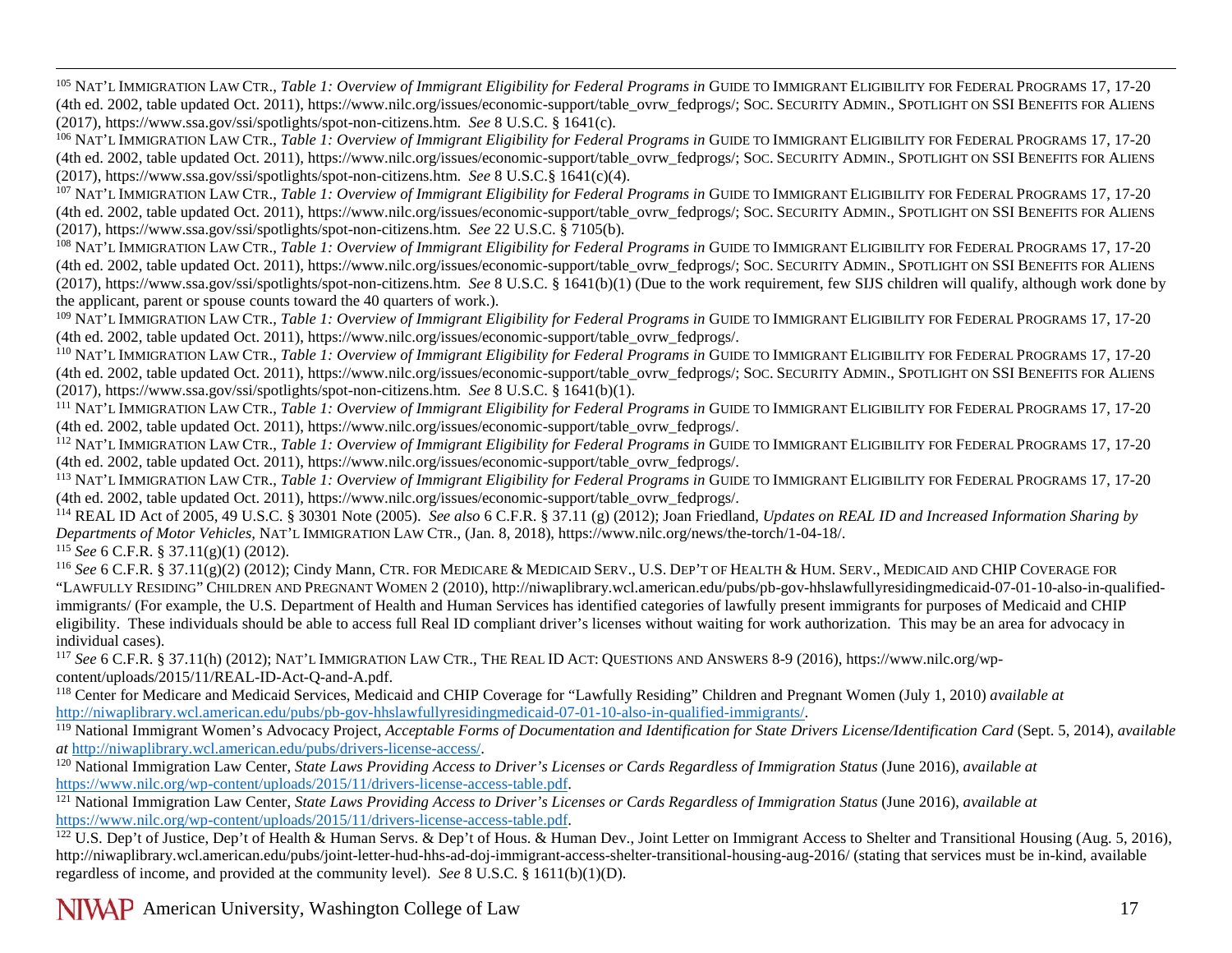<span id="page-17-1"></span><span id="page-17-0"></span><sup>123</sup> CATHERINE LONGVILLE & LESLYE E. ORLOFF, PROGRAMS OPEN TO IMMIGRANT VICTIMS AND TO ALL IMMIGRANTS WITHOUT REGARD TO IMMIGRATION STATUS 1 (2014), http://niwaplibrary.wcl.american.edu/pubs/programs-open-to-all-immigrants/; *Three Federal Agencies Issue Joint Letter on Shelters and Transitional Housing*, NAT'L IMMIGRANT WOMEN'S ADVOCACY PROJECT (Aug. 12, 2016), http://niwaplibrary.wcl.american.edu/joint-agency-letter-shelters-transitional-housing/.<br><sup>124</sup> See generally NHLP, Chart on Federally Assisted Housing and Immigrant Eligibility (Fe

"IMMIGRANT ACCESS TO FEDERALLY ASSISTED HOUSING" (FEB. 22, 2017) at Attachment A (2017), www.niwaplibrary.wcl.american.edu/pubs/info-packet-webinar-immigrantaccess-and-housing/ (contains lists of housing programs that are unrestricted and lists of housing programs that various forms of immigration restrictions).

<sup>125</sup> HUD public and assisted housing refers to HUD assisted housing covered by Section 214 of the Housing and Community Development Act of 1980, Title 42 of the U.S. Code Section 1436a. *See Housing Act. Section 2.14*, **NAT'L IMMIGRANT WOMEN'S ADVOCACY PROJECT**, http://niwaplibrary.wcl.american.edu/pubs/housing-act-sec 214/ (last visited Mar. 9, 2018); DEP'T OF HOUS. & URBAN DEV., PIH NOTICE 2017-02 (HA), VIOLENCE AGAINST WOMEN ACT (VAWA) SELF-PETITIONER VERIFICATION PROCEDURES (2017), http://niwaplibrary.wcl.american.edu/pubs/hud-vawa-self-petitioner-verification-procedures/; TONYA ROBINSON, ACTING GENERAL COUNSEL, C., U.S. DEP'T OF HOUS. & URBAN DEV., MEMORANDUM FOR SECRETARY JULIAN CASTRO ON ELIGIBILITY OF BATTERED NONCITIZEN SELF-PETITIONERS FOR FINANCIAL ASSISTANCE UNDER SECTION 214 OF THE HOUSING AND COMMUNITY DEVELOPMENT ACT OF 1980 (2016), http://library.niwap.org/wp-content/uploads/Eligibility-of-VAWA-Self-Petitioners-2016-12-14.pdf; U.S. DEP'T OF HOUS. & URBAN DEV., HUD HANDBOOK 4350.3: OCCUPANCY REQUIREMENTS OF SUBSIDIZED MULTIFAMILY HOUSING PROGRAMS at Appendix 2-B (2013),

https://www.hud.gov/sites/documents/43503HSGH.PDF (instructions for verifying battered immigrant eligibility for multi-family programs) (referring to the *Interim Guidance on Verification of Citizenship, Qualified Alien Status, and Eligibility* Under Title IV of the Personal Responsibility and Work Opportunity Reconciliation Act of 1996, 62 FR 61344 at Exhibit B to Attachment 5 (Nov. 17, 1997)

<sup>126</sup> Reinvention of the Sections 514, 515, 516 and 521 Multi-Family Housing Programs, 69 Fed. Reg. 69032 (Nov. 26, 2004) (to be codified at 7 C.F.R. pt. 1806, 1822, 1902, 1925 ("Appendix 2 to the HUD Handbook 4350.3 is incorporated into internal Agency procedures."); Reinvention of the Sections 514, 515, 516 and 521 Multi-Family Housing Programs, 70 Fed. Reg. 8503 (Feb. 22, 2005) (to be codified at 7 C.F.R. 3560) (deciding "to delay implementation of the sections listed below in order to harmonize its procedures with HUD under 42 U.S.C. 1436a"); DEP'T OF HOUS. & URBAN DEV., HUD HANDBOOK 4350.3: OCCUPANCY REQUIREMENTS OF SUBSIDIZED MULTIFAMILY HOUSING PROGRAMS at Appendix 2-B (2013), https://www.hud.gov/sites/documents/43503HSGH.PDF (instructions on verifying battered immigrant eligibility for HUD multi-family programs) (referring to the *Interim Guidance on Verification of Citizenship, Qualified Alien Status, and Eligibility* Under Title IV of the Personal Responsibility and Work Opportunity Reconciliation Act of 1996, 62 FR 61344 at Exhibit B to Attachment 5) (Nov. 17, 1997); DEP'T OF HOUS. & URBAN DEV., PIH NOTICE 2017-02 (HA), VIOLENCE AGAINST WOMEN ACT (VAWA) SELF-PETITIONER VERIFICATION PROCEDURES (2017), http://niwaplibrary.wcl.american.edu/pubs/hud-vawa-self-petitioner-verification-procedures/; MEMORANDUM FOR SECRETARY JULIAN CASTRO ON ELIGIBILITY OF BATTERED NONCITIZEN SELF-PETITIONERS FOR FINANCIAL ASSISTANCE UNDER SECTION 214 OF THE HOUSING AND COMMUNITY DEVELOPMENT ACT OF 1980 (2016), http://library.niwap.org/wp-content/uploads/Eligibility-of-VAWA-Self-Petitioners-2016-12-14.pdf. *See also* 8 U.S.C. § 1641(c).<br><sup>127</sup> See 42 U.S.C. § 1485; see also 8 U.S.C. §§ 164

<sup>128</sup> NHLP, Chart on Federally Assisted Housing and Immigrant Eligibility (Feb. 2017), reprinted in LIST OF SUPPORTING DOCUMENTS FOR THE WEBINAR: "IMMIGRANT ACCESS TO FEDERALLY ASSISTED HOUSING" (FEB. 22, 2017) at Attachment A (2017), www.niwaplibrary.wcl.american.edu/pubs/info-packet-webinar-immigrant-access-and-housing/ ("Section 514/516: Lessee (but not household) must be U.S. Citizen or lawful permanent resident."). *See* 7 C.F.R. §§ 3560.11, 3560.152(a) (2004) (stating that tenants eligible for USDA-financed housing must be U.S. citizens or qualified immigrants, but its effective date is still pending); Reinvention of the Sections 514, 515, 516 and 521 Multi-Family Housing Programs, 70 Fed. Reg. 8503 (Feb. 22, 2005) (to be codified at 7 C.F.R. 3560).

<sup>129</sup> *See* 42 U.S.C. § 1490(a) (2011); 7 C.F.R. § 3560.158(d) (2011); *see also* 8 U.S.C. §§ 1641(b)(2)-(3), (c)(4) (2012) (explaining that unless attached to Rural Development Section 514/516 housing in which the lessee must be a U.S. citizen or lawful permanent resident. This requirement does not apply to household members.); *NHLP, Chart on Federally Assisted Housing and Immigrant Eligibility (Feb. 2017)*, *reprinted in* LIST OF SUPPORTING DOCUMENTS FOR THE WEBINAR: "IMMIGRANT ACCESS TO FEDERALLY ASSISTED HOUSING" (FEB. 22, 2017) at Attachment A (2017), www.niwaplibrary.wcl.american.edu/pubs/info-packet-webinar-immigrant-access-and-housing/; USDA MFH ASSET MANAGEMENT HANDBOOK HB 2-3650, § 6.30(D) (stating that a remaining family member who is a co-tenant or member of the household, who has the legal capacity to sign the lease, and is a U.S. citizen or qualified immigrant may remain in the housing after the original tenant has departed).

<sup>130</sup> NAT'L IMMIGR. L. CTR., *Table 1: Overview of Immigrant Eligibility for Federal Programs in* GUIDE TO IMMIGRANT ELIGIBILITY FOR FEDERAL PROGRAMS 17, 17-20 (4th ed.<br>2002, table updated Oct. 2011), https://www.nilc.org/

<sup>131</sup> See 42 U.S.C. § 1485 (2011); see also 8 U.S.C. §§ 1641(b)(2)-(3), (c)(4) (2012).<br><sup>132</sup> See 42 U.S.C. § 1490(a) (2011); see also 8 U.S.C. §§ 1641(b)(2)-(3), (c)(4) (2012) (explaining that unless attached to Rural Dev lessee must be a U.S. citizen or lawful permanent resident. This requirement does not apply to household members.); *NHLP, Chart on Federally Assisted Housing and Immigrant Eligibility (Feb. 2017)*, *reprinted in* LIST OF SUPPORTING DOCUMENTS FOR THE WEBINAR: "IMMIGRANT ACCESS TO FEDERALLY ASSISTED HOUSING" (FEB. 22, 2017) at Attachment A (2017), www.niwaplibrary.wcl.american.edu/pubs/info-packet-webinar-immigrant-access-and-housing/. *See* 7 C.F.R. § 3560.158(d) (2011); *see also* USDA MFH ASSET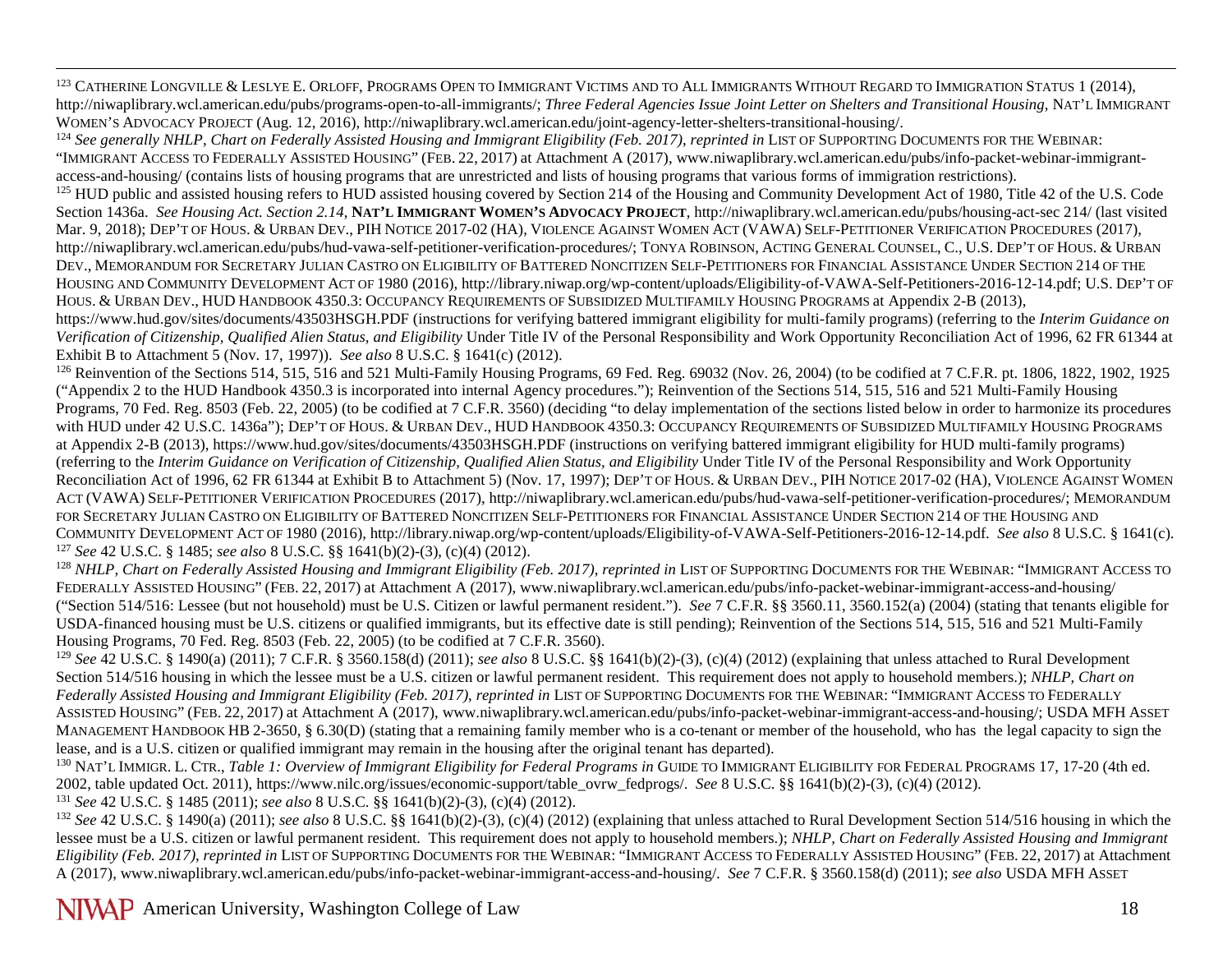<span id="page-18-1"></span><span id="page-18-0"></span>MANAGEMENT HANDBOOK HB 2-3650, § 6.30(D) (stating that a remaining family member who is a co-tenant or member of the household, who has the legal capacity to sign the lease, and be a U.S. citizen or qualified immigrant may remain in the housing after the original tenant has departed).

<sup>133</sup> *NHLP, Chart on Federally Assisted Housing and Immigrant Eligibility (Feb. 2017)*, *reprinted in* LIST OF SUPPORTING DOCUMENTS FOR THE WEBINAR: "IMMIGRANT ACCESS TO FEDERALLY ASSISTED HOUSING" (FEB. 22, 2017) at Attachment A (2017), www.niwaplibrary.wcl.american.edu/pubs/info-packet-webinar-immigrant-access-and-housing/ (stating that Section 514/516: Lessee (but not household) must be U.S. Citizen or lawful permanent resident). *See* 7 C.F.R. § 3560.11 (2012); 7 C.F.R. § 3560.152(a) (2007) (stating that

tenants eligible for USDA-financed housing must be U.S. citizens or qualified immigrants, but its effective date is still pending); 70 Fed. Reg. 8503 (Feb. 22, 2005).<br><sup>134</sup> NAT'L IMMIGR. L. CTR., *Table 1: Overview of Immi* 2002, table updated Oct. 2011), https://www.nilc.org/issues/economic-support/table\_ovrw\_fedprogs/. *See also* [22 U.S.C. 7105\(b\)](http://uscode.house.gov/quicksearch/get.plx?title=22§ion=7105) (2005) (Applicants under 18 require only HHS eligibility determination (not certification).); OFFICE ON TRAFFICKING IN PERSONS, U.S. DEP'T OF HEALTH & HUM. SERV., OTIP-FS-16-01, CERTIFICATION FOR ADULT VICTIMS OF

HUMAN TRAFFICKING FACT SHEET 1 (2016), https://traffickingresourcecenter.org/sites/default/files/Certification%20Fact%20Sheet%20Posting%20%282%29.pdf.<br><sup>135</sup> See Office on Trafficking in Persons, U.S. Dep't of Health & HUM. (2016)[, https://traffickingresourcecenter.org/sites/default/files/Certification%20Fact%20Sheet%20Posting%20%282%29.pdf;](https://traffickingresourcecenter.org/sites/default/files/Certification%20Fact%20Sheet%20Posting%20%282%29.pdf) 22 U.S.C. § 7105(b)(1)(B) (2005) (requirement to expand benefits and services).

<sup>136</sup> See 42 U.S.C. § 1485 (2011); see also 8 U.S.C. §§ 1641(b)(2)-(3), (c)(4) (2012).<br><sup>137</sup> See 42 U.S.C. § 1490(a) (2011); 7 C.F.R. § 3560.158(d) (2011); see also 8 U.S.C. §§ 1641(b)(2)-(3), (c)(4) (2012) (explaining th Section 514/516 housing in which the lessee must be a U.S. citizen or lawful permanent resident. This requirement does not apply to household members.); *NHLP, Chart on Federally Assisted Housing and Immigrant Eligibility (Feb. 2017)*, *reprinted in* LIST OF SUPPORTING DOCUMENTS FOR THE WEBINAR: "IMMIGRANT ACCESS TO FEDERALLY ASSISTED HOUSING" (FEB. 22, 2017) at Attachment A (2017), www.niwaplibrary.wcl.american.edu/pubs/info-packet-webinar-immigrant-access-and-housing/; U.S. DEP'T OF HOUS. & URBAN DEV., HUD HANDBOOK 4350.3: OCCUPANCY REQUIREMENTS OF SUBSIDIZED MULTIFAMILY HOUSING PROGRAMS at Appendix 2-B (2013),

https://www.hud.gov/sites/documents/43503HSGH.PDF (stating that a remaining family member who is a co-tenant or member of the household, who has the legal capacity to sign the lease, and be a U.S. citizen or qualified immigrant may remain in the housing after the original tenant has departed).

<sup>138</sup> *See* 42 U.S.C. § 1485 (2011); *NHLP, Chart on Federally Assisted Housing and Immigrant Eligibility (Feb. 2017)*, *reprinted in* LIST OF SUPPORTING DOCUMENTS FOR THE WEBINAR: "IMMIGRANT ACCESS TO FEDERALLY ASSISTED HOUSING" (FEB. 22, 2017) at Attachment A (2017), www.niwaplibrary.wcl.american.edu/pubs/info-packet-webinarimmigrant-access-and-housing/.<br><sup>139</sup> May also be eligible for proration in HUD or USDA housing programs, or for federal housing assistance from other unrestricted programs. *See* 7 C.F.R. § 3560.11 (2012).

<sup>140</sup> See 42 U.S.C. § 1485 (2011); NHLP, Chart on Federally Assisted Housing and Immigrant Eligibility (Feb. 2017), reprinted in LIST OF SUPPORTING DOCUMENTS FOR THE WEBINAR: "IMMIGRANT ACCESS TO FEDERALLY ASSISTED HOUSING" (FEB. 22, 2017) at Attachment A (2017), www.niwaplibrary.wcl.american.edu/pubs/info-packet-webinar-

immigrant-access-and-housing/.<br><sup>141</sup> May also be eligible for proration in HUD or USDA housing programs, or for federal housing assistance from unrestricted programs. *See* 7 C.F.R. § 3560.11 (2012).<br><sup>142</sup> NAT'L IMMIGR. L. 2002, table updated Oct. 2011), https://www.nilc.org/issues/economic-support/table\_ovrw\_fedprogs/.<br><sup>143</sup> See 42 U.S.C. § 1490(a) (2011) (Section 521 rental assistance); 42 U.S.C. §§ 1484(f)(3)(A), 1486(g)(4) (2010) (Sectio

(2011) (Section 515 Rural Rental Housing).

<sup>144</sup> *See* 8 U.S.C. § 1641(b)(1) (2012).

<sup>145</sup> *See* 42 U.S.C. § 1485 (2011); *NHLP, Chart on Federally Assisted Housing and Immigrant Eligibility (Feb. 2017)*, *reprinted in* LIST OF SUPPORTING DOCUMENTS FOR THE WEBINAR: "IMMIGRANT ACCESS TO FEDERALLY ASSISTED HOUSING" (FEB. 22, 2017) at Attachment A (2017), www.niwaplibrary.wcl.american.edu/pubs/info-packet-webinarimmigrant-access-and-housing/.<br><sup>146</sup> May also be eligible for proration in HUD or USDA housing programs, or for federal housing assistance from unrestricted programs. *See* 7 C.F.R. § 3560.11 (2012).

<sup>147</sup> NAT'L IMMIGR. L. CTR., *Table 1: Overview of Immigrant Eligibility for Federal Programs in GUIDE TO IMMIGRANT ELIGIBILITY FOR FEDERAL PROGRAMS 17, 17-20 (4th ed.* 2002, table updated Oct. 2011), https://www.nilc.org/issues/economic-support/table\_ovrw\_fedprogs/.

<sup>148</sup> *See* 42 U.S.C. § 1490(a) (2011) (Section 521 rental assistance); 42 U.S.C. § 1484(f)(3)(A), 1486(g)(4) (2010) (Sections 514 and 516 Farm Labor Housing); 42 U.S.C. § 1485 (2011) (Section 515 Rural Rental Housing).

<sup>149</sup> *See* 8 U.S.C. § 1641(b)(1) (2012).

<sup>150</sup> *See* 42 U.S.C. § 1485 (2011); *NHLP, Chart on Federally Assisted Housing and Immigrant Eligibility (Feb. 2017)*, *reprinted in* LIST OF SUPPORTING DOCUMENTS FOR THE WEBINAR: "IMMIGRANT ACCESS TO FEDERALLY ASSISTED HOUSING" (FEB. 22, 2017) at Attachment A (2017), www.niwaplibrary.wcl.american.edu/pubs/info-packet-webinarimmigrant-access-and-housing/.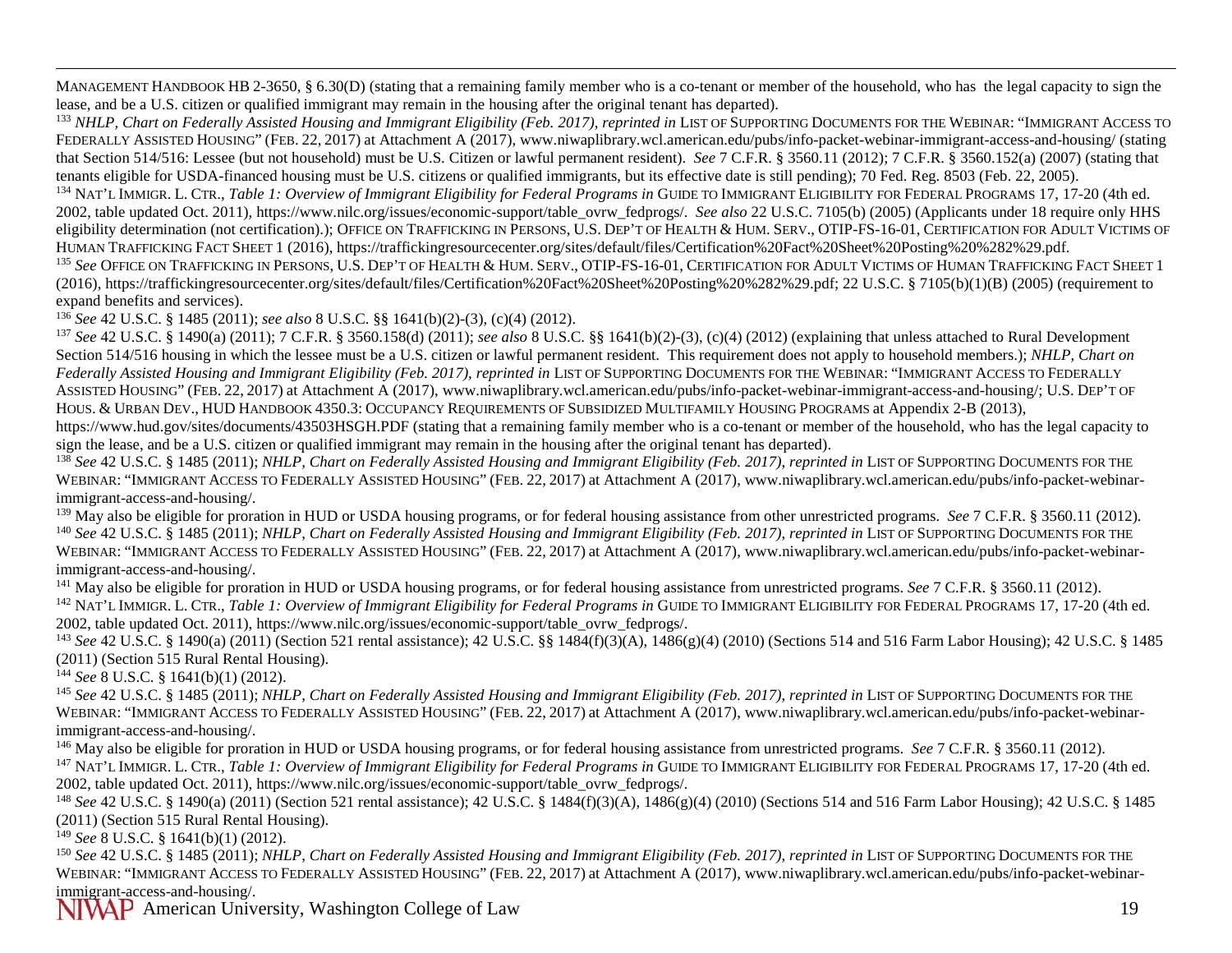<span id="page-19-0"></span><sup>151</sup> May also be eligible for proration in HUD or USDA housing programs, or for federal housing assistance from unrestricted programs. *See* 7 C.F.R. § 3560.11 (2012).<br><sup>152</sup> NAT'L IMMIGR. L. CTR., *Table 1: Overview of Im* 2002, table updated Oct. 2011), https://www.nilc.org/issues/economic-support/table\_ovrw\_fedprogs/.

<sup>153</sup> *See* 42 U.S.C. § 1490a (2011) (Section 521 rental assistance); 42 U.S.C. § 1484(f)(3)(A), 1486(g)(4) (2010) (Sections 514 and 516 Farm Labor Housing); 42 U.S.C. § 1485 (2011) (Section 515 Rural Rental Housing).

<sup>154</sup> *See* 8 U.S.C. § 1641(b)(1) (2012).

<sup>155</sup> *See* 42 U.S.C. § 1485 (2011); *NHLP, Chart on Federally Assisted Housing and Immigrant Eligibility (Feb. 2017)*, *reprinted in* LIST OF SUPPORTING DOCUMENTS FOR THE WEBINAR: "IMMIGRANT ACCESS TO FEDERALLY ASSISTED HOUSING" (FEB. 22, 2017) at Attachment A (2017), www.niwaplibrary.wcl.american.edu/pubs/info-packet-webinar-

immigrant-access-and-housing/.<br><sup>156</sup> May also be eligible for proration in HUD or USDA housing programs, or for federal housing assistance from unrestricted programs. See 7 C.F.R. § 3560.11 (2012).<br><sup>157</sup> See Benish Anver, ASS'N CORNERSTONE Jan.-Apr. 2015, at 20, http://niwaplibrary.wcl.american.edu/pubs/anti-abuse-lsc-reg-articles-cornerstone\_jan-apr-2015/ (describing Legal Services Corporation funded legal services available to immigrant victims of violence and their families).

<sup>158</sup> Battered or subjected to extreme cruelty includes, but is not limited to, being the victim of any act or threatened act of violence, including any forceful detention, which results or threatens to result in physical or mental injury. Psychological or sexual abuse or exploitation, including rape, molestation, incest (if the victim is a minor), or forced prostitution may be considered acts of violence. Other abusive actions may also be acts of violence under certain circumstances, including acts that, in and of themselves, may not initially appear violent but that are a part of an overall pattern of violence. 45 C.F.R. § 1626.2(b) (1996). The definition of battering or extreme cruelty is identical to that in the immigration regulations. *See* 45 C.F.R. §§ 1626.4(a)(1)(i) (1996) (victim); 45 C.F.R. §§ 1626.4(a)(1)(ii) (1996) (parent of victim); Leslye E. Orloff, Brittnay Roberts & Stefanie Gitler, *Battering and Extreme Cruelty: Drawing Examples from Civil Protection Order and Family Law Cases*, NAT'L IMMIGRANT WOMEN'S ADVOCACY PROJECT (Sept. 12, 2015), http://niwaplibrary.wcl.american.edu/pubs/extreme-cruelty-examples-protection-order/. *Compare* 45 C.F.R. § 1626.2(b) (1997) *and* 8 C.F.R. § 204.2(c)(1)(vi) (2012). <sup>159</sup> The abuse may have occurred either inside or outside of the U.S. *See* RONALD S. FLAGG, GENERAL COUNSEL & VICE PRESIDENT FOR LEGAL AFFAIRS, LEGAL SERVICES CORPORATION, PROGRAM LETTER 14-3: ASSESSING ELIGIBILITY OF ALIENS UNDER 45 C.F.R. § 1626.4(C)(1*)* (2014) (interpreting 45 C.F.R. § 1626.4(c)).

<sup>160</sup> 45 C.F.R. 1626.4 (b) ("Related legal assistance means legal assistance directly related" "to the prevention of, or obtaining relief from, the battery [or] cruelty" and "includes representation in matters that will assist a person eligible for assistance under this part to escape from the abusive situation, ameliorate the current effects of the abuse, or protect against future abuse, so long as the recipient can show the necessary connection of the representation to the abuse. Such representation may include immigration law matters and domestic or poverty law matters (such as obtaining civil protective orders, divorce, paternity, child custody, child and spousal support, housing, public benefits, employment, abuse and neglect, juvenile proceedings and contempt actions)."). *See also* Benish Anver, Henrissa Bassey & Leslye E. Orloff, *Legal Services Access for All: Implementing the Violence Against Women Act of 2005,* NAT'L LEGAL AID & DEFENDER ASS'N CORNERSTONE Jan.-Apr. 2015, at 20, http://niwaplibrary.wcl.american.edu/pubs/anti-abuse-lsc-reg-articlescornerstone jan-apr-2015/; Benish Anver, Henrissa Bassey, & Leslye E. Orloff, *And Legal Services Access for All: Implementing the Violence Against Women Act of 2005's New* Path to Legal Services Corporation Funded Representation for Immigrant Survivors of Domestic Violence, Sexual Assault, Human Trafficking, and Other Crimes, NAT'L IMMIGRANT WOMEN'S ADVOCACY PROJECT (NIWAP), (Nov. 3, 2014), http://niwaplibrary.wcl.american.edu/pubs/and-legal-services-for-all/; Catherine Longville, Henrissa Bassey & Leslye E. Orloff, *Guide: Access to Publicly Funded Legal Services for Immigrant Survivors*, NAT'L IMMIGRANT WOMEN'S ADVOCACY PROJECT (NIWAP), (Oct. 1, 2014)*,*  http://niwaplibrary.wcl.american.edu/pubs/lsc-tool-accesspubliclyfundedls/.

 $161$  45 C.F.R. § 1626.5(a).

<sup>162</sup> 45 C.F.R. § 1626.5(b).

<sup>163</sup> Upon applying for 45 C.F.R. § 1626.5(b) or receiving lawful permanent residency 45 C.F.R. § 1626.5(a) victim switch eligibility tracks from anti-abuse (which includes a restriction that the legal assistance be related to the abuse 45 C.F.R. § 1626.4 to immigration related eligibility under for 45 C.F.R. § 1626.5 under which applicants are eligible of any legal assistance offered by the LSC funded agency. *See* Benish Anver, Henrissa Bassey & Leslye E. Orloff, *Legal Services Access for All: Implementing the Violence Against Women Act of 2005,* NAT'L LEGAL AID & DEFENDER Ass'n CORNERSTONE Jan.-Apr. 2015, at 20, http://niwaplibrary.wcl.american.edu/pubs/anti-abuse-lsc-reg-articlescornerstone jan-apr-2015/; Benish Anver, Henrissa Bassey, & Leslye E. Orloff, *And Legal Services Access for All: Implementing the Violence Against Women Act of 2005's New* Path to Legal Services Corporation Funded Representation for Immigrant Survivors of Domestic Violence, Sexual Assault, Human Trafficking, and Other Crimes, NAT'L IMMIGRANT WOMEN'S ADVOCACY PROJECT (NIWAP), (Nov. 3, 2014), http://niwaplibrary.wcl.american.edu/pubs/and-legal-services-for-all/; Catherine Longville, Henrissa Bassey & Leslye E. Orloff, *Guide: Access to Publicly Funded Legal Services for Immigrant Survivors*, NAT'L IMMIGRANT WOMEN'S ADVOCACY PROJECT (NIWAP), (Oct. 1, 2014)*,*  http://niwaplibrary.wcl.american.edu/pubs/lsc-tool-accesspubliclyfundedls/.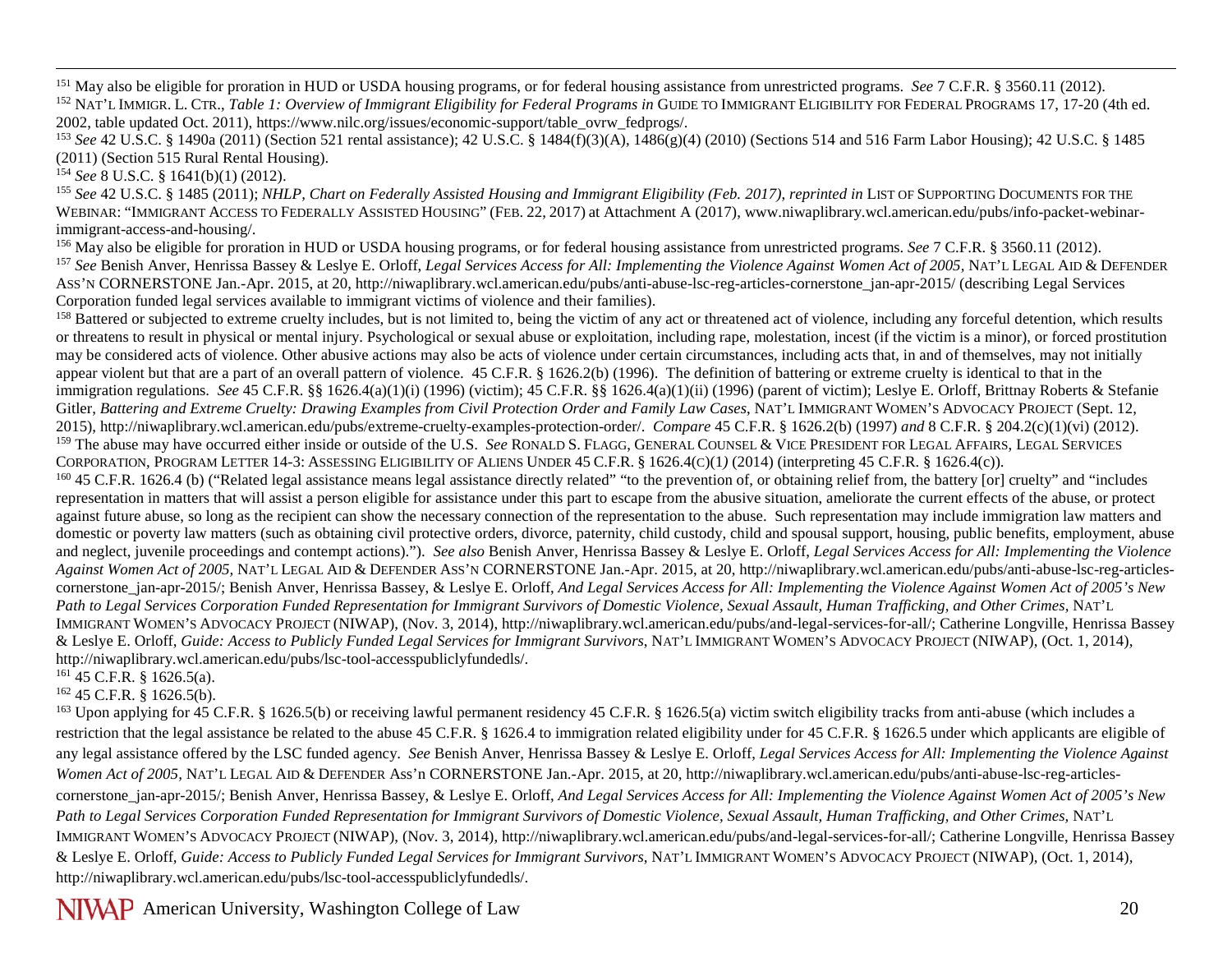<span id="page-20-1"></span><span id="page-20-0"></span><sup>164</sup> OFFICE ON VIOLENCE AGAINST WOMEN, U.S. DEP'T OF JUSTICE, FY 2018 LEGAL ASSISTANCE FOR VICTIMS GRANT PROGRAM PRE-APPLICATION CONFERENCE CALL TUESDAY, DECEMBER 19, 2017, https://www.justice.gov/ovw/page/file/1020436/download ("The purpose of the LAV Program is to increase the availability of civil and criminal legal assistance needed to effectively aid adult and youth victims of sexual assault, domestic violence, dating violence, and stalking who are seeking relief in legal matters relating to or arising out of that abuse or violence, at minimum or no cost to the victims. The LAV Grant Program supports the provision of holistic legal services. For example, survivors may also need legal assistance with other legal matters relating to or arising out of the abuse or violence, including family matters such as divorce, child custody or child support, immigration, administrative agency proceedings, housing, and assistance related to human trafficking.").

<sup>165</sup> Violence Against Women Reauthorization Act of 2000 § 1512, 34 U.S.C. § 10441 (2017) (originally codified at 42 U.S.C. § 3796gg (2000)); Victims of Trafficking and Violence Protection Act of 2000, tit. II, § 1201(a), Pub. L. 106-386, 114 Stat. 1464 (2000) [hereinafter VAWA 2000], http://niwaplibrary.wcl.american.edu/pubs/vawa-gov-vawa-2000-pub-l-106-386-10-28-00/.<br><sup>166</sup> Violence Against Women and Department of Justice Reauthorization Act of 2005 § 103, Pub. L. 109-162, 119 Stat. 2960 (2006) (codified at 34 U.S.C. § 10441 (2017))

(originally codified at 42 U.S.C. § 3796gg (2000)) [hereinafter VAWA 2005], http://niwaplibrary.wcl.american.edu/pubs/senate-judicial-hearing-july-19-2005-1/.

<sup>167</sup> *See, e.g.*, OFFICE ON VIOLENCE AGAINST WOMEN, U.S. DEP'T OF JUSTICE, OVW FY 2017 LEGAL ASSISTANCE FOR VICTIMS (LAV) GRANT PROGRAM SOLICITATION (2017), https://www.justice.gov/ovw/page/file/922496/download (listing representation of child sexual assault victims under age of 11 as out-of-scope for Legal Assistance for Victims grant funded programs).

<sup>168</sup> *See* 45 C.F.R. § 1626.5(c).

<sup>169</sup> See 45 C.F.R. § 1626.4(a)(1)(i) (trafficking victim); 45 C.F.R. §§ 1626.4 (a)(1)(ii) (parent of trafficking victim); 45 C.F.R. § 1626.2(k)(2) (A "victim of trafficking" under the anti-abuse regulation is a victim of any conduct included in the definition of "trafficking" under law, including, but not limited to, local, state, and federal law, and T visa holders regardless of certification from the U.S. Department of Health and Human Services (HHS)); 45 C.F.R. § 1626.4(c)(2)(ii) (stating that to qualify for legal assistance by an LSC funded agency, the trafficking must have occurred in the U.S. or violate U.S. law, 45 C.F.R. § 1626.4(c)(1), and the trafficking victim must be present in the U.S. at the time of the application for legal assistance).

 $1^{70}$  *See* 45 C.F.R. § 1626.4(a)(2).

<sup>171</sup> OFFICE ON VIOLENCE AGAINST WOMEN, U.S. DEP'T OF JUSTICE, FY 2018 LEGAL ASSISTANCE FOR VICTIMS GRANT PROGRAM PRE-APPLICATION CONFERENCE CALL TUESDAY, DECEMBER 19, 2017, https://www.justice.gov/ovw/page/file/1020436/download ("The purpose of the LAV Program is to increase the availability of civil and criminal legal assistance needed to effectively aid adult and youth victims of sexual assault, domestic violence, dating violence, and stalking who are seeking relief in legal matters relating to or arising out of that abuse or violence, at minimum or no cost to the victims. The LAV Grant Program supports the provision of holistic legal services. For example, survivors may also need legal assistance with other legal matters relating to or arising out of the abuse or violence, including family matters such as divorce, child custody or child support, immigration, administrative agency proceedings, housing, and assistance related to human trafficking.").

<sup>172</sup> Violence Against Women Reauthorization Act of 2000 § 1512, 34 U.S.C. § 10441 (2017) (originally codified at 42 U.S.C. § 3796gg (2000)); Victims of Trafficking and Violence Protection Act of 2000, tit. II, § 1201(a), Pub. L. 106-386, 114 Stat. 1464 (2000) [hereinafter VAWA 2000], http://niwaplibrary.wcl.american.edu/pubs/vawa-gov-vawa-2000-pub-l-106-386-10-28-00/.

<sup>173</sup> Violence Against Women and Department of Justice Reauthorization Act of 2005 § 103, Pub. L. 109-162, 119 Stat. 2960 (2006) (codified at 34 U.S.C. § 10441 (2017)) (originally codified at 42 U.S.C. § 3796gg (2000)) [hereinafter VAWA 2005], http://niwaplibrary.wcl.american.edu/pubs/senate-judicial-hearing-july-19-2005-1/.

<sup>174</sup> See, e.g., OFFICE ON VIOLENCE AGAINST WOMEN, U.S. DEP'T OF JUSTICE, OVW FY 2017 LEGAL ASSISTANCE FOR VICTIMS (LAV) GRANT PROGRAM SOLICITATION (2017), https://www.justice.gov/ovw/page/file/922496/download (listing representation of child sexual assault victims under age of 11 as out-of-scope for Legal Assistance for Victims grant funded programs).

<sup>175</sup> See 45 C.F.R. § 1626.4(a)(2)(i)(A) (HHS certified victim); 45 C.F.R. § 1626.4(a)(2)(ii) (seeking certification); 45 C.F.R. § 1626.2(j) ("Victim of severe forms of trafficking" means any person described at 22 U.S.C. § 7105(b)(1)(C), with the inclusion of those still seeking HHS certification.); 45 C.F.R. § 1626.4(c)(1) (stating that to qualify for legal assistance by an LSC funded agency, the victim must be present in the U.S. at the time of the application for legal assistance, 45 C.F.R. § 1626.4(c)(2)(ii), and the trafficking must have occurred in the U.S. or violated U.S. law)*.*

<sup>176</sup> See 45 C.F.R. § 1626.4(a)(2)(i)(B) (visa holder); 45 C.F.R. § 1626.4(a)(2)(ii) (visa applicant); 45 C.F.R. § 1626.4(c) (stating that eligibility for legal assistance under these provisions does not require HHS certification, 45 C.F.R. § 1626.4(a)(2)(ii), although the trafficking must either have occurred in the U.S. or violated U.S. law).<br><sup>177</sup> OFFICE ON VIOLENCE AGAINST WOMEN, U.S. DEP'T OF JUSTI

DECEMBER 19, 2017, https://www.justice.gov/ovw/page/file/1020436/download ("The purpose of the LAV Program is to increase the availability of civil and criminal legal assistance needed to effectively aid adult and youth victims of sexual assault, domestic violence, dating violence, and stalking who are seeking relief in legal matters relating to or arising out of that abuse or violence, at minimum or no cost to the victims. The LAV Grant Program supports the provision of holistic legal services. For example, survivors may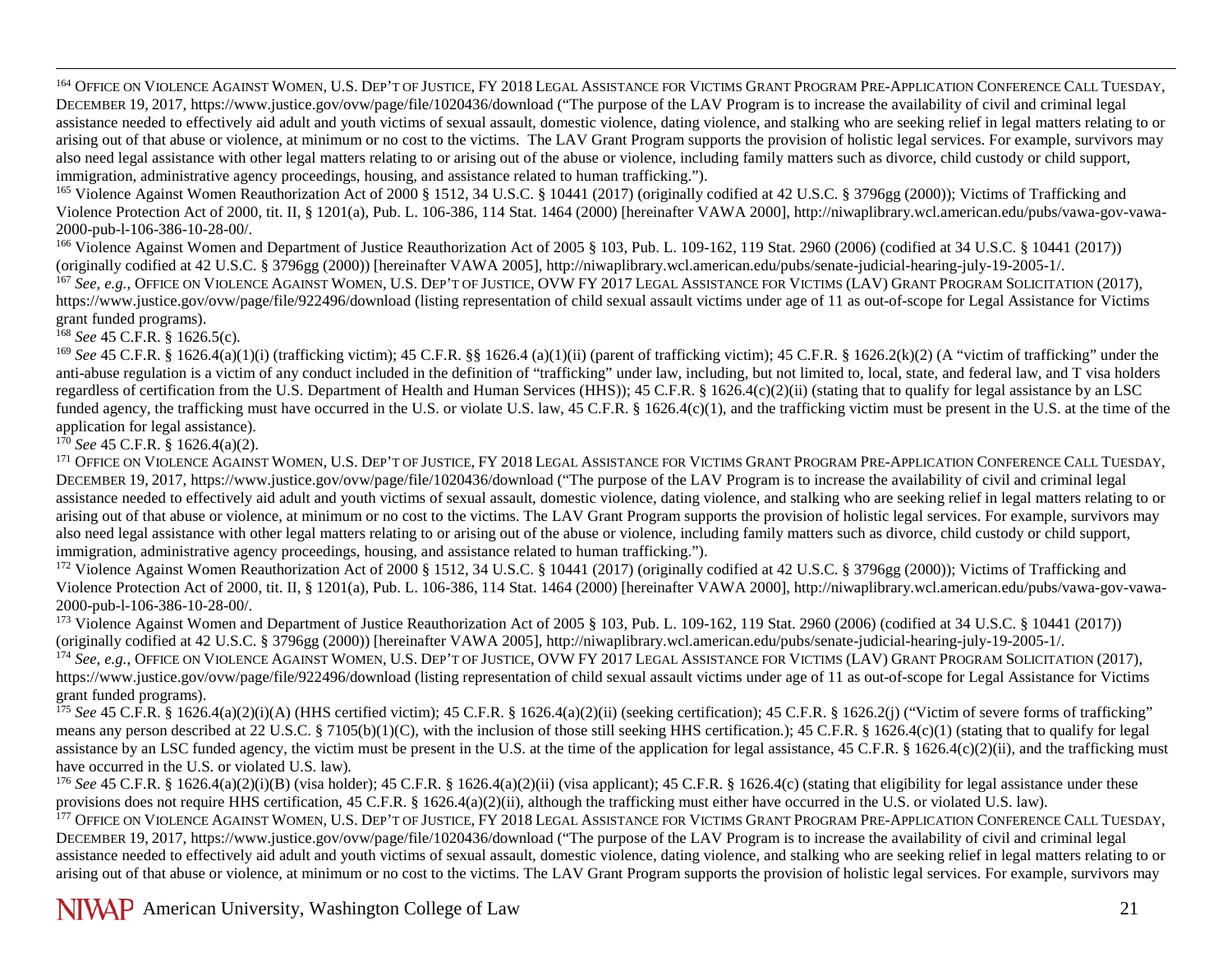<span id="page-21-1"></span><span id="page-21-0"></span> also need legal assistance with other legal matters relating to or arising out of the abuse or violence, including family matters such as divorce, child custody or child support, immigration, administrative agency proceedings, housing, and assistance related to human trafficking.").

<sup>178</sup> Violence Against Women Reauthorization Act of 2000 § 1512, 34 U.S.C. § 10441 (2017) (originally codified at 42 U.S.C. § 3796gg (2000)); Victims of Trafficking and Violence Protection Act of 2000, tit. II, § 1201(a), Pub. L. 106-386, 114 Stat. 1464 (2000) [hereinafter VAWA 2000], http://niwaplibrary.wcl.american.edu/pubs/vawa-gov-vawa-2000-pub-l-106-386-10-28-00/.

<sup>179</sup> Violence Against Women and Department of Justice Reauthorization Act of 2005 § 103, Pub. L. 109-162, 119 Stat. 2960 (2006) (codified at 34 U.S.C. § 10441 (2017)) (originally codified at 42 U.S.C. § 3796gg (2000)) [hereinafter VAWA 2005], http://niwaplibrary.wcl.american.edu/pubs/senate-judicial-hearing-july-19-2005-1/. 180 *See, e.g.*, OFFICE ON VIOLENCE AGAINST WOMEN, U.S. DEP'T OF JUSTICE, OVW FY 2017 LEGAL ASSISTANCE FOR VICTIMS (LAV) GRANT PROGRAM SOLICITATION (2017), https://www.justice.gov/ovw/page/file/922496/download (listing representation of child sexual assault victims under age of 11 as out-of-scope for Legal Assistance for Victims grant funded programs).

<sup>181</sup> See 45 C.F.R. §§ 1626.4(a)(1)(i) (crime victim or family member eligible for U visa relief); 45 C.F.R. § 1626.4(a)(1)(ii) (parent of U visa eligible child); 45 C.F.R. § 1626.2(h) (definitions);  $8 \text{ U.S.C.} \& 1101(a)(15)(U)(i)(I) - (a)(15)(U)(iii)$  (stating that to qualify for a U visa, the victim must have suffered substantial physical or mental abuse as a result of having been a victim of one or more of the following, or any similar activity in violation of Federal, State, or local criminal law: rape; torture; trafficking; incest; domestic violence; sexual assault; abusive sexual contact; prostitution; sexual exploitation; stalking; female genital mutilation; being held hostage; peonage; involuntary servitude; slave trade; kidnapping; abduction; unlawful criminal restraint; false imprisonment; blackmail; extortion; manslaughter; murder; felonious assault; witness tampering; obstruction of justice; perjury; fraud in foreign labor contracting (as defined in section 1351 of title 18); or attempt, conspiracy, or solicitation to commit any of the above mentioned crimes); Leslye E. Orloff, Brittnay Roberts & Stefanie Gitler, *Battering and Extreme Cruelty: Drawing Examples from Civil Protection Order and Family Law Cases*, NAT'L IMMIGRANT WOMEN'S ADVOCACY PROJECT (Sept. 12, 2015), http://niwaplibrary.wcl.american.edu/pubs/extreme-cruelty-examples-protection-order/ (suggesting the definition of battering or extreme cruelty is identical to that in the immigration regulations). *Compare* 45 C.F.R. § 1626.2(b) *and* 8 C.F.R. § 204.2(c)(1)(vi).

 $^{182}$  45 C.F.R. §§ 1626.4(a)(1)(i) (victim); 45 C.F.R. §§ 1626.4(a)(1)(ii) (parent of victim); 45 C.F.R. § 1626.2(k) ("Victim of sexual assault or trafficking" means a victim of sexual assault subjected to any conduct included in the definition of sexual assault in VAWA, 42 U.S.C. 13925(a)(29), or a victim of trafficking subjected to any conduct included in the definition of "trafficking" under law, including, but not limited to, local, state, and federal law, and T visa holders regardless of certification from the U.S. Department of Health and Human Services.).

<sup>183</sup> The abuse must either have occurred in the U.S. or violate U.S. law. *See* 45 C.F.R. § 1626.4(c).

<sup>184</sup> Related legal assistance means legal assistance directly related to the prevention of, or obtaining relief from, the battery or cruelty and includes representation in matters that will assist a person eligible for assistance under this part to escape from the abusive situation, ameliorate the current effects of the abuse, or protect against future abuse, so long as the recipient can show the necessary connection of the representation to the abuse. Such representation may include immigration law matters and domestic or poverty law matters (such as obtaining civil protective orders, divorce, paternity, child custody, child and spousal support, housing, public benefits, employment, abuse and neglect, juvenile proceedings and contempt actions). 45 C.F.R. § 1626.4 (b); *see also* Benish Anver, Henrissa Bassey & Leslye E. Orloff, *Legal Services Access for All: Implementing the Violence Against Women Act of 2005,* NAT'L LEGAL AID & DEFENDER ASS'N CORNERSTONE Jan.-Apr. 2015, at 20, http://niwaplibrary.wcl.american.edu/pubs/anti-abuse-lsc-reg-articlescornerstone jan-apr-2015/ (describing Legal Services Corporation funded legal services available to immigrant victims of violence and their families); Benish Anver, Henrissa Bassey, & Leslye E. Orloff, *And Legal Services Access for All: Implementing the Violence Against Women Act of 2005's New Path to Legal Services Corporation Funded*  Representation for Immigrant Survivors of Domestic Violence, Sexual Assault, Human Trafficking, and Other Crimes, NAT'L IMMIGRANT WOMEN'S ADVOCACY PROJECT (NIWAP), (Nov. 3, 2014), http://niwaplibrary.wcl.american.edu/pubs/and-legal-services-for-all/; Catherine Longville, Henrissa Bassey & Leslye E. Orloff, *Guide: Access to Publicly Funded Legal Services for Immigrant Survivors*, NAT'L IMMIGRANT WOMEN'S ADVOCACY PROJECT (NIWAP), (Oct. 1, 2014)*,*  http://niwaplibrary.wcl.american.edu/pubs/lsc-tool-accesspubliclyfundedls/.

<sup>185</sup> OFFICE ON VIOLENCE AGAINST WOMEN, U.S. DEP'T OF JUSTICE, FY 2018 LEGAL ASSISTANCE FOR VICTIMS GRANT PROGRAM PRE-APPLICATION CONFERENCE CALL TUESDAY, DECEMBER 19, 2017, https://www.justice.gov/ovw/page/file/1020436/download ("The purpose of the LAV Program is to increase the availability of civil and criminal legal assistance needed to effectively aid adult and youth victims of sexual assault, domestic violence, dating violence, and stalking who are seeking relief in legal matters relating to or arising out of that abuse or violence, at minimum or no cost to the victims. The LAV Grant Program supports the provision of holistic legal services. For example, survivors may also need legal assistance with other legal matters relating to or arising out of the abuse or violence, including family matters such as divorce, child custody or child support, immigration, administrative agency proceedings, housing, and assistance related to human trafficking.").

<sup>186</sup> Violence Against Women Reauthorization Act of 2000 § 1512, 34 U.S.C. § 10441 (2017) (originally codified at 42 U.S.C. § 3796gg (2000)); Victims of Trafficking and Violence Protection Act of 2000, tit. II, § 1201(a), Pub. L. 106-386, 114 Stat. 1464 (2000) [hereinafter VAWA 2000], http://niwaplibrary.wcl.american.edu/pubs/vawa-gov-vawa-2000-pub-l-106-386-10-28-00/.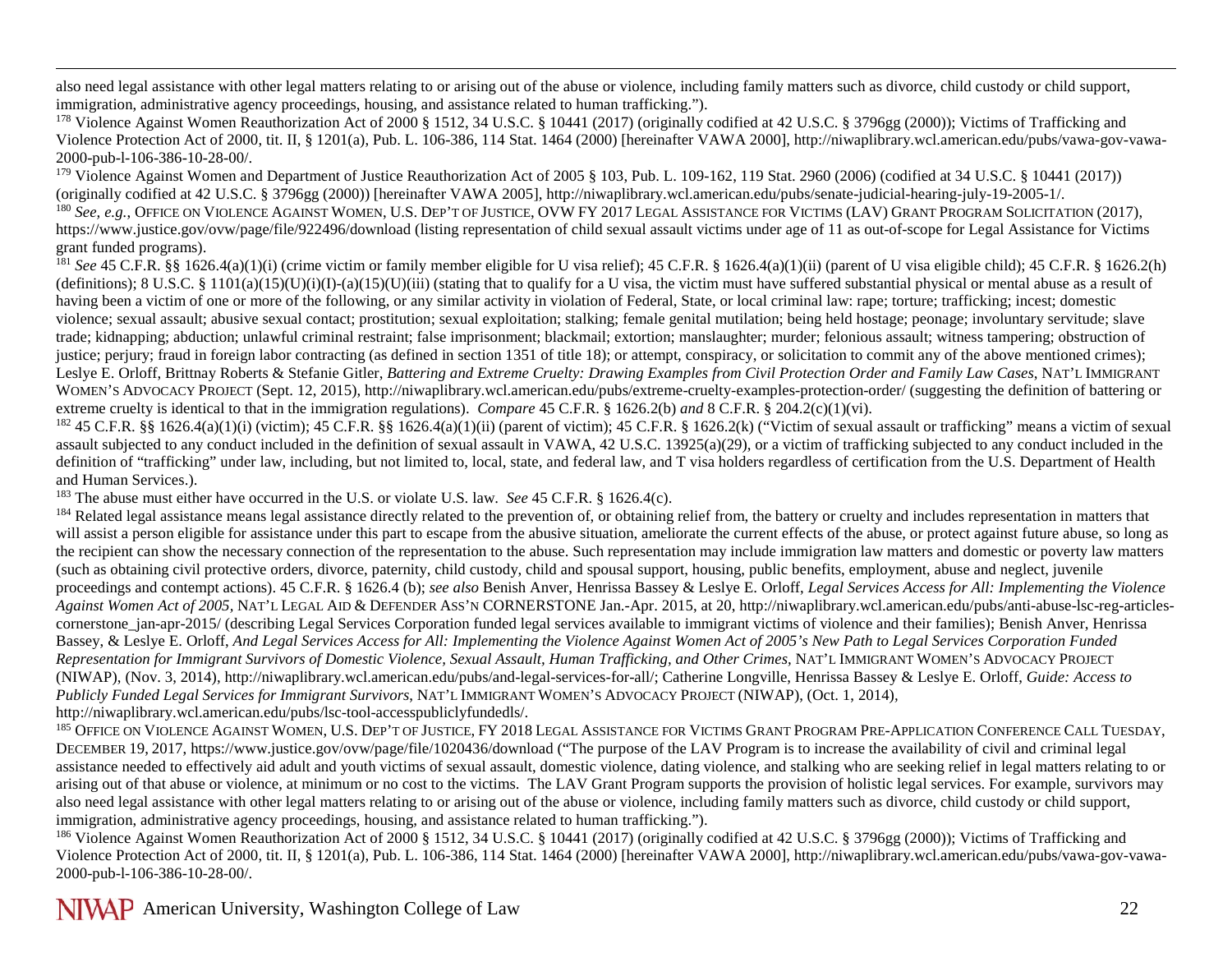<span id="page-22-1"></span><span id="page-22-0"></span><sup>187</sup> Violence Against Women and Department of Justice Reauthorization Act of 2005 § 103, Pub. L. 109-162, 119 Stat. 2960 (2006) (codified at 34 U.S.C. § 10441 (2017)) (originally codified at 42 U.S.C. § 3796gg (2000)) [hereinafter VAWA 2005], http://niwaplibrary.wcl.american.edu/pubs/senate-judicial-hearing-july-19-2005-1/.

<sup>188</sup> See, e.g. Office on Violence Against Women, U.S. Dep't of Justice, OVW FY 2017 Legal Assistance for Victims (LAV) Grant Program Solicitation (2017), https://www.justice.gov/ovw/page/file/922496/download (listing representation of child sexual assault victims under age of 11 as out-of-scope for Legal Assistance for Victims grant funded programs).

 $^{189}$  45 C.F.R. §§ 1626.4(a)(1)(i); 45 C.F.R. § 1626.2(b) ("Battered or subjected to extreme cruelty includes, but is not limited to, being the victim of any act or threatened act of violence, including any forceful detention, which results or threatens to result in physical or mental injury. Psychological or sexual abuse or exploitation, including rape, molestation, incest (if the victim is a minor), or forced prostitution may be considered acts of violence. Other abusive actions may also be acts of violence under certain circumstances, including acts that, in and of themselves, may not initially appear violent but that are a part of an overall pattern of violence."). *See* Leslye E. Orloff, Brittnay Roberts & Stefanie Gitler, *Battering and Extreme Cruelty: Drawing Examples from Civil Protection Order and Family Law Cases*, NAT'L IMMIGRANT WOMEN'S ADVOCACY PROJECT (Sept. 12, 2015), http://niwaplibrary.wcl.american.edu/pubs/extreme-cruelty-examples-protection-order/ (suggesting the definition of battering or extreme cruelty is identical to that in the immigration regulations). *Compare* 45 C.F.R. § 1626.2(b) *and* 8 C.F.R. § 204.2(c)(1)(vi).

 $190$  45 C.F.R. § 1626.4(a)(1)(i); 45 C.F.R. § 1626.2(k) ("Victim of sexual assault or trafficking" means a victim of sexual assault subjected to any conduct included in the definition of sexual assault in VAWA, 42 U.S.C. 13925(a)(29), or a victim of trafficking subjected to any conduct included in the definition of "trafficking" under law, including, but not limited to, local, state, and federal law, and T visa holders regardless of certification from the U.S. Department of Health and Human Services.).

<sup>191</sup> 45 C.F.R. 1626.4(b) ("Related legal assistance means legal assistance directly related" "to the prevention of, or obtaining relief from, the battery [or] cruelty" and "includes representation in matters that will assist a person eligible for assistance under this part to escape from the abusive situation, ameliorate the current effects of the abuse, or protect against future abuse, so long as the recipient can show the necessary connection of the representation to the abuse. Such representation may include immigration law matters and domestic or poverty law matters (such as obtaining civil protective orders, divorce, paternity, child custody, child and spousal support, housing, public benefits, employment, abuse and neglect, juvenile proceedings and contempt actions)."). *See also* Benish Anver, Henrissa Bassey & Leslye E. Orloff, *Legal Services Access for All: Implementing the Violence Against Women Act of 2005,* NAT'L LEGAL AID & DEFENDER ASS'N CORNERSTONE Jan.-Apr. 2015, at 20, http://niwaplibrary.wcl.american.edu/pubs/anti-abuse-lsc-reg-articlescornerstone jan-apr-2015/ (describing Legal Services Corporation funded legal services available to immigrant victims of violence and their families); Benish Anver, Henrissa Bassey, & Leslye E. Orloff, *And Legal Services Access for All: Implementing the Violence Against Women Act of 2005's New Path to Legal Services Corporation Funded*  Representation for Immigrant Survivors of Domestic Violence, Sexual Assault, Human Trafficking, and Other Crimes, NAT'L IMMIGRANT WOMEN'S ADVOCACY PROJECT (NIWAP), (Nov. 3, 2014), http://niwaplibrary.wcl.american.edu/pubs/and-legal-services-for-all/; Catherine Longville, Henrissa Bassey & Leslye E. Orloff, *Guide: Access to Publicly Funded Legal Services for Immigrant Survivors*, NAT'L IMMIGRANT WOMEN'S ADVOCACY PROJECT (NIWAP), (Oct. 1, 2014)*,*  http://niwaplibrary.wcl.american.edu/pubs/lsc-tool-accesspubliclyfundedls/.

<sup>192</sup> *See* 45 C.F.R. § 1626.5(a).

<sup>193</sup> *See* 45 C.F.R. § 1626.5(b); Benish Anver, Henrissa Bassey & Leslye E. Orloff, *Legal Services Access for All: Implementing the Violence Against Women Act of 2005,* NAT'L LEGAL AID & DEFENDER ASS'N CORNERSTONE Jan.-Apr. 2015, at 20, http://niwaplibrary.wcl.american.edu/pubs/anti-abuse-lsc-reg-articles-cornerstone\_jan-apr-2015/ (describing Legal Services Corporation funded legal services available to immigrant victims of violence and their families); Benish Anver, Henrissa Bassey, & Leslye E. Orloff, *And Legal Services Access for All: Implementing the Violence Against Women Act of 2005's New Path to Legal Services Corporation Funded Representation for Immigrant Survivors of Domestic Violence, Sexual Assault, Human Trafficking, and Other Crimes, NAT'L IMMIGRANT WOMEN'S ADVOCACY PROJECT (NIWAP), (Nov. 3, 2014),* http://niwaplibrary.wcl.american.edu/pubs/and-legal-services-for-all/; Catherine Longville, Henrissa Bassey & Leslye E. Orloff, *Guide: Access to Publicly Funded Legal Services for Immigrant Survivors*, NAT'L IMMIGRANT WOMEN'S ADVOCACY PROJECT (NIWAP), (Oct. 1, 2014)*,* http://niwaplibrary.wcl.american.edu/pubs/lsc-tool-accesspubliclyfundedls/. <sup>194</sup> OFFICE ON VIOLENCE AGAINST WOMEN, U.S. DEP'T OF JUSTICE, FY 2018 LEGAL ASSISTANCE FOR VICTIMS GRANT PROGRAM PRE-APPLICATION CONFERENCE CALL TUESDAY, DECEMBER 19, 2017, https://www.justice.gov/ovw/page/file/1020436/download ("The purpose of the LAV Program is to increase the availability of civil and criminal legal assistance needed to effectively aid adult and youth victims of sexual assault, domestic violence, dating violence, and stalking who are seeking relief in legal matters relating to or arising out of that abuse or violence, at minimum or no cost to the victims. The LAV Grant Program supports the provision of holistic legal services. For example, survivors may also need legal assistance with other legal matters relating to or arising out of the abuse or violence, including family matters such as divorce, child custody or child support, immigration, administrative agency proceedings, housing, and assistance related to human trafficking.").

<sup>195</sup> Violence Against Women Reauthorization Act of 2000 § 1512, 34 U.S.C. § 10441 (2017) (originally codified at 42 U.S.C. § 3796gg (2000)); Victims of Trafficking and Violence Protection Act of 2000, tit. II, § 1201(a), Pub. L. 106-386, 114 Stat. 1464 (2000) [hereinafter VAWA 2000], http://niwaplibrary.wcl.american.edu/pubs/vawa-gov-vawa-2000-pub-l-106-386-10-28-00/.

NIVAP American University, Washington College of Law 23 <sup>196</sup> Violence Against Women and Department of Justice Reauthorization Act of 2005 § 103, Pub. L. 109-162, 119 Stat. 2960 (2006) (codified at 34 U.S.C. § 10441 (2017)) (originally codified at 42 U.S.C. § 3796gg (2000)) [hereinafter VAWA 2005], http://niwaplibrary.wcl.american.edu/pubs/senate-judicial-hearing-july-19-2005-1/.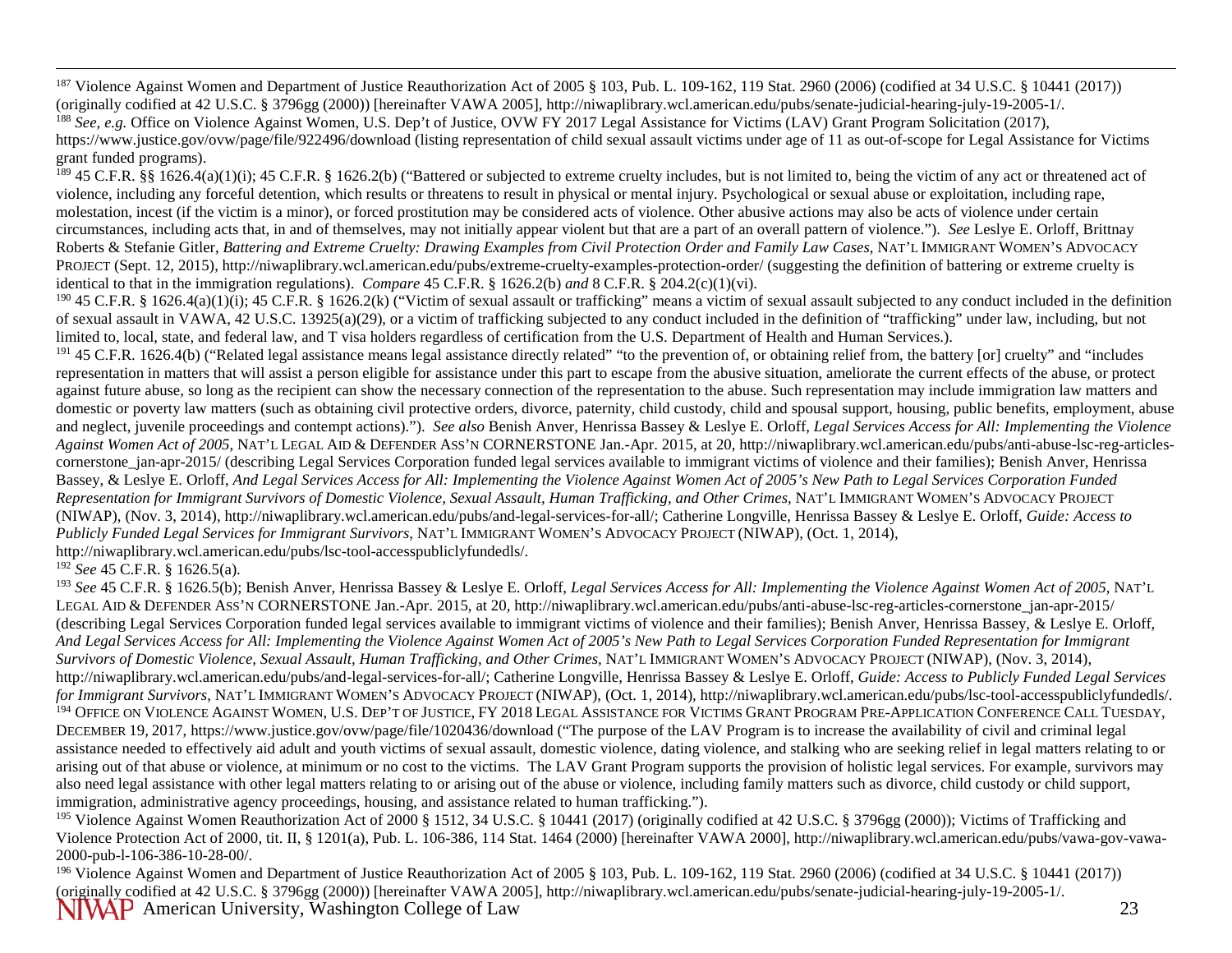<span id="page-23-4"></span><span id="page-23-3"></span><span id="page-23-2"></span><span id="page-23-1"></span><span id="page-23-0"></span><sup>197</sup> See, e.g., OFFICE ON VIOLENCE AGAINST WOMEN, U.S. DEP'T OF JUSTICE, OVW FY 2017 LEGAL ASSISTANCE FOR VICTIMS (LAV) GRANT PROGRAM SOLICITATION (2017), https://www.justice.gov/ovw/page/file/922496/download (listing representation of child sexual assault victims under age of 11 as out-of-scope for Legal Assistance for Victims grant funded programs).

<sup>198</sup> 45 C.F.R. §§ 1626.4(a)(1)(i) (crime victim or family member eligible for U visa relief); 45 C.F.R. § 1626.4(a)(1)(ii) (parent of U visa eligible child); 45 C.F.R. § 1626.2(h) (definitions);  $8 \text{ U.S.C.} \$   $1101(a)(15)(U)(i)(I) - (a)(15)(U)(iii)$  (stating that to qualify for a U visa, the victim must have suffered substantial physical or mental abuse as a result of having been a victim of one or more of the following, or any similar activity in violation of Federal, State, or local criminal law: rape; torture; trafficking; incest; domestic violence; sexual assault; abusive sexual contact; prostitution; sexual exploitation; stalking; female genital mutilation; being held hostage; peonage; involuntary servitude; slave trade; kidnapping; abduction; unlawful criminal restraint; false imprisonment; blackmail; extortion; manslaughter; murder; felonious assault; witness tampering; obstruction of justice; perjury; fraud in foreign labor contracting (as defined in section 1351 of title 18); or attempt, conspiracy, or solicitation to commit any of the above mentioned crimes). <sup>199</sup> To qualify for legal representation by an LSC funded agency, the abuse must either have occurred inside the U.S. or violated U.S. law*.* 45 C.F.R. § 1626.4(c)(1). <sup>200</sup> "Related legal assistance means legal assistance directly related" "to the prevention of, or obtaining relief from, the battery [or] cruelty" and "includes representation in matters that will assist a person eligible for assistance under this part to escape from the abusive situation, ameliorate the current effects of the abuse, or protect against future abuse, so long as the recipient can show the necessary connection of the representation to the abuse. Such representation may include immigration law matters and domestic or poverty law matters (such as obtaining civil protective orders, divorce, paternity, child custody, child and spousal support, housing, public benefits, employment, abuse and neglect, juvenile proceedings and contempt actions)." 45 C.F.R. 1626.4 (b); *see also* Benish Anver, Henrissa Bassey & Leslye E. Orloff, *Legal Services Access for All: Implementing the Violence Against Women Act of 2005,* NAT'L LEGAL AID & DEFENDER ASS'N CORNERSTONE Jan.-Apr. 2015, at 20, http://niwaplibrary.wcl.american.edu/pubs/anti-abuse-lsc-reg-articlescornerstone jan-apr-2015/; Benish Anver, Henrissa Bassey, & Leslye E. Orloff, *And Legal Services Access for All: Implementing the Violence Against Women Act of 2005's New* Path to Legal Services Corporation Funded Representation for Immigrant Survivors of Domestic Violence, Sexual Assault, Human Trafficking, and Other Crimes, NAT'L IMMIGRANT WOMEN'S ADVOCACY PROJECT (NIWAP), (Nov. 3, 2014), http://niwaplibrary.wcl.american.edu/pubs/and-legal-services-for-all/; Catherine Longville, Henrissa Bassey & Leslye E. Orloff, *Guide: Access to Publicly Funded Legal Services for Immigrant Survivors*, NAT'L IMMIGRANT WOMEN'S ADVOCACY PROJECT (NIWAP), (Oct. 1, 2014)*,*  http://niwaplibrary.wcl.american.edu/pubs/lsc-tool-accesspubliclyfundedls/.

<sup>201</sup> *See* 45 C.F.R. § 1626.5(a).

<sup>202</sup> *See* 45 C.F.R. § 1626.5(b); Benish Anver, Henrissa Bassey & Leslye E. Orloff, *Legal Services Access for All: Implementing the Violence Against Women Act of 2005,* NAT'L LEGAL AID & DEFENDER ASS'N CORNERSTONE Jan.-Apr. 2015, at 20, http://niwaplibrary.wcl.american.edu/pubs/anti-abuse-lsc-reg-articles-cornerstone\_jan-apr-2015/; Benish Anver, Henrissa Bassey, & Leslye E. Orloff, *And Legal Services Access for All: Implementing the Violence Against Women Act of 2005's New Path to Legal Services Corporation*  Funded Representation for Immigrant Survivors of Domestic Violence, Sexual Assault, Human Trafficking, and Other Crimes, NAT'L IMMIGRANT WOMEN'S ADVOCACY PROJECT (NIWAP), (Nov. 3, 2014), http://niwaplibrary.wcl.american.edu/pubs/and-legal-services-for-all/; Catherine Longville, Henrissa Bassey & Leslye E. Orloff, *Guide: Access to Publicly Funded Legal Services for Immigrant Survivors*, NAT'L IMMIGRANT WOMEN'S ADVOCACY PROJECT (NIWAP), (Oct. 1, 2014)*,*  http://niwaplibrary.wcl.american.edu/pubs/lsc-tool-accesspubliclyfundedls/.

<sup>203</sup> OFFICE ON VIOLENCE AGAINST WOMEN, U.S. DEP'T OF JUSTICE, FY 2018 LEGAL ASSISTANCE FOR VICTIMS GRANT PROGRAM PRE-APPLICATION CONFERENCE CALL TUESDAY, DECEMBER 19, 2017, https://www.justice.gov/ovw/page/file/1020436/download ("The purpose of the LAV Program is to increase the availability of civil and criminal legal assistance needed to effectively aid adult and youth victims of sexual assault, domestic violence, dating violence, and stalking who are seeking relief in legal matters relating to or arising out of that abuse or violence, at minimum or no cost to the victims. The LAV Grant Program supports the provision of holistic legal services. For example, survivors may also need legal assistance with other legal matters relating to or arising out of the abuse or violence, including family matters such as divorce, child custody or child support, immigration, administrative agency proceedings, housing, and assistance related to human trafficking.").

<sup>204</sup> Violence Against Women Reauthorization Act of 2000 § 1512, 34 U.S.C. § 10441 (2017) (originally codified at 42 U.S.C. § 3796gg (2000)); Victims of Trafficking and Violence Protection Act of 2000, tit. II, § 1201(a), Pub. L. 106-386, 114 Stat. 1464 (2000) [hereinafter VAWA 2000], http://niwaplibrary.wcl.american.edu/pubs/vawa-gov-vawa-2000-pub-l-106-386-10-28-00/.

<sup>205</sup> Violence Against Women and Department of Justice Reauthorization Act of 2005 § 103, Pub. L. 109-162, 119 Stat. 2960 (2006) (codified at 34 U.S.C. § 10441 (2017)) (originally codified at 42 U.S.C. § 3796gg (2000)) [hereinafter VAWA 2005], http://niwaplibrary.wcl.american.edu/pubs/senate-judicial-hearing-july-19-2005-1/.

<sup>206</sup> *See, e.g.*, Office on Violence Against Women, U.S. Dep't of Justice, OVW FY 2017 Legal Assistance for Victims (LAV) Grant Program Solicitation (2017), https://www.justice.gov/ovw/page/file/922496/download (listing representation of child sexual assault victims under age of 11 as out-of-scope for Legal Assistance for Victims grant funded programs).

NIVAP American University, Washington College of Law 24 <sup>207</sup> See 45 C.F.R. § 1626.4(a)(1)(i) (crime victim or family member eligible for U visa relief); 45 C.F.R. § 1626.4(a)(1)(ii) (parent of U visa eligible child); 45 C.F.R. § 1626.2(h) (definitions);  $8 \text{ U.S.C.} \& 1101(a)(15)(U)(i)(I) - (a)(15)(U)(iii)$  (stating that to qualify for a U visa, the victim must have suffered substantial physical or mental abuse as a result of having been a victim of one or more of the following, or any similar activity in violation of Federal, State, or local criminal law: rape; torture; trafficking; incest; domestic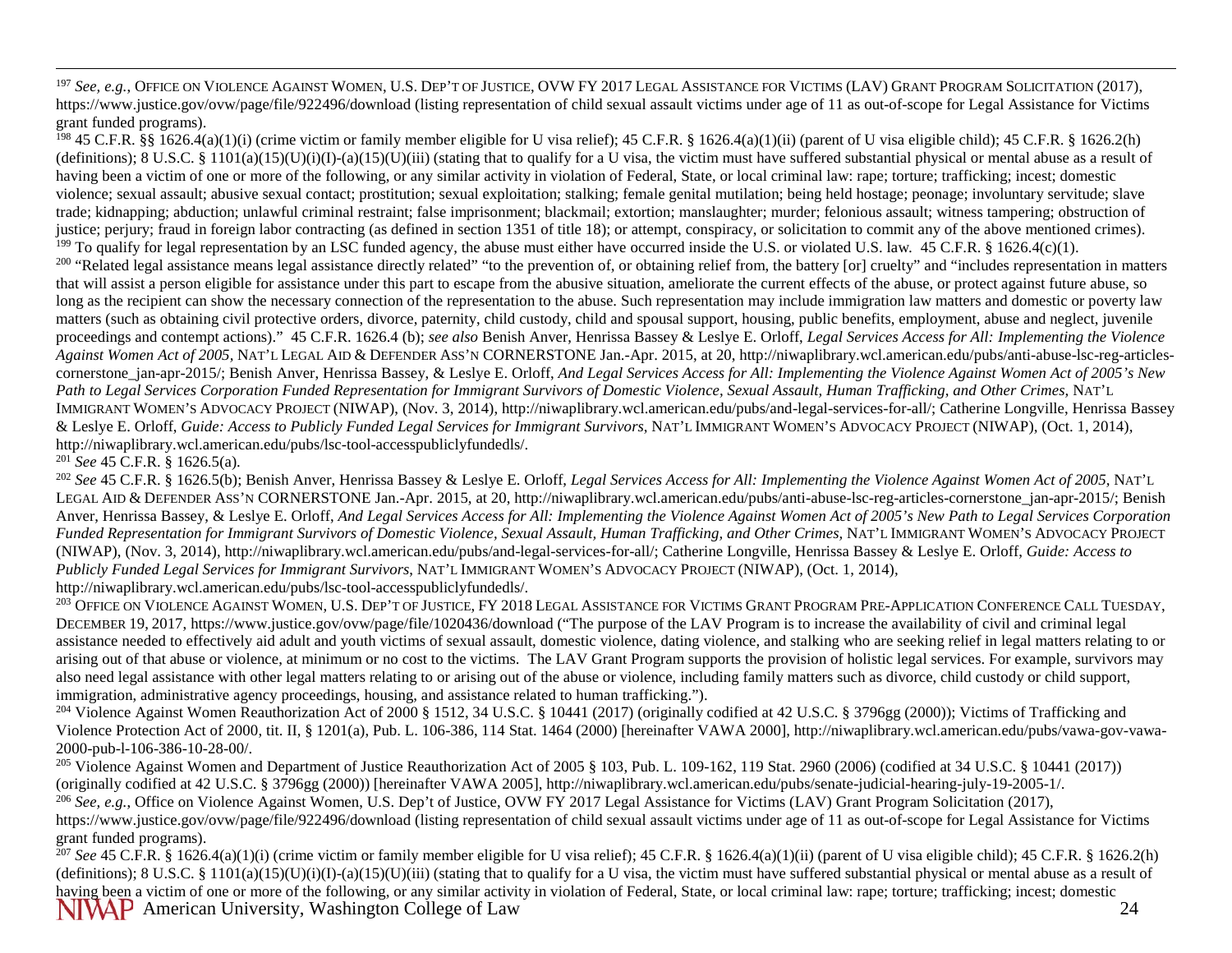<span id="page-24-6"></span><span id="page-24-5"></span><span id="page-24-4"></span><span id="page-24-3"></span><span id="page-24-2"></span><span id="page-24-1"></span><span id="page-24-0"></span> violence; sexual assault; abusive sexual contact; prostitution; sexual exploitation; stalking; female genital mutilation; being held hostage; peonage; involuntary servitude; slave trade; kidnapping; abduction; unlawful criminal restraint; false imprisonment; blackmail; extortion; manslaughter; murder; felonious assault; witness tampering; obstruction of justice; perjury; fraud in foreign labor contracting (as defined in section 1351 of title 18); or attempt, conspiracy, or solicitation to commit any of the above mentioned crimes).<br><sup>208</sup> To qualify for legal representation

 $209$  45 C.F.R. 1626.4 (b) ("Related legal assistance means legal assistance directly related" "to the prevention of, or obtaining relief from, the battery [or] cruelty" and "includes representation in matters that will assist a person eligible for assistance under this part to escape from the abusive situation, ameliorate the current effects of the abuse, or protect against future abuse, so long as the recipient can show the necessary connection of the representation to the abuse. Such representation may include immigration law matters and domestic or poverty law matters (such as obtaining civil protective orders, divorce, paternity, child custody, child and spousal support, housing, public benefits, employment, abuse and neglect, juvenile proceedings and contempt actions)."). *See also* Benish Anver, Henrissa Bassey & Leslye E. Orloff, *Legal Services Access for All: Implementing the Violence Against Women Act of 2005,* NAT'L LEGAL AID & DEFENDER ASS'N CORNERSTONE Jan.-Apr. 2015, at 20, http://niwaplibrary.wcl.american.edu/pubs/anti-abuse-lsc-reg-articlescornerstone jan-apr-2015/ (describing Legal Services Corporation funded legal services available to immigrant victims of violence and their families); Benish Anver, Henrissa Bassey, & Leslye E. Orloff, *And Legal Services Access for All: Implementing the Violence Against Women Act of 2005's New Path to Legal Services Corporation Funded*  Representation for Immigrant Survivors of Domestic Violence, Sexual Assault, Human Trafficking, and Other Crimes, NAT'L IMMIGRANT WOMEN'S ADVOCACY PROJECT (NIWAP), (Nov. 3, 2014), http://niwaplibrary.wcl.american.edu/pubs/and-legal-services-for-all/; Catherine Longville, Henrissa Bassey & Leslye E. Orloff, *Guide: Access to Publicly Funded Legal Services for Immigrant Survivors*, NAT'L IMMIGRANT WOMEN'S ADVOCACY PROJECT (NIWAP), (Oct. 1, 2014)*,*  http://niwaplibrary.wcl.american.edu/pubs/lsc-tool-accesspubliclyfundedls/.

<sup>210</sup> OFFICE ON VIOLENCE AGAINST WOMEN, U.S. DEP'T OF JUSTICE, FY 2018 LEGAL ASSISTANCE FOR VICTIMS GRANT PROGRAM PRE-APPLICATION CONFERENCE CALL TUESDAY, DECEMBER 19, 2017, https://www.justice.gov/ovw/page/file/1020436/download ("The purpose of the LAV Program is to increase the availability of civil and criminal legal assistance needed to effectively aid adult and youth victims of sexual assault, domestic violence, dating violence, and stalking who are seeking relief in legal matters relating to or arising out of that abuse or violence, at minimum or no cost to the victims. The LAV Grant Program supports the provision of holistic legal services. For example, survivors may also need legal assistance with other legal matters relating to or arising out of the abuse or violence, including family matters such as divorce, child custody or child support, immigration, administrative agency proceedings, housing, and assistance related to human trafficking.").

<sup>211</sup> Violence Against Women Reauthorization Act of 2000 § 1512, 34 U.S.C. § 10441 (2017) (originally codified at 42 U.S.C. § 3796gg (2000)); Victims of Trafficking and Violence Protection Act of 2000, tit. II, § 1201(a), Pub. L. 106-386, 114 Stat. 1464 (2000) [hereinafter VAWA 2000], http://niwaplibrary.wcl.american.edu/pubs/vawa-gov-vawa-2000-pub-l-106-386-10-28-00/.

<sup>212</sup> Violence Against Women and Department of Justice Reauthorization Act of 2005 § 103, Pub. L. 109-162, 119 Stat. 2960 (2006) (codified at 34 U.S.C. § 10441 (2017)) (originally codified at 42 U.S.C. § 3796gg (2000)) [hereinafter VAWA 2005], http://niwaplibrary.wcl.american.edu/pubs/senate-judicial-hearing-july-19-2005-1/. <sup>213</sup> *See, e.g.*, OFFICE ON VIOLENCE AGAINST WOMEN, U.S. DEP'T OF JUSTICE, OVW FY 2017 LEGAL ASSISTANCE FOR VICTIMS (LAV) GRANT PROGRAM SOLICITATION (2017), https://www.justice.gov/ovw/page/file/922496/download (listing representation of child sexual assault victims under age of 11 as out-of-scope for Legal Assistance for Victims grant funded programs).

<sup>214</sup> 45 C.F.R. §§ 1626.4(a)(1)(i) (1996) (victim); 45 C.F.R. §§ 1626.4(a)(1)(ii) (1996) (parent of victim); 45 C.F.R. § 1626.2(b) (1996) ("Battered or subjected to extreme cruelty includes, but is not limited to, being the victim of any act or threatened act of violence, including any forceful detention, which results or threatens to result in physical or mental injury. Psychological or sexual abuse or exploitation, including rape, molestation, incest (if the victim is a minor), or forced prostitution may be considered acts of violence. Other abusive actions may also be acts of violence under certain circumstances, including acts that, in and of themselves, may not initially appear violent but that are a part of an overall pattern of violence. The definition of battering or extreme cruelty is identical to that in the immigration regulations." *See* Leslye E. Orloff, Brittnay Roberts & Stefanie Gitler, *Battering and Extreme Cruelty: Drawing Examples from Civil Protection Order and Family Law Cases*, NAT'L IMMIGRANT WOMEN'S ADVOCACY PROJECT (Sept. 12, 2015), http://niwaplibrary.wcl.american.edu/pubs/extreme-cruelty-examples-protection-order/. *Compare* 45 C.F.R. § 1626.2(b) (1997) *and* 8 C.F.R. § 204.2(c)(1)(vi) (2012). <sup>215</sup> See 45 C.F.R. § 1626.4(a)(1)(i) (victim); 45 C.F.R. § 1626.4(a)(1)(ii) (parent of victim); 45 C.F.R. § 1626.2(k) ("Victim of sexual assault or trafficking" means a victim of sexual assault subjected to any conduct included in the definition of sexual assault in VAWA, 42 U.S.C. 13925(a)(29), or a victim of trafficking subjected to any conduct included in the definition of "trafficking" under law, including, but not limited to, local, state, and federal law, and T visa holders regardless of certification from the U.S. Department of Health and Human Services.).

<sup>216</sup> The abuse must either have occurred in the U.S. or violate U.S. law. *See* 45 C.F.R. § 1626.4(c).

NIVAP American University, Washington College of Law 25 <sup>217</sup> See also 45 C.F.R. 1626.4(b) ("Related legal assistance means legal assistance directly related to the prevention of, or obtaining relief from, the battery or cruelty and includes representation in matters that will assist a person eligible for assistance under this part to escape from the abusive situation, ameliorate the current effects of the abuse, or protect against future abuse, so long as the recipient can show the necessary connection of the representation to the abuse. Such representation may include immigration law matters and domestic or poverty law matters (such as obtaining civil protective orders, divorce, paternity, child custody, child and spousal support, housing, public benefits, employment, abuse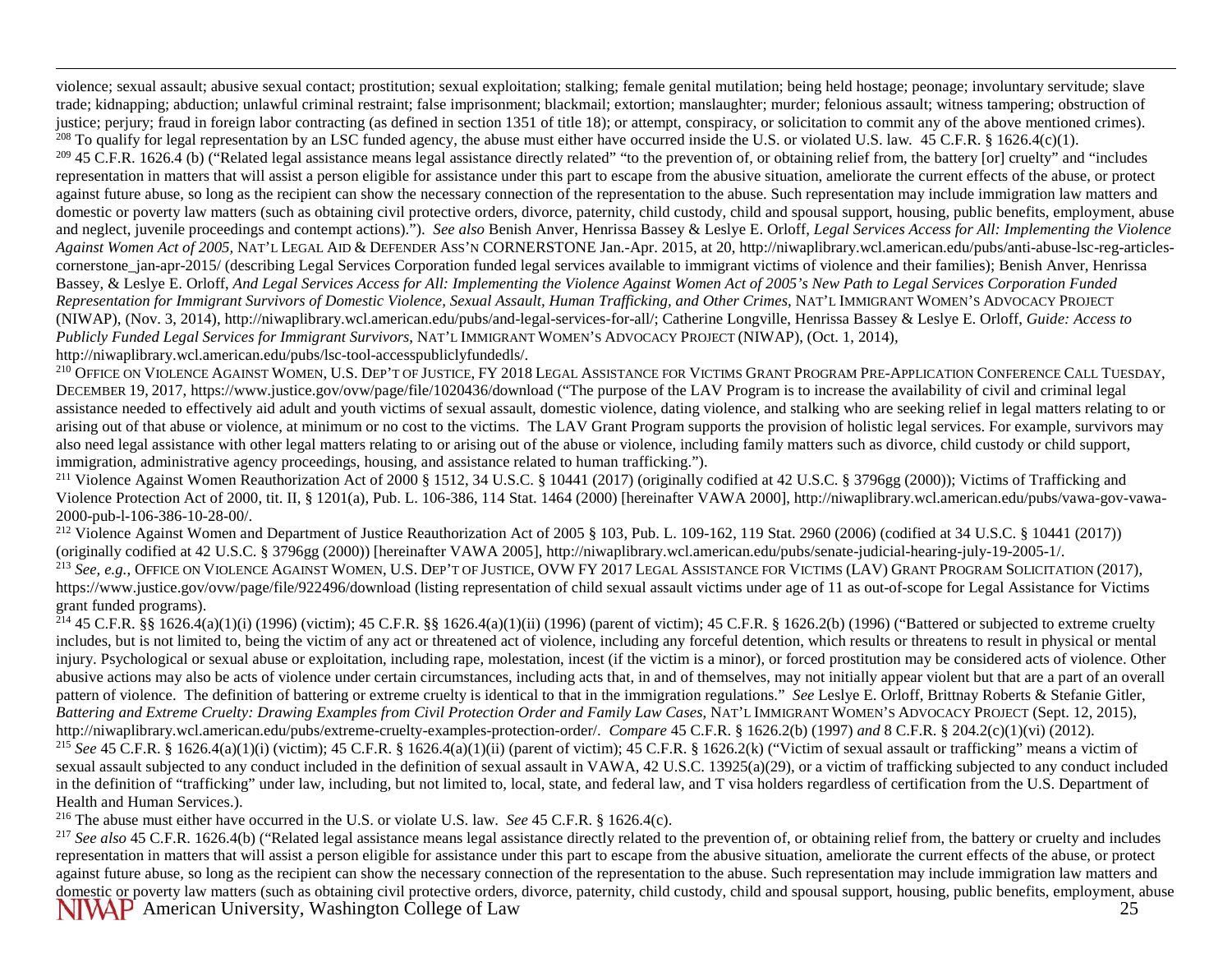<span id="page-25-0"></span> and neglect, juvenile proceedings and contempt actions)."; Benish Anver, Henrissa Bassey & Leslye E. Orloff, *Legal Services Access for All: Implementing the Violence Against Women Act of 2005,* NAT'L LEGAL AID & DEFENDER ASS'N CORNERSTONE Jan.-Apr. 2015, at 20, http://niwaplibrary.wcl.american.edu/pubs/anti-abuse-lsc-reg-articlescornerstone jan-apr-2015/; Benish Anver, Henrissa Bassey, & Leslye E. Orloff, *And Legal Services Access for All: Implementing the Violence Against Women Act of 2005's New* Path to Legal Services Corporation Funded Representation for Immigrant Survivors of Domestic Violence, Sexual Assault, Human Trafficking, and Other Crimes, NAT'L IMMIGRANT WOMEN'S ADVOCACY PROJECT (NIWAP), (Nov. 3, 2014), http://niwaplibrary.wcl.american.edu/pubs/and-legal-services-for-all/; Catherine Longville, Henrissa Bassey & Leslye E. Orloff, *Guide: Access to Publicly Funded Legal Services for Immigrant Survivors*, NAT'L IMMIGRANT WOMEN'S ADVOCACY PROJECT (NIWAP), (Oct. 1, 2014)*,*  http://niwaplibrary.wcl.american.edu/pubs/lsc-tool-accesspubliclyfundedls/.

<sup>218</sup> OFFICE ON VIOLENCE AGAINST WOMEN, U.S. DEP'T OF JUSTICE, FY 2018 LEGAL ASSISTANCE FOR VICTIMS GRANT PROGRAM PRE-APPLICATION CONFERENCE CALL TUESDAY, DECEMBER 19, 2017, https://www.justice.gov/ovw/page/file/1020436/download ("The purpose of the LAV Program is to increase the availability of civil and criminal legal assistance needed to effectively aid adult and youth victims of sexual assault, domestic violence, dating violence, and stalking who are seeking relief in legal matters relating to or arising out of that abuse or violence, at minimum or no cost to the victims. The LAV Grant Program supports the provision of holistic legal services. For example, survivors may also need legal assistance with other legal matters relating to or arising out of the abuse or violence, including family matters such as divorce, child custody or child support, immigration, administrative agency proceedings, housing, and assistance related to human trafficking.").

<sup>219</sup> Violence Against Women Reauthorization Act of 2000 § 1512, 34 U.S.C. § 10441 (2017) (originally codified at 42 U.S.C. § 3796gg (2000)); Victims of Trafficking and Violence Protection Act of 2000, tit. II, § 1201(a), Pub. L. 106-386, 114 Stat. 1464 (2000) [hereinafter VAWA 2000], http://niwaplibrary.wcl.american.edu/pubs/vawa-gov-vawa-2000-pub-l-106-386-10-28-00/.

<sup>220</sup> Violence Against Women and Department of Justice Reauthorization Act of 2005 § 103, Pub. L. 109-162, 119 Stat. 2960 (2006) (codified at 34 U.S.C. § 10441 (2017)) (originally codified at 42 U.S.C. § 3796gg (2000)) [hereinafter VAWA 2005], http://niwaplibrary.wcl.american.edu/pubs/senate-judicial-hearing-july-19-2005-1/.

<sup>221</sup> See, e.g., OFFICE ON VIOLENCE AGAINST WOMEN, U.S. DEP'T OF JUSTICE, OVW FY 2017 LEGAL ASSISTANCE FOR VICTIMS (LAV) GRANT PROGRAM SOLICITATION (2017), https://www.justice.gov/ovw/page/file/922496/download (listing representation of child sexual assault victims under age of 11 as out-of-scope for Legal Assistance for Victims grant funded programs).

<sup>222</sup> NAT'L IMMIGRATION LAW CTR., *Low-Income Home Energy (LIHEAP) and Weatherization Assistance Programs (WAP) in GUIDE TO IMMIGRANT ELIGIBILITY FOR FEDERAL* PROGRAMS 150, 150-51 (4th ed. 2002, rev. May 2006), https://www.nilc.org/wp-content/uploads/2016/03/liheapwap\_pp150-51\_053006.pdf.

<sup>223</sup> NAT'L IMMIGRATION LAW CTR., *Low-Income Home Energy (LIHEAP) and Weatherization Assistance Programs (WAP) in GUIDE TO IMMIGRANT ELIGIBILITY FOR FEDERAL* PROGRAMS 150, 150-51 (4th ed. 2002, rev. May 2006), https://www.nilc.org/wp-content/uploads/2016/03/liheapwap\_pp150-51\_053006.pdf. *See* 8 U.S.C. § 1641(c).

<sup>224</sup> NAT'L IMMIGRATION LAW CTR., *Low-Income Home Energy (LIHEAP) and Weatherization Assistance Programs (WAP) in GUIDE TO IMMIGRANT ELIGIBILITY FOR FEDERAL* PROGRAMS 150, 150-51 (4th ed. 2002, rev. May 2006), https://www.nilc.org/wp-content/uploads/2016/03/liheapwap\_pp150-51\_053006.pdf.

<sup>225</sup> NAT'L IMMIGRATION LAW CTR., *Low-Income Home Energy (LIHEAP) and Weatherization Assistance Programs (WAP) in* GUIDE TO IMMIGRANT ELIGIBILITY FOR FEDERAL PROGRAMS 150, 150-51 (4th ed. 2002, rev. May 2006), https://www.nilc.org/wp-content/uploads/2016/03/liheapwap\_pp150-51\_053006.pdf. *See* 8 U.S.C. §§ 1641(b)(2), (b)(3),  $(c)(4)$ .

<sup>226</sup> NAT'L IMMIGRATION LAW CTR., *Low-Income Home Energy (LIHEAP) and Weatherization Assistance Programs (WAP) in GUIDE TO IMMIGRANT ELIGIBILITY FOR FEDERAL* PROGRAMS 150, 150-51 (4th ed. 2002, rev. May 2006), https://www.nilc.org/wp-content/uploads/2016/03/liheapwap\_pp150-51\_053006.pdf.

<sup>227</sup> NAT'L IMMIGRATION LAW CTR., *Low-Income Home Energy (LIHEAP) and Weatherization Assistance Programs (WAP) in GUIDE TO IMMIGRANT ELIGIBILITY FOR FEDERAL* PROGRAMS 150, 150-51 (4th ed. 2002, rev. May 2006), https://www.nilc.org/wp-content/uploads/2016/03/liheapwap\_pp150-51\_053006.pdf; OFFICE ON TRAFFICKING IN PERSONS, U.S. DEP'T OF HEALTH & HUM. SERV., OTIP-FS-16-01, CERTIFICATION FOR ADULT VICTIMS OF HUMAN TRAFFICKING FACT SHEET 1 (2016),

[https://traffickingresourcecenter.org/sites/default/files/Certification%20Fact%20Sheet%20Posting%20%282%29.pdf.](https://traffickingresourcecenter.org/sites/default/files/Certification%20Fact%20Sheet%20Posting%20%282%29.pdf) *See* 22 U.S.C. § 7105(b) (Applicants under 18 require only HHS eligibility determination (not certification).).

<sup>228</sup> NAT'L IMMIGRATION LAW CTR., *Low-Income Home Energy (LIHEAP) and Weatherization Assistance Programs (WAP) in GUIDE TO IMMIGRANT ELIGIBILITY FOR FEDERAL* PROGRAMS 150, 150-51 (4th ed. 2002, rev. May 2006), https://www.nilc.org/wp-content/uploads/2016/03/liheapwap\_pp150-51\_053006.pdf.

<sup>229</sup> NAT'L IMMIGRATION LAW CTR., *Low-Income Home Energy (LIHEAP) and Weatherization Assistance Programs (WAP) in GUIDE TO IMMIGRANT ELIGIBILITY FOR FEDERAL* PROGRAMS 150, 150-51 (4th ed. 2002, rev. May 2006), https://www.nilc.org/wp-content/uploads/2016/03/liheapwap\_pp150-51\_053006.pdf.

<sup>230</sup> NAT'L IMMIGRATION LAW CTR., *Low-Income Home Energy (LIHEAP) and Weatherization Assistance Programs (WAP) in GUIDE TO IMMIGRANT ELIGIBILITY FOR FEDERAL* PROGRAMS 150, 150-51 (4th ed. 2002, rev. May 2006), https://www.nilc.org/wp-content/uploads/2016/03/liheapwap\_pp150-51\_053006.pdf. *See* 8 U.S.C. § 1640(b)(1).

<sup>231</sup> NAT'L IMMIGRATION LAW CTR., *Low-Income Home Energy (LIHEAP) and Weatherization Assistance Programs (WAP) in GUIDE TO IMMIGRANT ELIGIBILITY FOR FEDERAL* PROGRAMS 150, 150-51 (4th ed. 2002, rev. May 2006), https://www.nilc.org/wp-content/uploads/2016/03/liheapwap\_pp150-51\_053006.pdf.